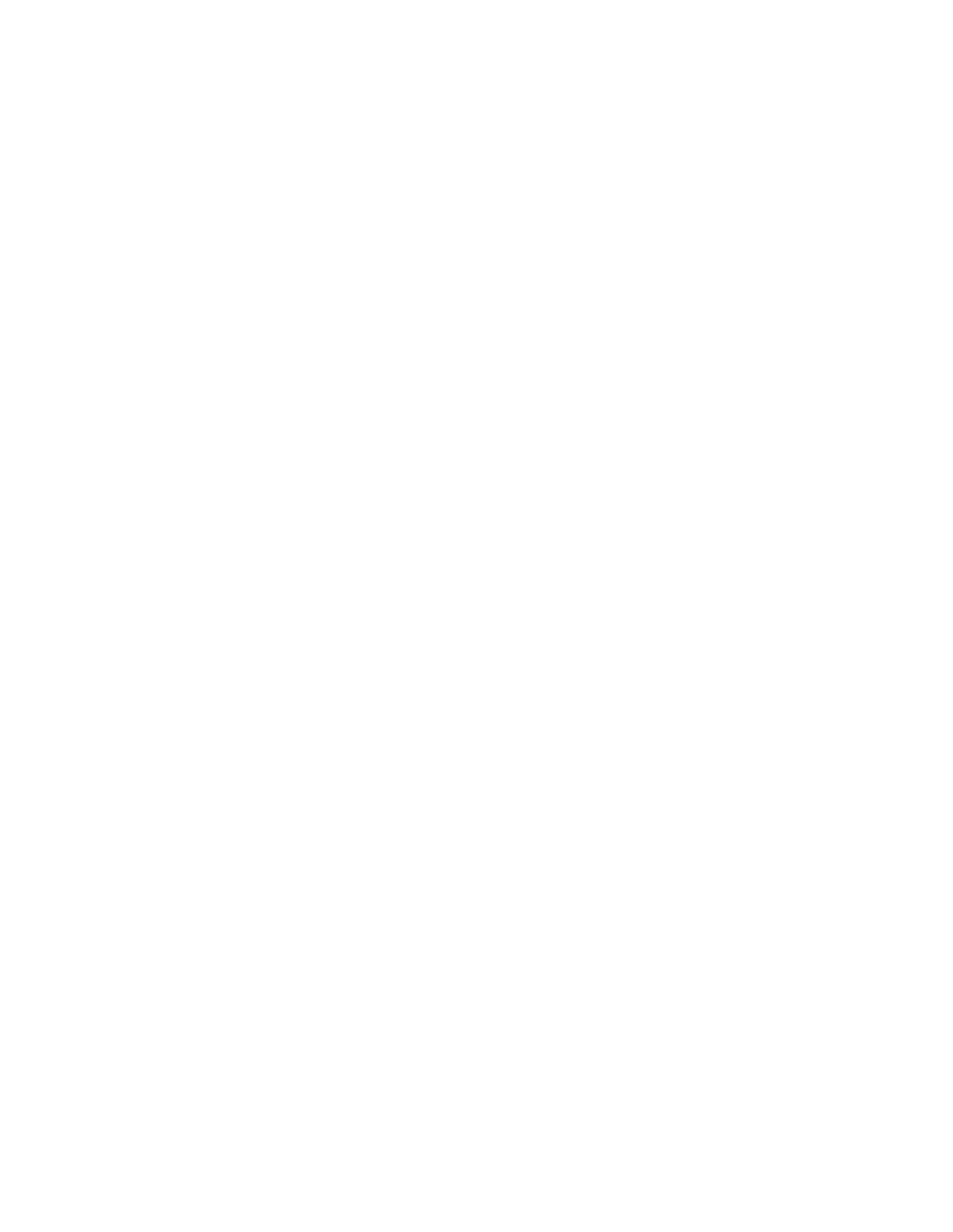

# **2021**

Reports of the Commissioner of the Environment and Sustainable Development to the Parliament of Canada

Independent Auditor's Report

### REPORT 4

Emissions Reduction Fund— Natural Resources Canada



Office of the **Auditor General** of Canada

Bureau du vérificateur général du Canada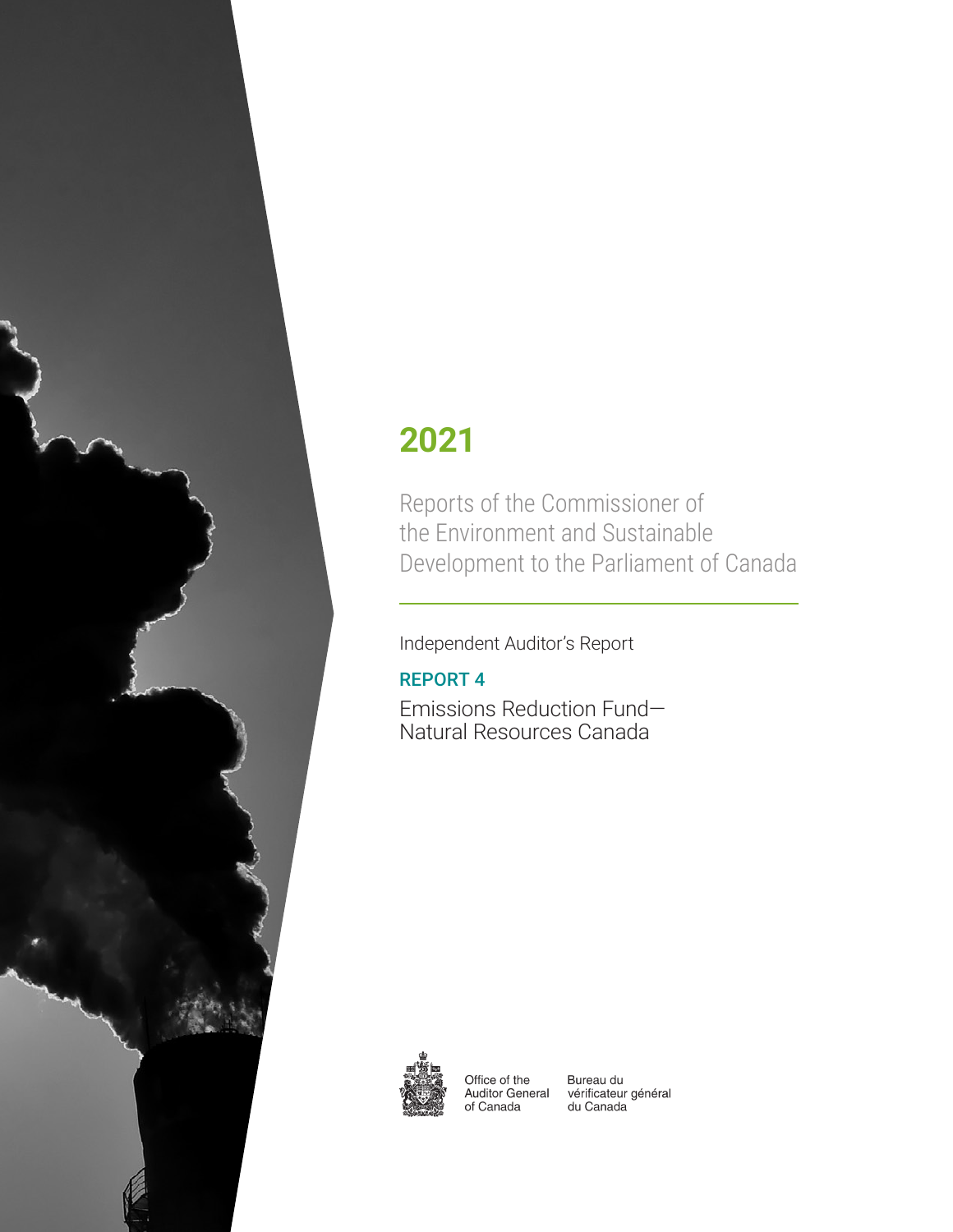#### **Performance audit reports**

This report presents the results of a performance audit conducted by the Office of the Auditor General of Canada (OAG) under the authority of the *Auditor General Act*.

A performance audit is an independent, objective, and systematic assessment of how well government is managing its activities, responsibilities, and resources. Audit topics are selected on the basis of their significance. While the OAG may comment on policy implementation in a performance audit, it does not comment on the merits of a policy.

Performance audits are planned, performed, and reported in accordance with professional auditing standards and OAG policies. They are conducted by qualified auditors who

- establish audit objectives and criteria for the assessment of performance
- gather the evidence necessary to assess performance against the criteria
- report both positive and negative findings
- conclude against the established audit objectives
- make recommendations for improvement when there are significant differences between criteria and assessed performance

Performance audits contribute to a public service that is ethical and effective and a government that is accountable to Parliament and Canadians.

This publication is available on our website at www.oag-bvg.gc.ca.

*Cette publication est également offerte en français.*

© Her Majesty the Queen in Right of Canada, as represented by the Auditor General of Canada, 2021.

Cat. No. FA1-26/2021-1-4E-PDF

ISBN 978-0-660-40533-9

ISSN 2561-1801

Cover and title page photos: undertree99/Shutterstock.com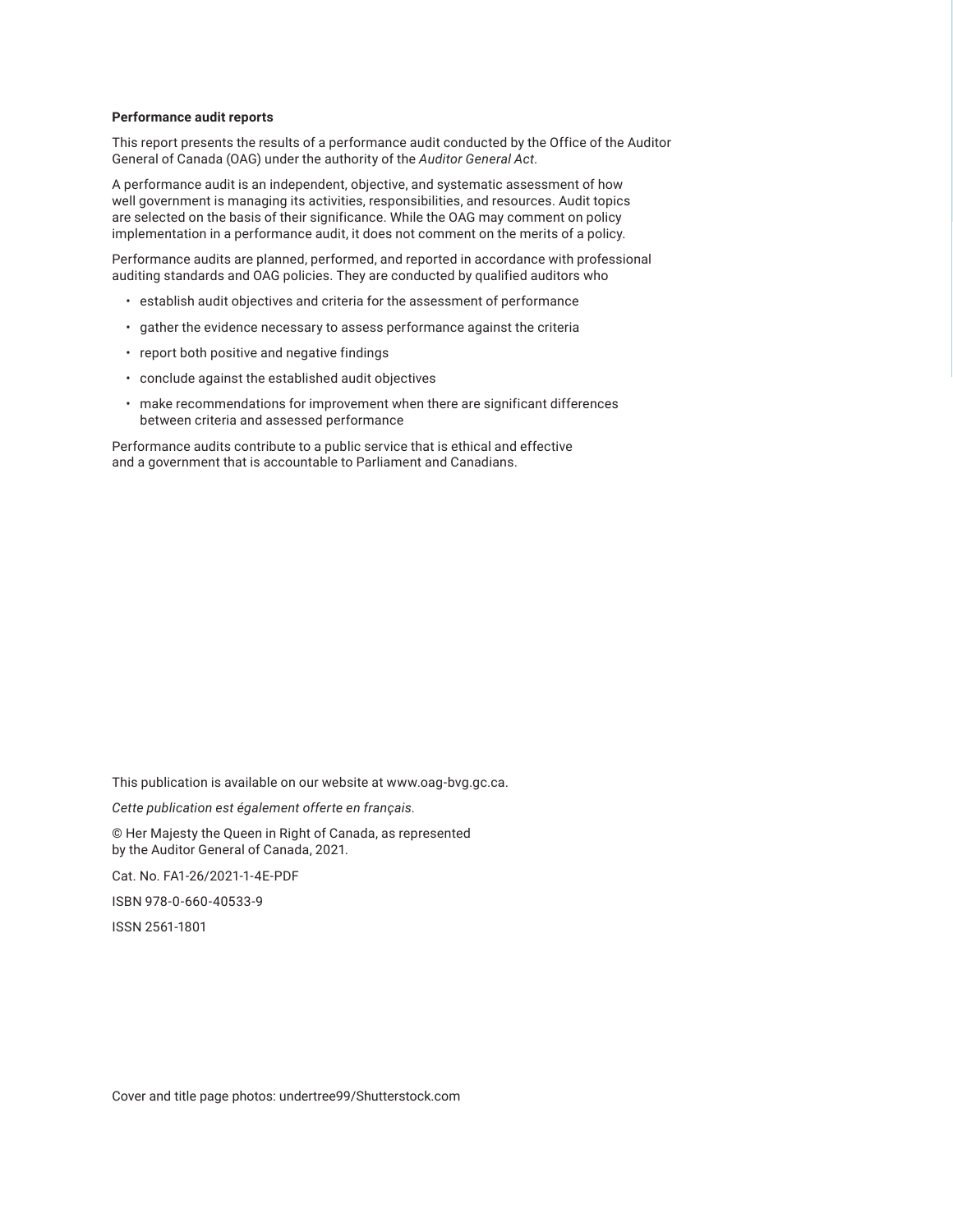# **Table of Contents**

| <b>Introduction</b>                                                                        |    |
|--------------------------------------------------------------------------------------------|----|
|                                                                                            |    |
|                                                                                            |    |
| <b>Findings, Recommendations, and Responses</b>                                            | 4  |
|                                                                                            |    |
| Natural Resources Canada overestimated the reductions in greenhouse gas emissions expected |    |
| Overestimate of emission reductions expected from the Onshore Program 10                   |    |
|                                                                                            |    |
|                                                                                            |    |
| Funding projects to achieve the Onshore Program's expected emission reductions 18          |    |
| Natural Resources Canada assessed the financial viability of companies and added           |    |
|                                                                                            |    |
|                                                                                            |    |
| Expected reductions by Natural Resources Canada for the first group of projects            |    |
|                                                                                            |    |
| Natural Resources Canada did not ensure that funded projects provided value for money 26   |    |
|                                                                                            |    |
|                                                                                            |    |
| <b>Conclusion</b>                                                                          | 30 |
| <b>About the Audit</b>                                                                     | 32 |
| <b>List of Recommendations</b>                                                             | 35 |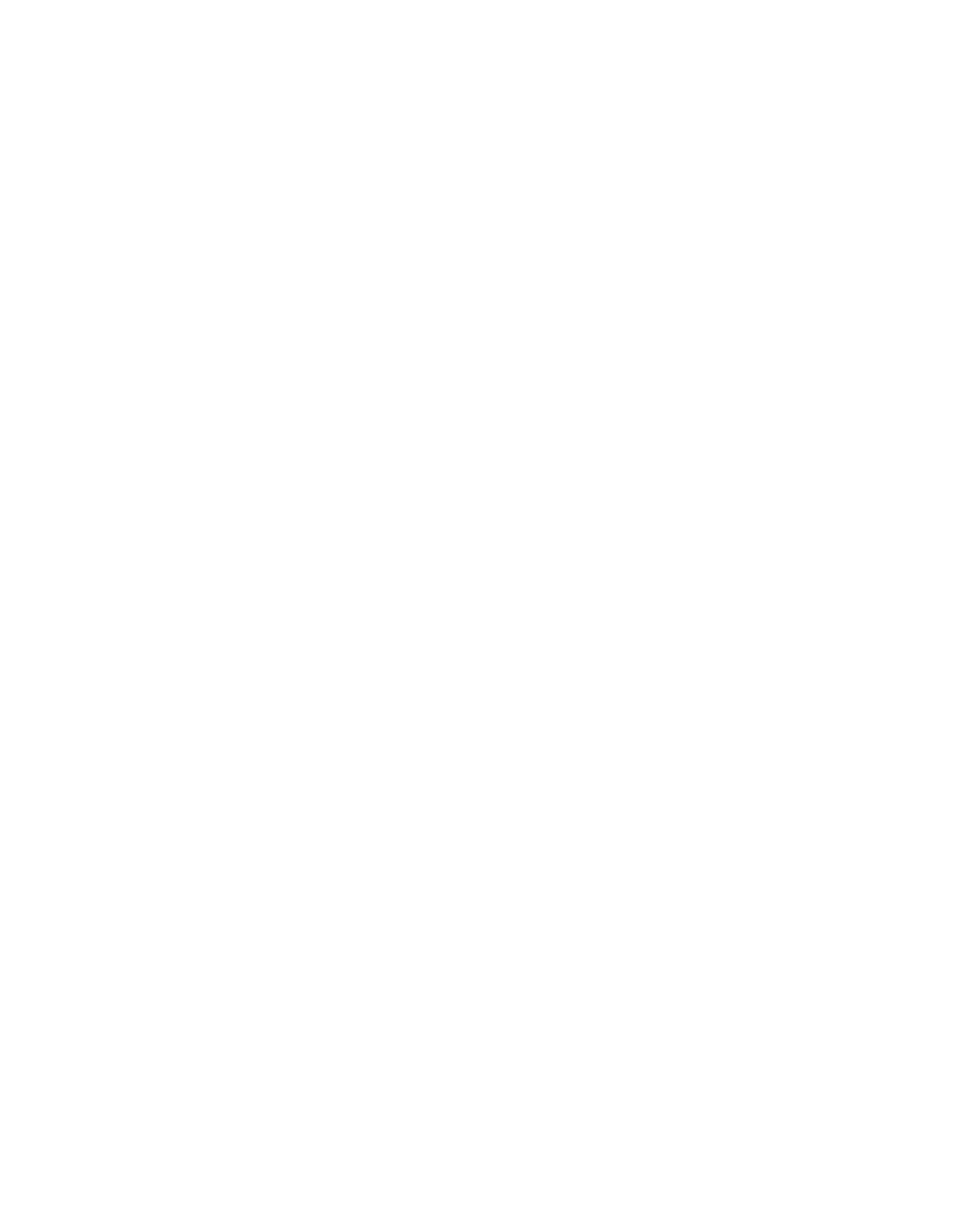## <span id="page-6-0"></span>**Introduction**

### **Background**

Emission reductions that count toward Canada's climate change target

> 4.1 **Greenhouse gases** emitted by human activities are causing climate change around the world. Since 1992, Canada and nearly every country in the world committed to a series of international agreements to counter the significant threats posed by climate change. The latest international effort is the Paris Agreement, which came into force in 2016. The goal of this legally binding agreement is to limit global warming to well below 2 ºC and preferably to 1.5 ºC, compared with temperature levels in pre-industrial times, by reducing greenhouse gas emissions.

4.2 Under the Paris Agreement, Canada initially committed to a 30% reduction in annual greenhouse gas emissions below the 2005 level by the year 2030. In 2021, it raised its target to emission reductions of 40% to 45% below 2005 levels by 2030. This would mean reducing emissions by 296 to 333 **megatonnes of carbon dioxide equivalent (Mt CO2 eq)** from 739 in 2005 to levels between 443 and 406 by 2030 (Exhibit 4.1). Looking past 2030, Canada is also committed to reaching net-zero greenhouse gas emissions by 2050.

4.3 Meeting Canada's targets for 2030 and 2050 will require deep and real reductions in greenhouse gas emissions below the levels recorded for previous years. Despite a series of commitments and accompanying plans, policies, and measures, Canada's greenhouse gas emissions have thus far not been on a downward trajectory. In fact, Canada's greenhouse gas emissions rose by 21% between 1990 and 2019.

**Greenhouse gases**—Gases in the atmosphere that warm the earth by trapping infrared radiation. They include carbon dioxide, **methane**, and nitrous oxide.

**Methane**—A greenhouse gas that has 28 times the global warming potential of carbon dioxide over 100 years.

**Megatonne of carbon dioxide equivalent (Mt CO<sub>2</sub>** eq) - The amount of a greenhouse gas that has the same warming potential as a million tonnes (a megatonne) of carbon dioxide over a specified period.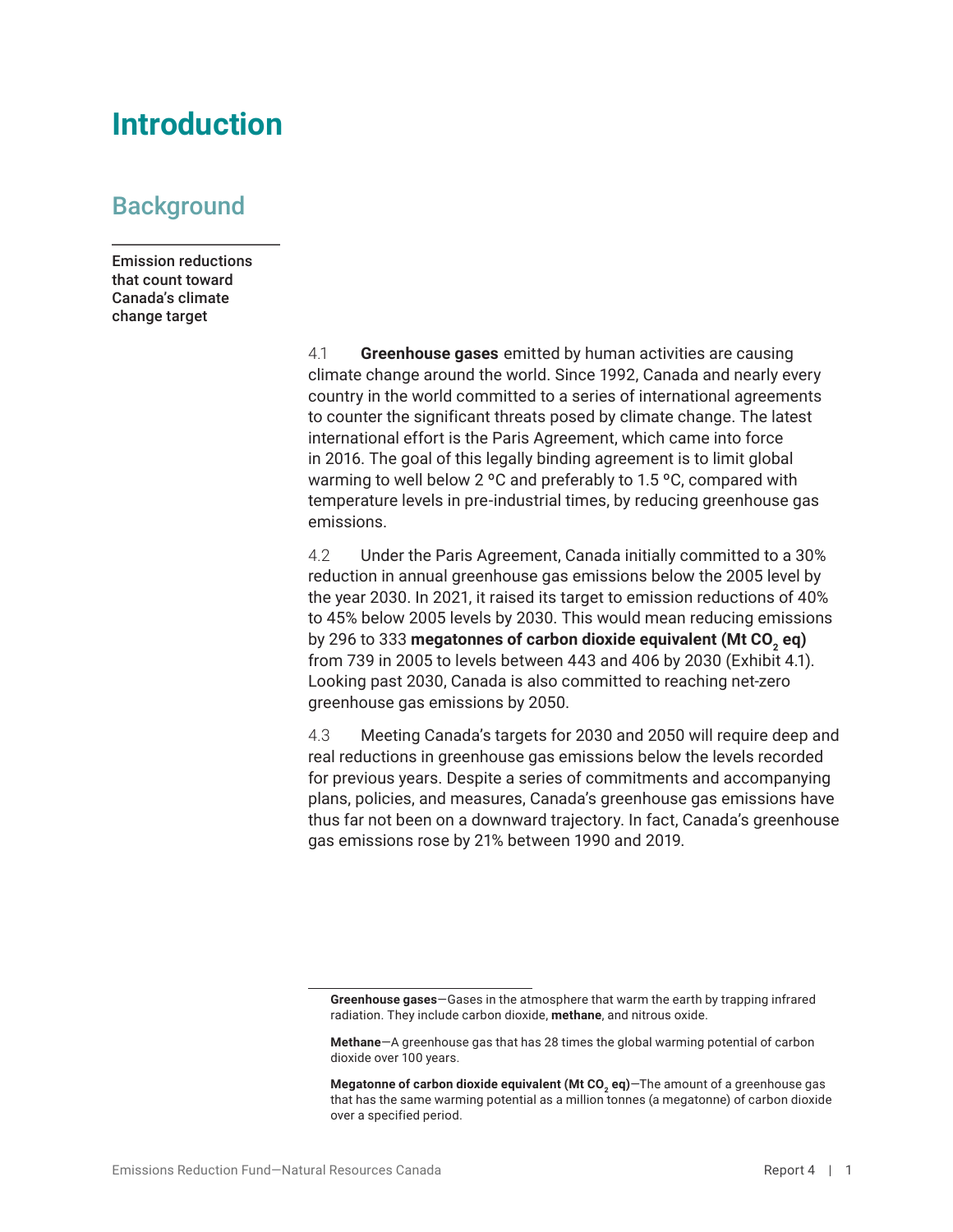

#### Exhibit 4.1—Canada's path to achieving its 2030 target under the Paris Agreement

Source: Based on the National Inventory Report 1990–2019: Greenhouse Gas Sources and Sinks in Canada, Environment and Climate Change Canada, 2021

4.4 In addition to addressing the climate crisis, Canada has been dealing with the **coronavirus disease (COVID-19)** pandemic since March 2020. In response to some of the economic and social challenges associated with the pandemic, the federal government put in place general support programs. One of these was the Canada Emergency Wage Subsidy, intended to help employers retain staff during the pandemic. Another was the Canada Emergency Response Benefit, which offered help to employed and self-employed people who were unable to continue working because of the pandemic. Support tailored to specific business sectors was also provided, including to the energy sector. Concurrently, in April 2020, referring to climate change, the Prime Minister said, "Just because we're in a health crisis doesn't mean we can neglect the environmental crisis."

#### Onshore Program of the Emissions Reduction Fund

4.5 In November 2020, the government launched the Onshore Program of the Emissions Reduction Fund, which was part of Canada's COVID-19 Economic Response Plan. The government saw the Onshore Program as a way to help the energy sector deal with lower oil prices during the pandemic. The program was designed to support emission reduction efforts by providing financial support to struggling companies

**Coronavirus disease (COVID-19)**—The disease caused by severe acute respiratory syndrome coronavirus 2 (SARS-CoV-2).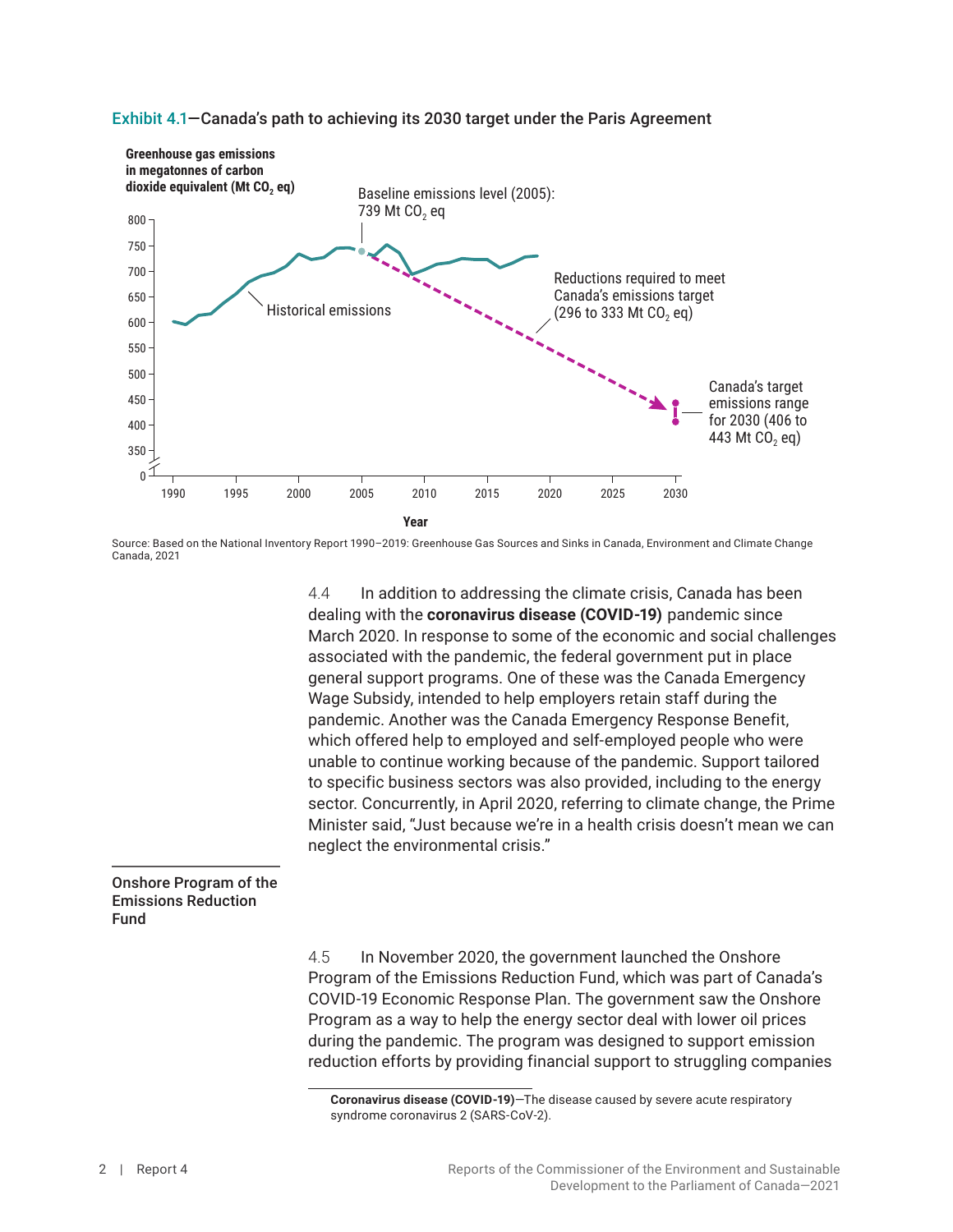in the sector. It offered up to \$675 million to help onshore (that is, land-based) oil and gas companies maintain employment, attract investments, increase global competitiveness, and accelerate their deployment of equipment to reduce greenhouse gas emissions, with a particular focus on methane.

4.6 The 7-year program provided for funding to be disbursed in the 2020–21 and 2021–22 fiscal years. It gave companies 5 years to repay the contributions, ending in 2026–27.

4.7 Natural Resources Canada is responsible for the design, implementation, and delivery of the Onshore Program of the Emissions Reduction Fund.

#### United Nations' Sustainable Development Goals

4.8 In September 2015, Canada committed to achieving the United Nations' 2030 Agenda for Sustainable Development. In 2017, the Office of the Auditor General of Canada committed to examining through our audit work how federal organizations are contributing to the United Nations' Sustainable Development Goals. Natural Resources Canada noted that the Emissions Reduction Fund may contribute to Goal 13: Climate Action and Goal 9: Industry, Innovation and Infrastructure.

4.9 The matters examined in this audit relate to Goal 13: "Take urgent action to combat climate change and its impacts." This goal has the associated target 13.2: "Integrate climate change measures into national policies, strategies and planning." Progress toward the target is to be assessed by measuring total greenhouse gas emissions per year (indicator 13.2.2).

4.10 Our examination also relates to Goal 9: "Build resilient infrastructure, promote inclusive and sustainable industrialization and foster innovation." This goal has the associated target 9.4: "By 2030, upgrade infrastructure and retrofit industries to make them sustainable, with increased resource-use efficiency and greater adoption of clean and environmentally sound technologies and industrial processes, with all countries taking action in accordance with their respective capabilities." Progress toward the target is to be assessed by measuring "carbon dioxide emissions per unit of value added" (indicator 9.4.1)—that is, the amount of emissions per unit of economic output.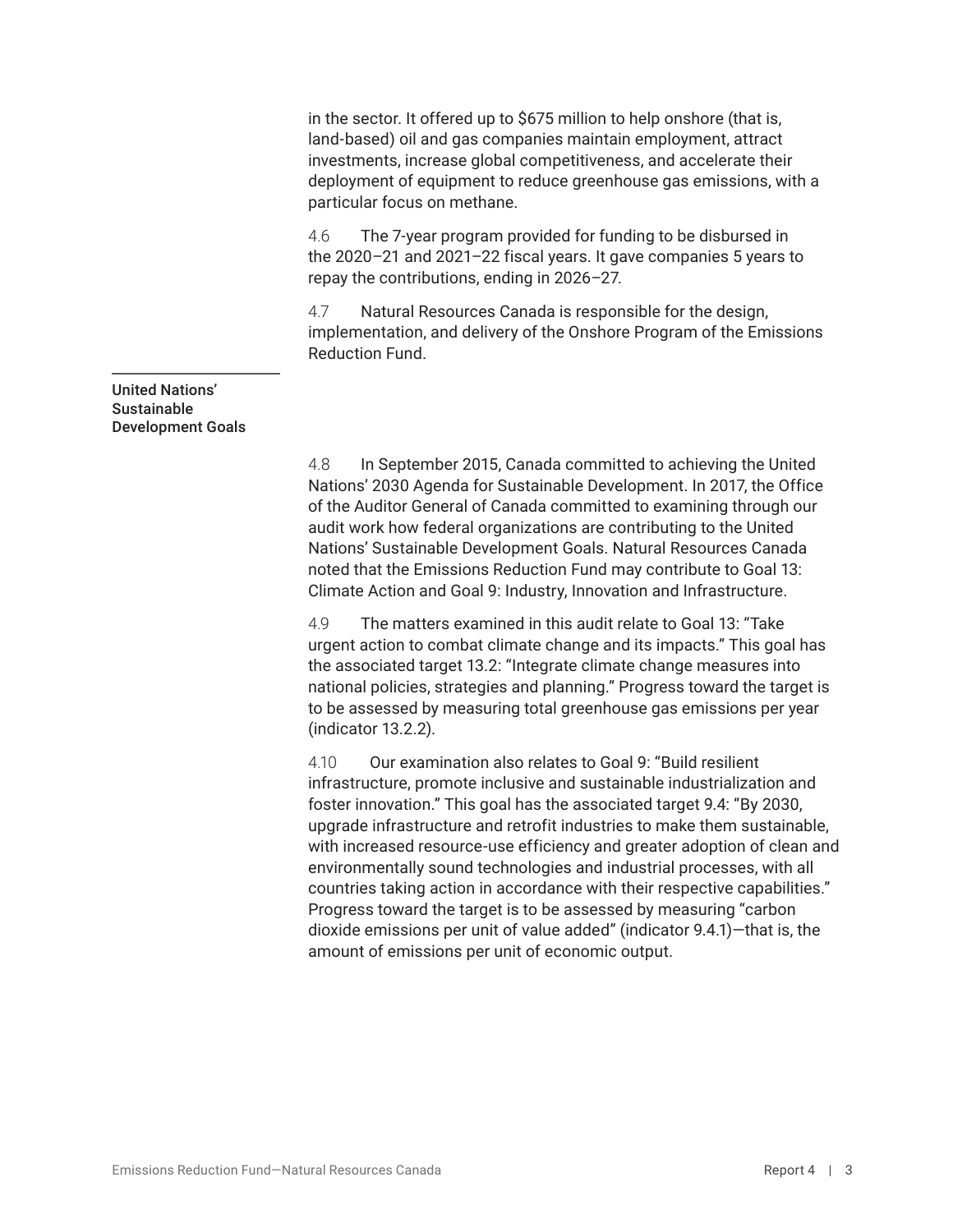### <span id="page-9-0"></span>Focus of the audit

- 4.11 This audit focused on whether Natural Resources Canada
	- designed the Onshore Program of the Emissions Reduction Fund to ensure that the anticipated reductions of greenhouse gas emissions in the oil and gas sector after 2023 would be credible and sustainable
	- conducted due diligence technical and financial assessments of each applicant's project submission, including the assessment of how each contribution would represent **value for money**

4.12 This audit is important because Canada and all other countries need to significantly reduce their greenhouse gas emissions to stabilize concentrations of these gases in the atmosphere and mitigate catastrophic climate change. The Government of Canada continues to spend considerable money to reduce the country's total emissions. The mitigation programs it designs need to deliver real emission reductions below the levels recorded for previous years to achieve Canada's targeted emissions levels in 2030 and 2050.

4.13 More details about the audit objective, scope, approach, and criteria are in **About the Audit** at the end of this report (see pages 32–34).

## **Findings, Recommendations, and Responses**

Overall message

4.14 Overall, Natural Resources Canada did not design the Onshore Program of the Emissions Reduction Fund to ensure credible and sustainable reductions of greenhouse gas emissions in the oil and gas sector or value for the money spent.

4.15 The Onshore Program provided interest-free loans for companies to comply with or exceed the 2023 requirements of the legally binding *Regulations Respecting Reduction in the Release of Methane and Certain Volatile Organic Compounds (Upstream Oil and Gas Sector)* (federal methane regulations). We found that, when designing the Onshore Program, Natural Resources Canada did not apply greenhouse gas accounting principles or the concept of additionality—that is, emission reductions attributed to the program should be in addition to

**Value for money**—The extent to which a program demonstrates relevance and performance. Relevance is achieved by addressing a demonstrable need that is appropriate for the federal government and is responsive to the needs of Canadians. Performance is achieved by using taxpayer resources well, producing program outputs in an affordable manner, and achieving outcomes consistent with program objectives.

Source: Directive on Transfer Payments, Treasury Board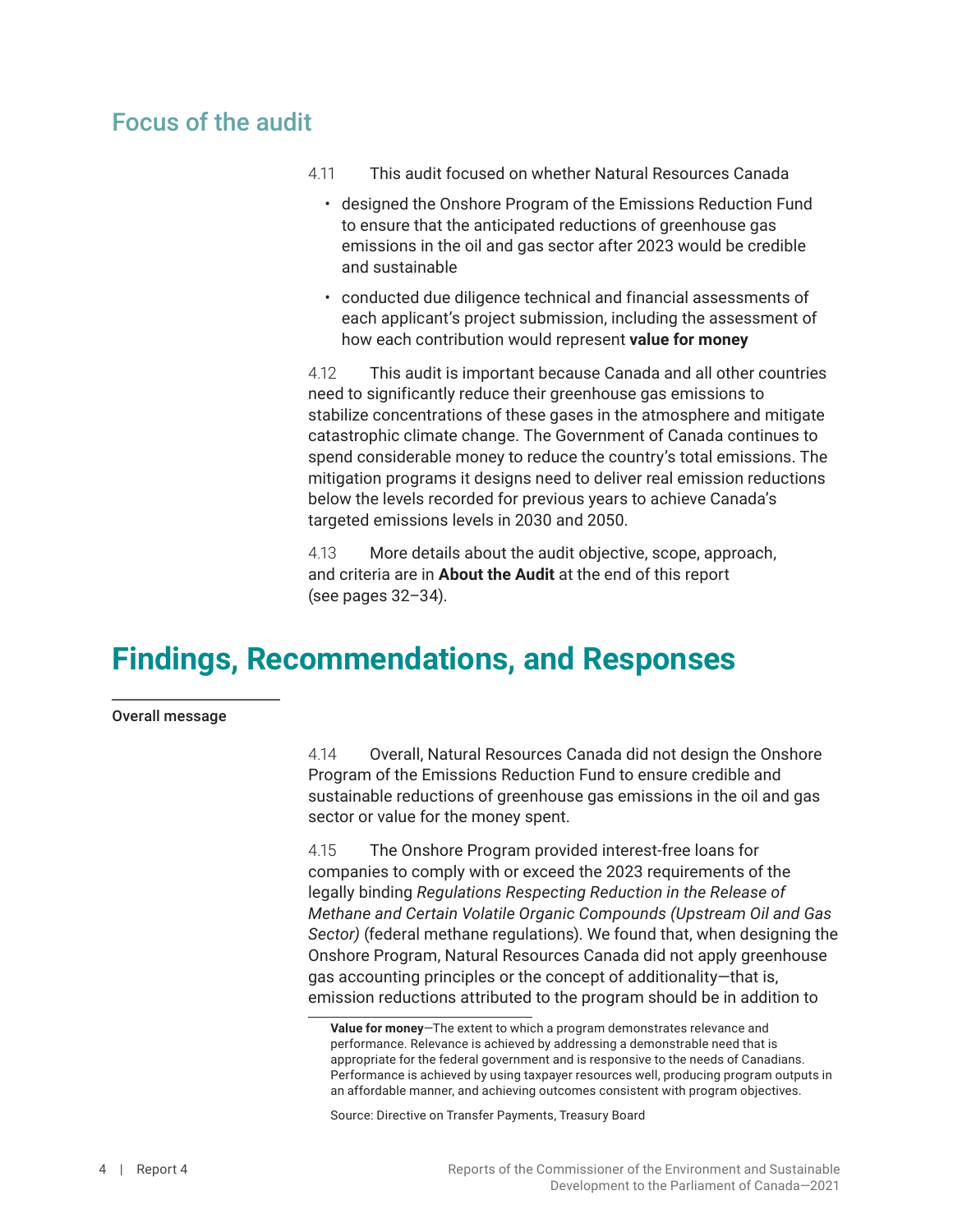what would have happened without it. As a result, more than half of the total reductions targeted by the program had already been accounted for under the federal methane regulations. Even though the Onshore Program enables companies to comply with regulatory requirements, the department should not have attributed regulated reductions to the program and misstated what the program could achieve.

4.16 Natural Resources Canada did not require that companies apply greenhouse gas accounting principles or the concept of additionality as defined in recognized standards when estimating projects' expected emission reductions. For two thirds of the 40 submissions to the first intake period of the program, the department made funding decisions on the basis of overestimates of expected reductions. For 27 funded projects, companies had indicated in their submissions that these projects would also accommodate an increase in oil or gas production. However, companies excluded from their final estimates the increases in emissions that would result from such increases in production. Had these increases in emissions been accounted for, they would have lessened or even outweighed the emission reductions expected from these projects.

4.17 Greenhouse gas accounting principles and standards are designed to ensure that, if applied as recommended, emission reduction estimates are reliable and present a clear picture of what contribution a program could make to achieving Canada's climate change commitments. Not following them puts at risk the ability of the program to achieve any emission reduction target through the projects it funded.

4.18 Lastly, Natural Resources Canada did not fully assess value for money in reducing greenhouse gas emissions, helping maintain employment, or attracting investments with respect to the submissions to the first intake period of the Onshore Program. Although the department assessed the relevance of each project, it did not assess the minimum amount of the interest-free loan a company would need and awarded the maximum amount requested. The department determined only the portion of the loan that would be non-repayable on the basis of cost per tonne of reduction.

4.19 In 2009, as part of the Group of 20 (G20) leaders' summit, Canada committed to "phase out and rationalize over the medium term inefficient fossil fuel subsidies." It is therefore important that programs funding oil and gas companies be efficient and effective at delivering emission reductions and represent value for money. Otherwise, such funding programs risk undermining Canada's efforts to fight climate change and risk being inefficient fossil fuel subsidies.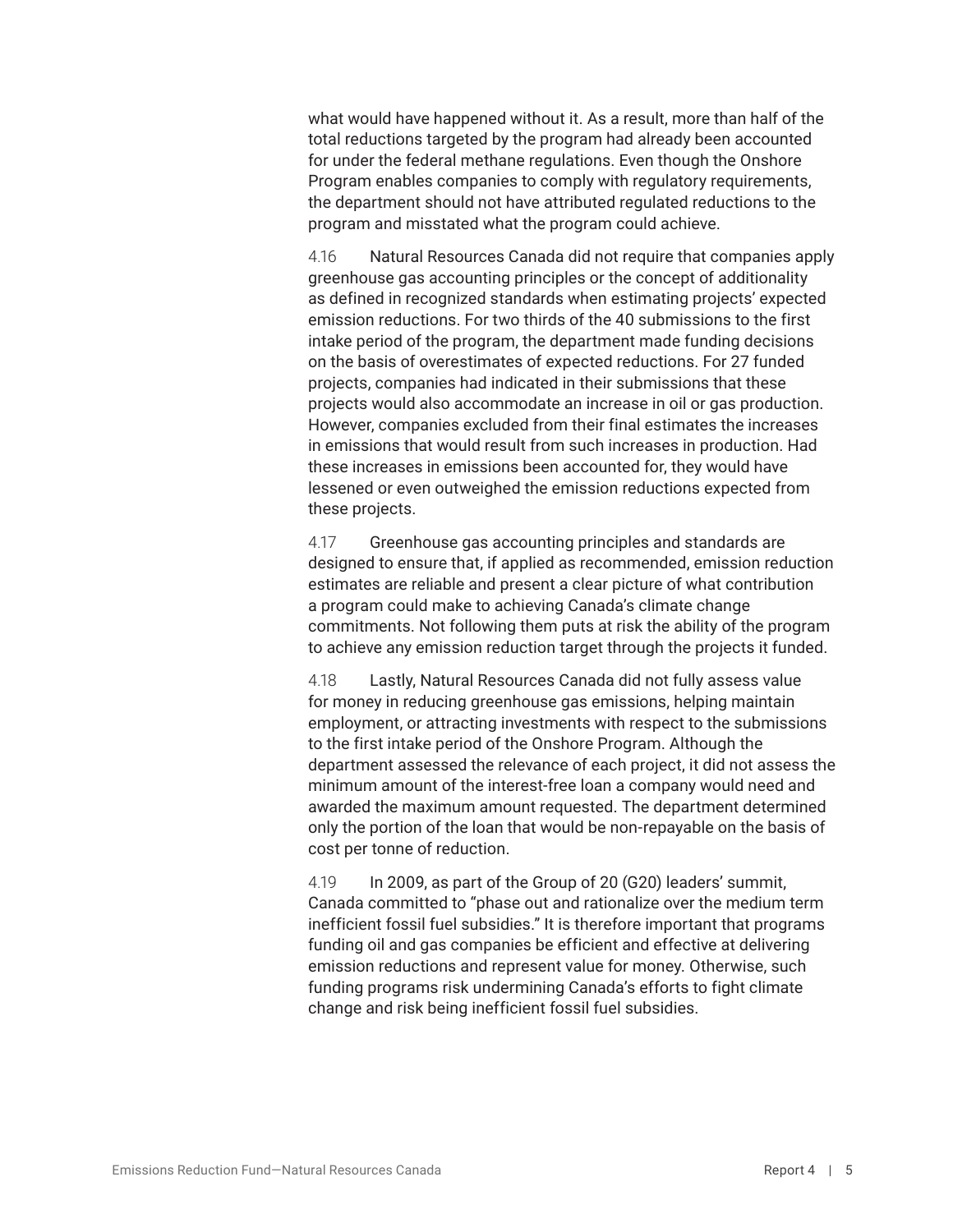## <span id="page-11-0"></span>Estimating the emission reductions achievable under the Onshore Program

#### Context

4.20 A component of Canada's oil and gas industry is the onshore (that is, land-based) conventional oil and gas sub-sector. Its upstream activity involves exploration and production of oil and gas, while its midstream activity involves processing and transportation of that oil and gas (in both cases, oil sands activity is excluded). In 2019, the conventional upstream and midstream onshore oil and gas subsector accounted for 12% of Canada's total greenhouse gas emissions, or 86.7 Mt CO $_{_2}$  eq. Of that amount, 35.6 Mt CO $_{_2}$  eq, or 41%, were emissions from unintentional sources and intentional venting, mainly of methane gas, a by‑product of oil and gas extraction.

4.21 The *Regulations Respecting Reduction in the Release of Methane and Certain Volatile Organic Compounds (Upstream Oil and Gas Sector)*, or the federal methane regulations, were enacted in 2018. The regulations are part of Canada's climate change strategy. Their goal is to reduce emissions of methane and volatile organic compounds from upstream oil and gas activity. The regulations aim to deliver on the oil and gas sector's target of a 40% to 45% reduction in methane emissions below the 2012 level by the year 2025. Provincial methane regulations can apply instead of the federal regulations and are expected to deliver an amount of emission reductions equivalent to what is expected under the federal regulations.

4.22 Phase 1 of the federal methane regulations took effect in 2020. Phase 1 covers unintentional methane equipment leaks, as well as intentional venting from **well completion** and compressors. Phase 2 of the federal regulations will take effect on 1 January 2023. It puts limits on general venting, mainly of methane, from production in an oil and gas facility and on venting from pneumatic equipment.

4.23 Under the Onshore Program of the Emissions Reduction Fund, Natural Resources Canada provides loans in the form of **contributions** to oil and gas companies. The loans are interest-free and therefore constitute a subsidy. The recipient companies are to reduce or eliminate greenhouse gas emissions from intentional venting, consistent with the requirements of Phase 2 of the federal regulations that will take effect on 1 January 2023, or their provincial equivalents. To do this, the

**Venting**—The emission of gas from an upstream oil and gas facility in a controlled manner to release by-products from oil and gas production or to release pressure from operations.

**Well completion**—The process of making a well ready for production.

**Contribution**—A conditional transfer payment made to an industry recipient, subject to the performance conditions specified in a funding agreement. A contribution is subject to audit and reporting requirements.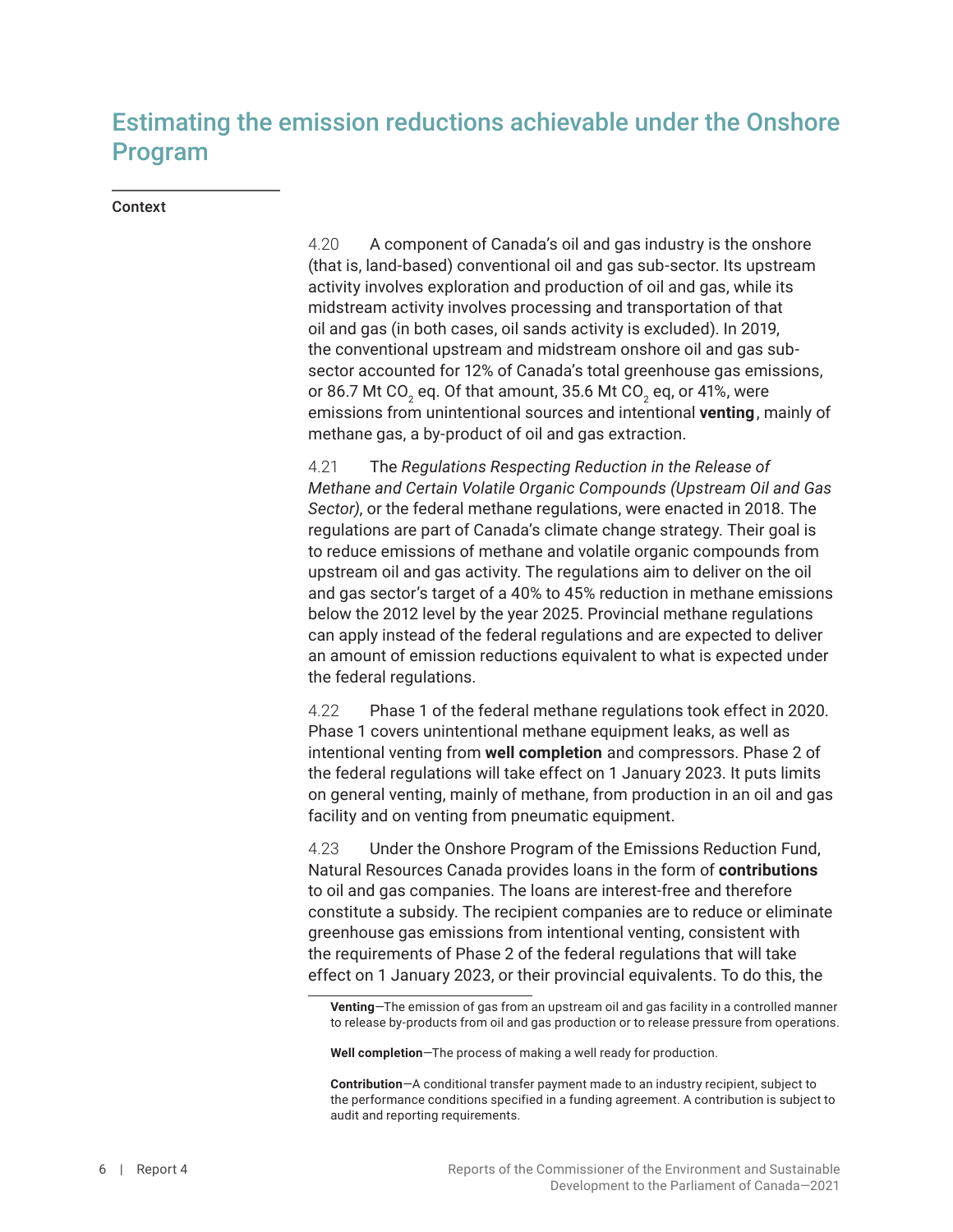companies will have to invest in technologies that meet or surpass the requirements of the applicable methane regulations on general venting from oil and gas facilities and on venting from pneumatic equipment.

### <span id="page-12-0"></span>Natural Resources Canada overestimated the reductions in greenhouse gas emissions expected from the Onshore Program

#### What we found

4.24 We found that Natural Resources Canada overestimated the reductions in greenhouse gas emissions that it expected under the Onshore Program. The department did not base its approach to estimating reductions on recognized greenhouse gas accounting principles or standards to ensure that expected reductions were reliable.

4.25 The analysis supporting this finding discusses the following topics:

- Overestimate of emission reductions expected from the Onshore Program
- Misstated emission reduction target for the Onshore Program
- Lack of performance indicators for the Onshore Program

#### Why this finding matters

4.26 This finding matters because if the actions to mitigate climate change are designed on the basis of overestimates of the reductions in greenhouse gas emissions expected from these actions, the federal government will not achieve the amount of reductions it had planned to meet Canada's 2030 target under the Paris Agreement. It also means that the government will have to spend additional taxpayers' money if it wants to bridge the gap in reductions.

#### Context

4.27 Natural Resources Canada had to adopt a methodology for estimating the reductions in emissions that could be expected from the Onshore Program in and after 2023.

4.28 When such estimates are to be prepared, recognized greenhouse gas accounting principles and standards are available for ensuring that the estimates are reliable and achievable. All the various standards require the application of key greenhouse gas accounting principles in preparing and reporting the estimates (see Exhibit 4.2).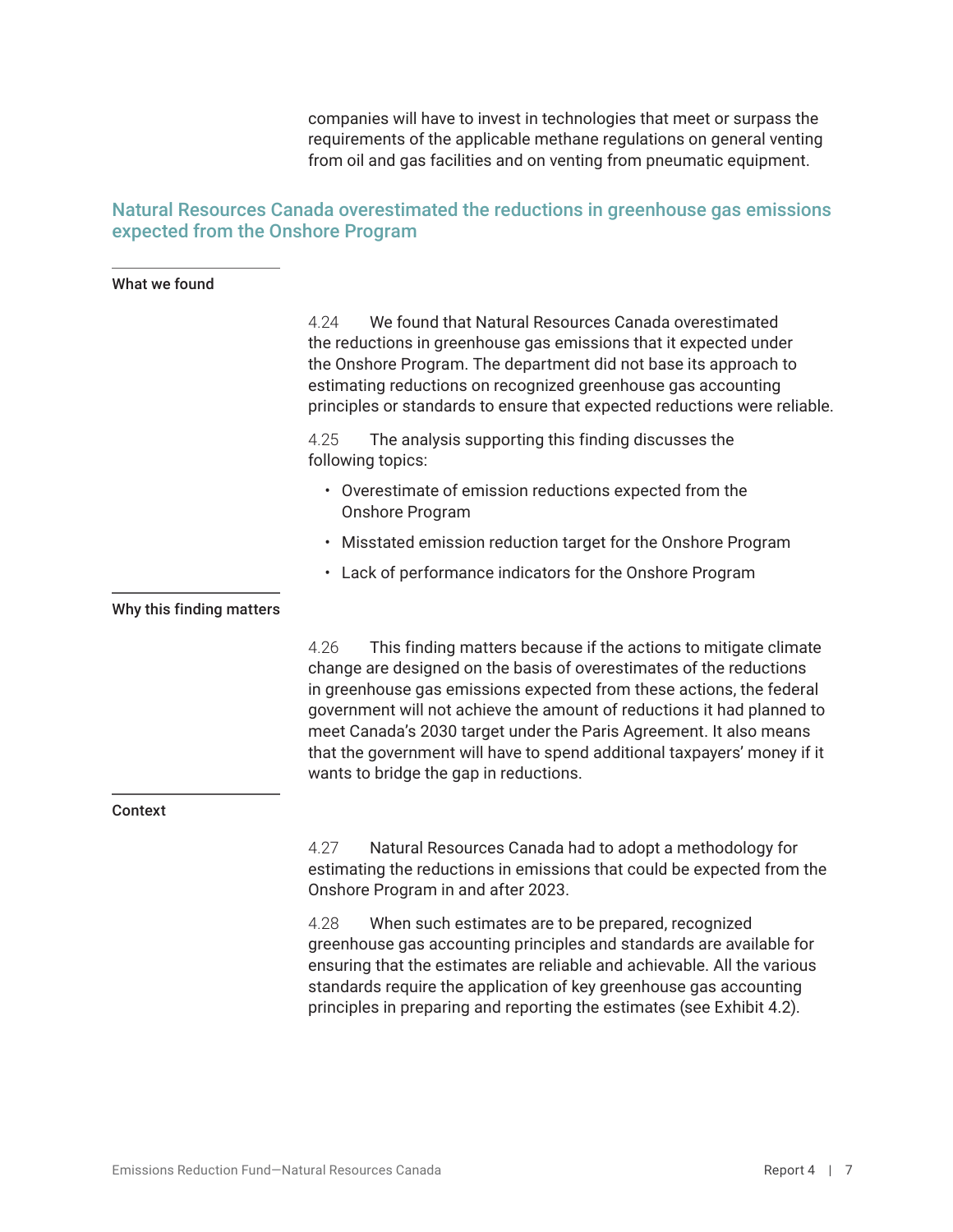#### Exhibit 4.2—Key accounting principles are available for estimating reductions in greenhouse gas emissions

**Transparency:** Information is clear and complete for someone to assess the credibility and reliability of the emission reduction estimates for greenhouse gases. The information includes all relevant methods, data sources, calculations, assumptions, and uncertainties.

**Completeness:** Emission reduction estimates are based on all greenhouse gas sources and sinks (natural processes that remove greenhouse gases from the atmosphere) in the scope of the assessment and all the significant sources and sinks affected directly and indirectly by the mitigation action. Exclusions are disclosed and justified.

**Relevance:** Emissions reduction estimates appropriately reflect the effects of the mitigation action on greenhouse gases and serve the needs of decision makers, internal and external users, and stakeholders.

**Accuracy:** Emission reduction estimates are systematically neither over nor under actual values, as far as can be judged. Uncertainties are reduced as far as practicable.

**Conservativeness:** Values and assumptions are those more likely to underestimate reductions in greenhouse gas emissions.

**Consistency:** Emission reduction estimates are prepared in the same way using data, methods, criteria, and assumptions that allow meaningful and valid comparisons.

Source: Adapted from ISO 14064-2:2019 Greenhouse Gases—Part 2, International Organization for Standardization; and Greenhouse Gas Protocol: Policy and Action Standard, World Resources Institute, 2014

4.29 The greenhouse gas accounting principles and standards do not require the use of a specific calculation method for estimating reductions in greenhouse gas emissions from a mitigation action such as the Onshore Program. However, there are important concepts that should be applied (see Exhibit 4.3).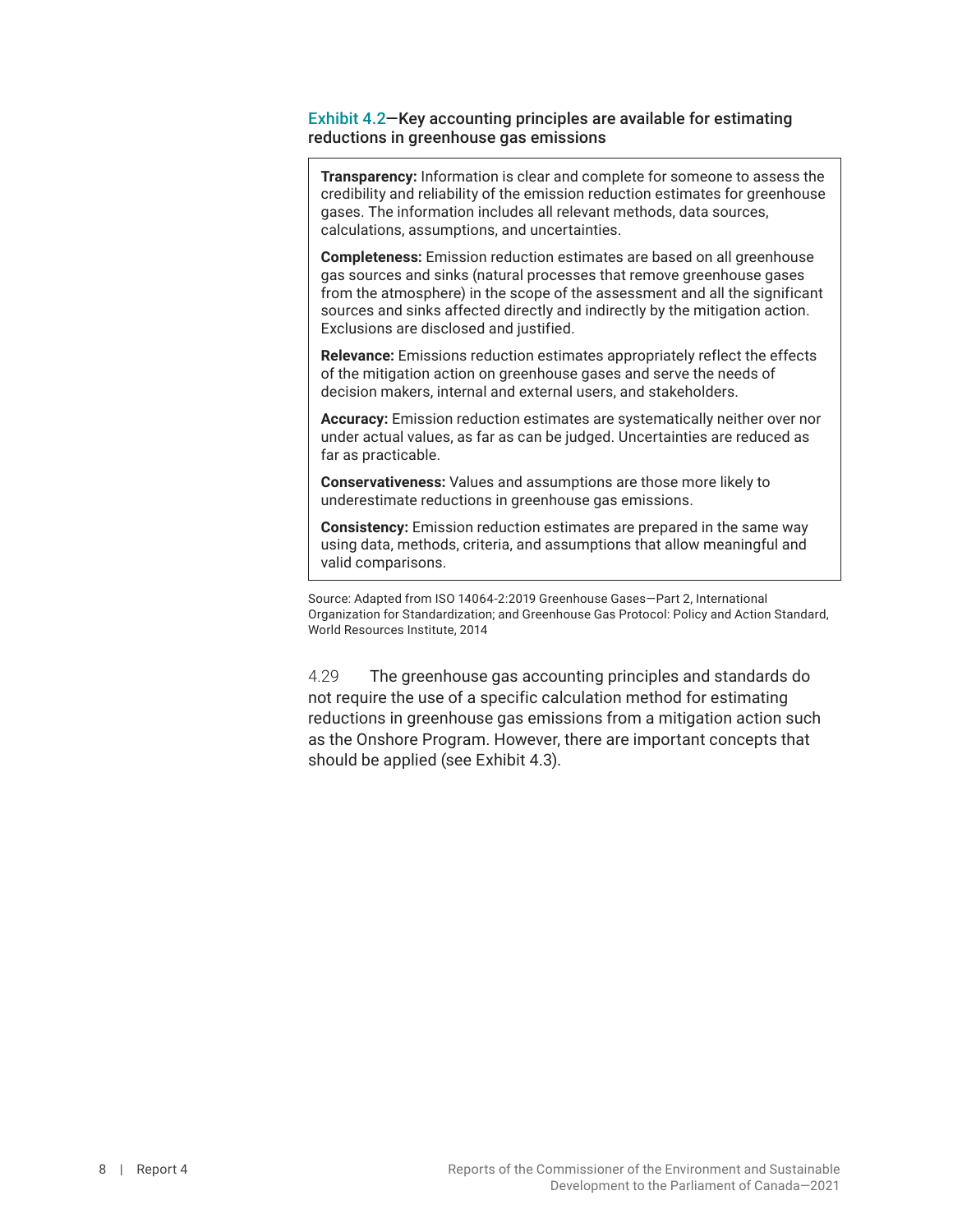Exhibit 4.3—Important concepts for estimating the reductions in greenhouse gas emissions expected from a mitigation action

**Baseline scenario and related sources of emissions:** Course of events most likely to occur in the absence of a mitigation action and the resulting level of greenhouse gas emissions expected.

**Mitigation action scenario and related sources of emissions:** Course of events most likely to occur when a mitigation action is implemented and the resulting level of greenhouse gas emissions expected.

**Greenhouse gas assessment boundary:** Scope of assessment in terms of the range of sources and sinks included in the greenhouse gas assessment of a mitigation action. Includes significant sources and sinks of emissions directly and indirectly affected by the program.

**Additional reductions (additionality):** In general, reductions that would not have happened in the absence of a mitigation action.

Source: Adapted from ISO 14064-2:2019 Greenhouse Gases—Part 2, International Organization for Standardization; and Greenhouse Gas Protocol: Policy and Action Standard, World Resources Institute, 2014

4.30 Lastly, recognized standards require the application of a general approach for estimating reductions in greenhouse gas emissions that a program is expected to achieve in a future target year:

- Develop a baseline scenario and projections of related greenhouse gas emissions (that is, what is most likely to occur in the absence of a mitigation action).
- Develop a mitigation action scenario and projections of related greenhouse gas emissions (that is, what is most likely to occur if a mitigation action is implemented).
- Calculate reductions in the target year by subtracting mitigation action scenario emissions in that year from baseline scenario emissions in the same year.

This approach yields reliable results (see Exhibit 4.4).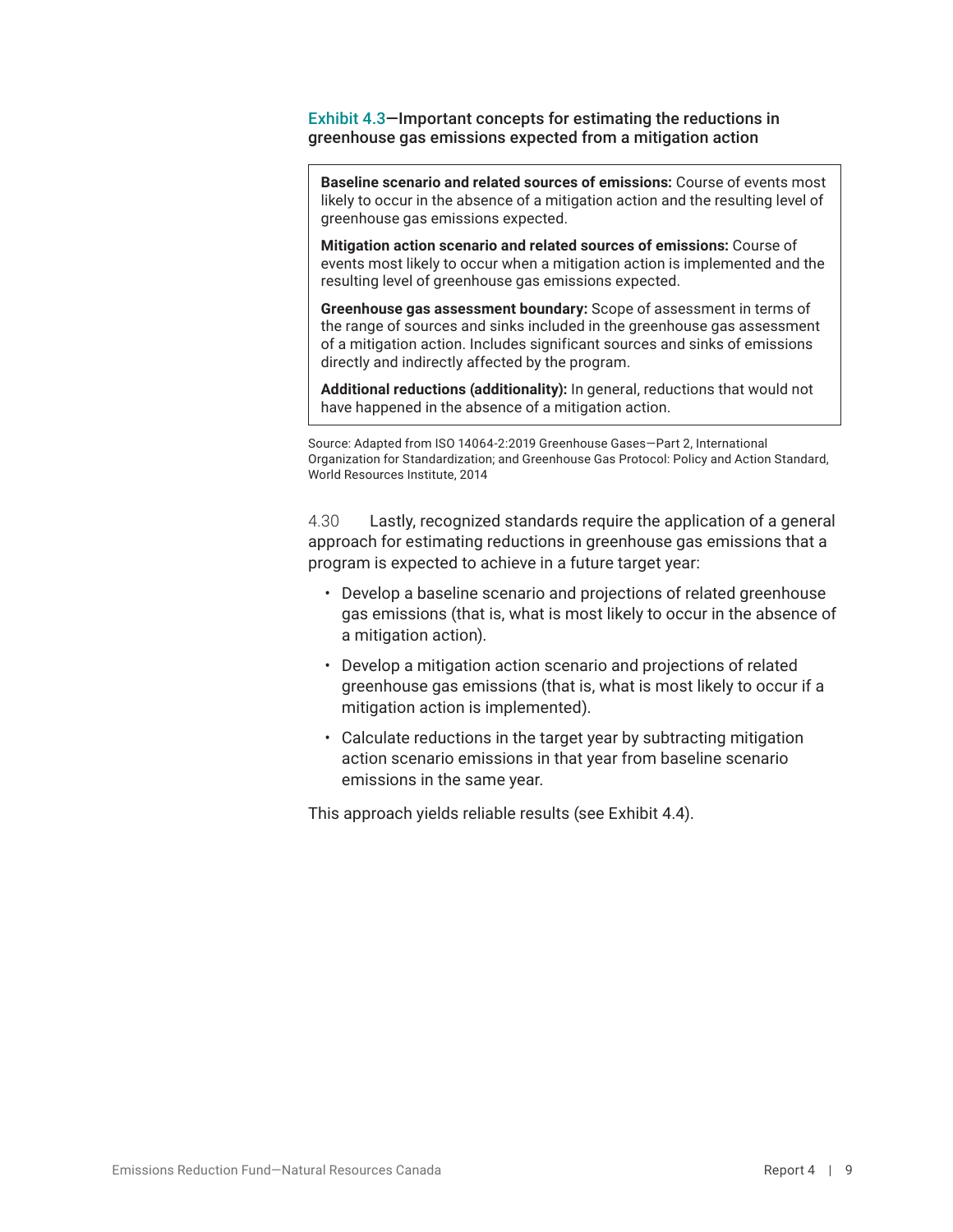<span id="page-15-0"></span>Exhibit 4.4—The standard approach could be applied to reliably estimate future reductions in greenhouse gas emissions from the federal methane regulations\* and the Onshore Program



\* *Regulations Respecting Reduction in the Release of Methane and Certain Volatile Organic Compounds (Upstream Oil and Gas Sector)* Source: Based on Greenhouse Gas Protocol: Policy and Action Standard, World Resources Institute, 2014

#### Recommendations

4.31 Our recommendations in this area of examination appear at paragraphs 4.35, 4.39, and 4.46.

#### Analysis to support this finding

#### **Overestimate of emission reductions expected from the Onshore Program**

4.32 We found that Natural Resources Canada did not follow key greenhouse gas accounting principles or a standard when preparing its estimates of expected reductions in emissions. As a result, the department's expectation that the Onshore Program could achieve 3.7 Mt CO $_{\textrm{\tiny{2}}}$  eq of emission reductions per year as of 2023 was an overestimate and was not reliable.

4.33 We examined the department's process for estimating emission reductions against the principles and concepts presented in exhibits 4.2 and 4.3. We noted the following issues:

• **The process for estimating expected reductions lacked transparency.** No complete or clear documentation was available that described the department's approach, model, assumptions, data sources, calculations, and uncertainties. Moreover, there were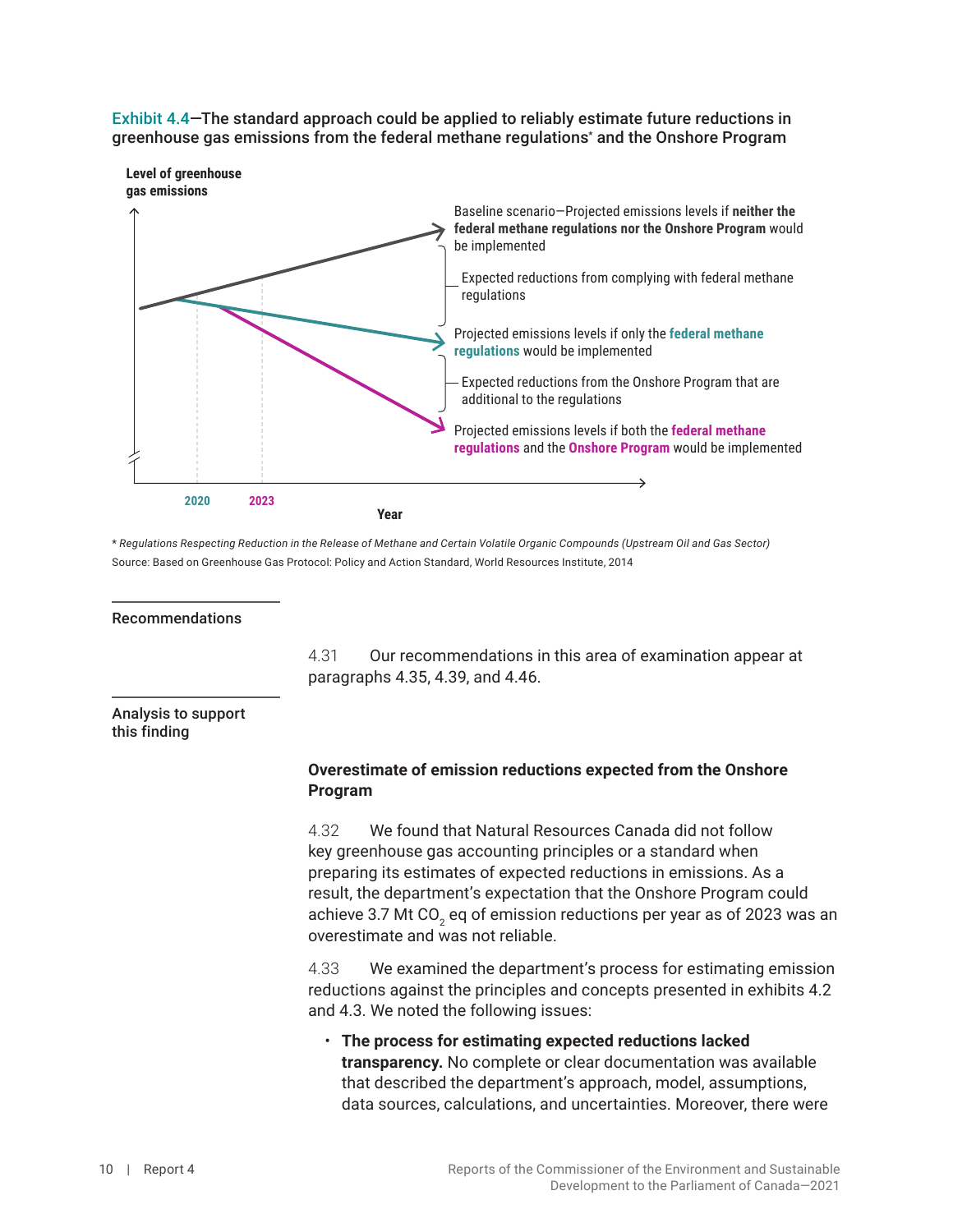no documented justifications or explanations for decisions made on the estimation approach or for the way these decisions could affect the final estimates of the expected reductions.

- **The department did not develop a baseline scenario and a mitigation action scenario specifically for the Onshore Program.** The department did not project greenhouse gas emission levels to estimate the reductions that could be expected under the program in and after the 2023 target year (see paragraph 4.30). Instead, the department used scenarios and projections developed in 2018 for the federal methane regulations, which used data from 2015 and 2016, and replaced some data with more recent data from 2018 and 2019. However, the baseline scenario developed in 2018 could not take account of subsequent events, notably the COVID-19 pandemic, and their effects on oil and gas production prior to the implementation of the program in November 2020. This meant that the department did not establish the most likely scenario or estimate the annual emission levels for the period from the 2023 target year to 2025 for Canada's oil and gas sector. It did not present an estimated baseline emissions value for its 2023 target. The Government of Canada updates its national projections of greenhouse gas emissions every year to reflect the most likely scenarios over the coming years.
- **The estimates relied on incomplete information and did not count indirect effects.** The department estimated only emissions associated with the piece of equipment to be replaced using the funding from the Onshore Program. The greenhouse gas accounting principle of completeness (see Exhibit 4.2) requires that emission reduction estimates include all significant direct and indirect sources of emissions affected by a mitigation action. This is important because if an equipment upgrade indirectly leads to a significant increase in oil or gas production, the related greenhouse gas emissions would increase also and the net reduction in emissions would be lower than would be expected from the equipment upgrade. If significant enough, an increase in oil or gas production could outweigh the program's positive effect.
- **The estimates did not consider overlap of programs and were inaccurate.** The department did not consider the possible overlap between the Onshore Program and other government policy measures affecting the same sources of emissions, such as the federal methane regulations. This is important because without funding from the program, some companies might have decided to reduce or stop operations rather than comply with the federal methane regulations. Alternatively, some companies might have decided to upgrade equipment beyond what the federal methane regulations required because they expected the regulations to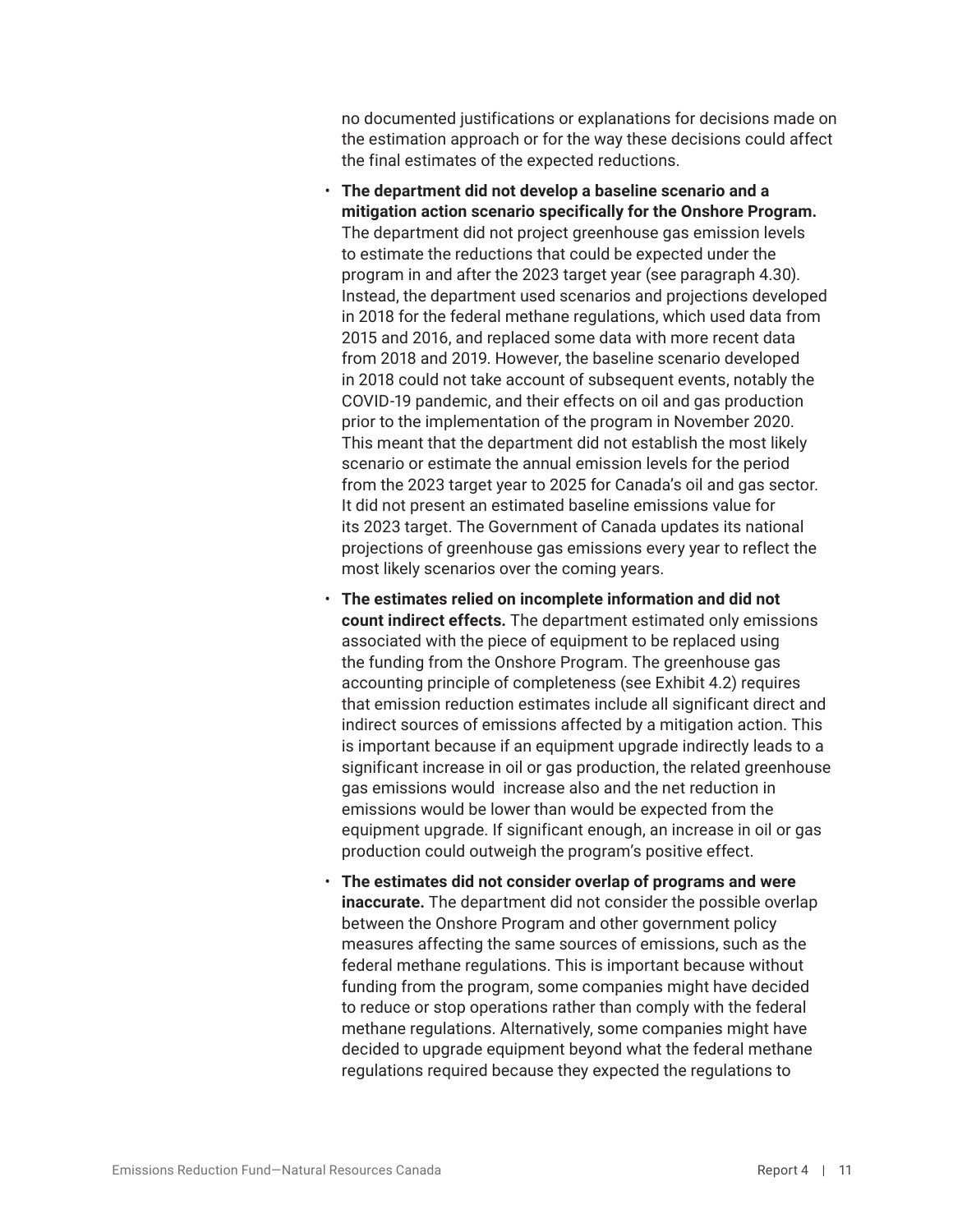become stricter. Failure to take account of possible program overlaps could affect the amount of reductions that could be attributed to the Onshore Program.

- **The department did not define additionality in a manner consistent with the standards.** The department considered additional reductions to be those that would be achieved if all funded companies in the oil and gas sector invested in equipment surpassing the requirements of the federal methane regulations. This definition did not take account of the possibility that some companies would have invested in equipment surpassing the regulatory requirements even without funding from the program. For instance, the elimination of venting allows companies to collect the methane that was not vented and sell it for profit.
- **The estimates were not conservative.** The department's estimate of a 3.7 Mt CO $_{\textrm{\tiny{2}}}$  eq reduction in emissions was a best-case scenario based on the assumption that the total amount of \$675 million in funding would be disbursed to almost all of the 610 eligible companies in Canada. It was also assumed that companies would use the funding to buy and install equipment surpassing the requirements of the federal methane regulations. The department recognized that this scenario would be very difficult to realize. Furthermore, the department assumed that no company would invest in equipment surpassing the regulatory requirements without funding from the program. These assumptions were not in line with the principle of conservativeness.

4.34 Under the Onshore Program, companies opting for repayable funding were able to seek **offset credits** for achieved reductions from an accredited certification body or an offset protocol or program. However, we found that the department did not analyze the additionality of such offset credits and how they might affect Canada's greenhouse gas emissions after 2023. In the absence of an additionality analysis of the offset credits that companies could obtain, there was no guarantee that the Onshore Program was designed to result in emission reductions beyond those that would have happened without the program. Because a company or an organization could use the offset credits it purchased to produce more emissions than it would otherwise, this situation presented the risk that generating offset credits would ultimately lead to an increase in Canada's emissions.

**Offset credit**—A transferable instrument certified by governments or independent certification bodies to represent an emission reduction of 1 metric tonne of carbon dioxide or an equivalent amount of other greenhouse gases. A company that purchases an offset credit can use it to claim the underlying reduction toward its own greenhouse gas reduction goals.

Source: Securing Climate Benefit: A Guide to Using Carbon Offsets, Stockholm Environment Institute and Greenhouse Gas Management Institute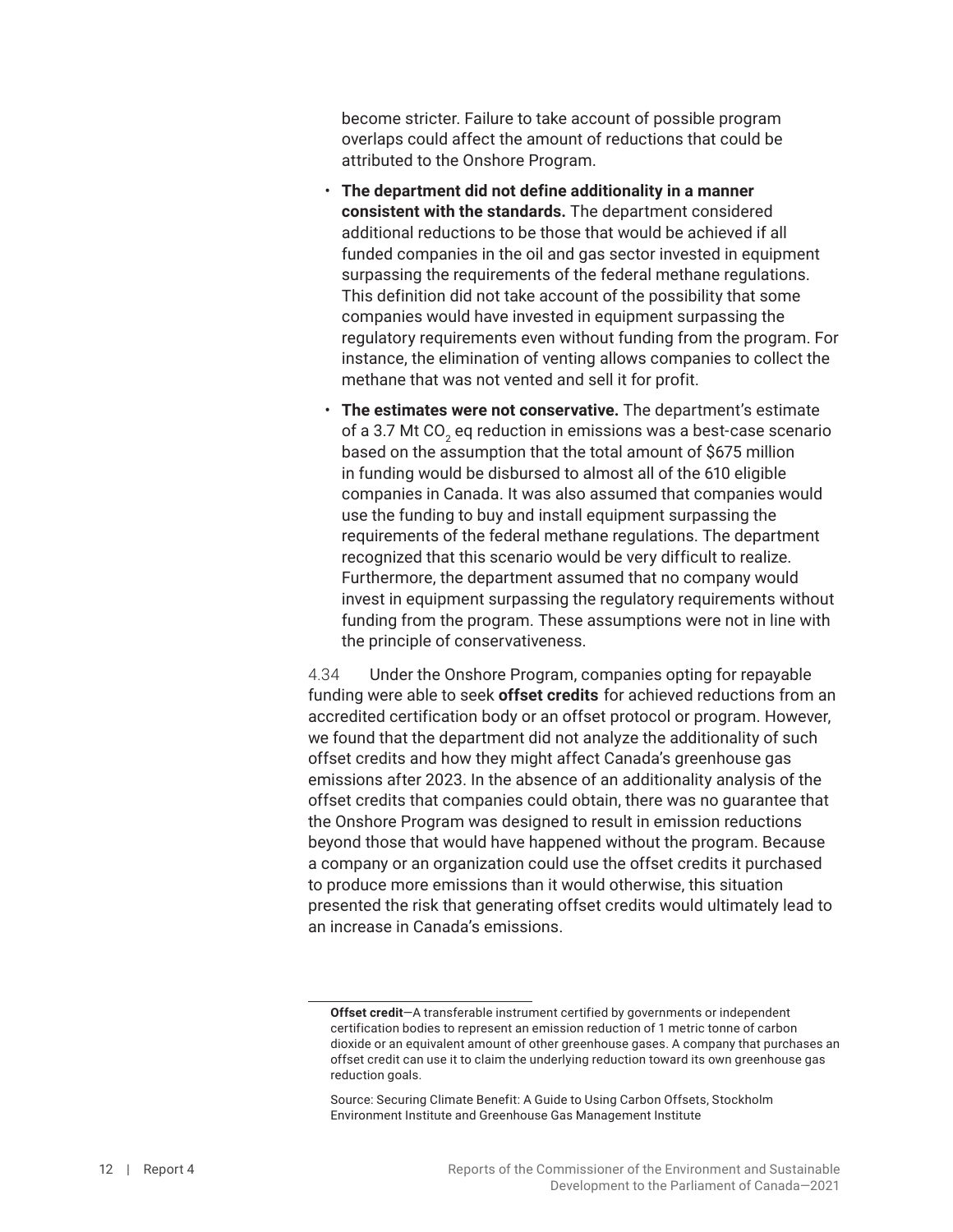4.35 **Recommendation.** To help Canada achieve its national targets for the reduction of greenhouse gas emissions, when developing any policy, program, or measure that aims to reduce emissions, Natural Resources Canada should ensure that its estimates of expected reductions are reliable. Accordingly, the department should prepare estimates of the program's expected emission reductions in accordance with the greenhouse gas accounting principles and the requirements of the International Organization for Standardization standard on greenhouse gases (ISO 14064-2) or another standard or protocol based on ISO 14064. The department should do the following:

- In its assessment of how a program will affect greenhouse gases, include all the significant sources and sinks affected directly and indirectly by the program and disclose and justify any exceptions. This is to ensure that the estimate of emission reductions is complete and accurate.
- Develop up-to-date baseline and mitigation action scenarios and emissions for the period of implementation. This includes ensuring that the baseline and mitigation action scenarios represent the most likely course of events both without and with the particular program concerned. This approach ensures that mitigation action scenario emissions minus baseline scenario emissions represent reductions attributable to the program.
- Analyze additionality, including the impact of offset credits, to confirm that the estimated emission reductions are additional to what would have happened in the absence of the program.
- Document its approach, assumptions, and methods, including the model or models used, data sources, calculations, and uncertainties, and disclose and justify any deviation from the ISO 14064-2 standard or another chosen standard based on it.

*The department's response. Agreed. Natural Resources Canada recognizes the importance of following international best practices, including the World Resources Institute's greenhouse gas accounting and reporting principles and the International Organization for Standardization ISO 14064-2 Specification With Guidance at the Project Level for Quantification, Monitoring and Reporting of Greenhouse Gas Emission Reductions or Removal Enhancements, not only to shape the quality of the program design, but also to be able to allow comparisons of results to similarly designed programs.*

*Establishing the appropriate boundary conditions is critical to the design of a program and all other design elements. However, while some programs are best designed with source-based boundary conditions, such as the Emissions Reduction Fund and the* Regulations Respecting Reduction in the Release of Methane and Certain Volatile Organic Compounds (Upstream Oil and Gas Sector)*, others are appropriate for facility-based or project-based conditions. The department also*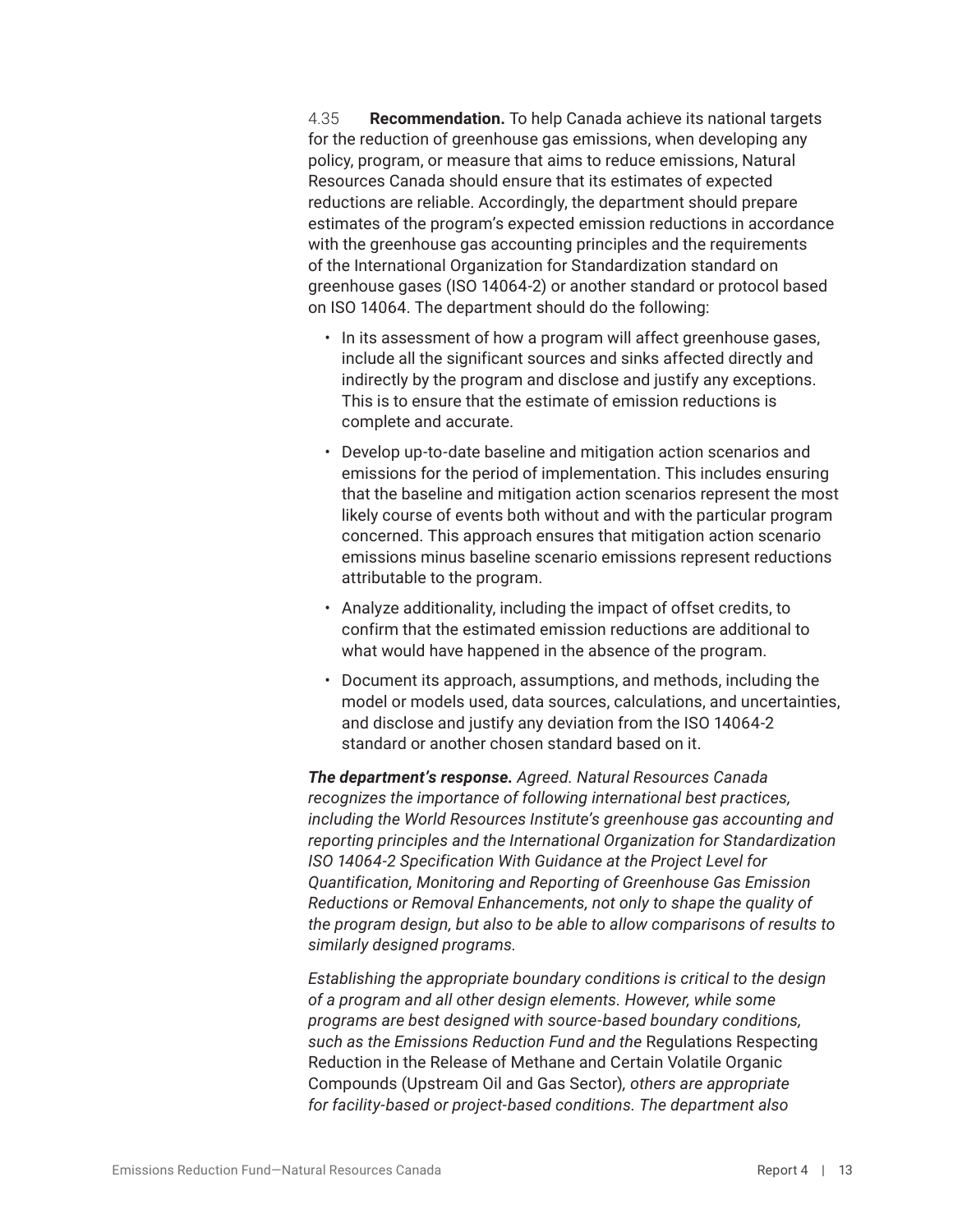<span id="page-19-0"></span>*recognizes the importance of assessing the boundary conditions as designed for a program, in order to render a credible comparison and assessment.*

*The department will*

- *• apply the assessment boundary it judges appropriate (sourcebased or facility-based) in the design and implementation of future programs, on the basis of the decision-making needs of the project*
- *• follow ISO 14064-2 standards and other good-practice guidance as appropriate, with consideration to the recommendations from the Commissioner of the Environment and Sustainable Development as applicable to the boundary conditions selected in the design and implementation of future programs that include a component for reducing greenhouse gas emissions*

#### **Misstated emission reduction target for the Onshore Program**

4.36 Natural Resources Canada made a misstatement when it set the target for the Onshore Program. The department had to establish an official target for the Onshore Program on the basis of an estimate of the emission reductions that the program could achieve. The target was stated as expected reductions of between 5.1 and 8.8 Mt CO $_{\textrm{\tiny{2}}}$  eq in annual greenhouse gas emissions by 31 March 2023 from a baseline value of 172.6 Mt CO $_{\textrm{\tiny{2}}}$  eq emitted by the onshore oil and gas sector in 2018. This baseline value was reported in Canada's **National Inventory Report** of greenhouse gas emissions published in April 2020. As stated, this target meant that the onshore oil and gas sector's total emissions would decrease to a level between 167.5 and  $\,$  163.8 Mt CO $_2$  in 2023. However, the department did not use the 2018 oil and gas sector emissions of 172.6 Mt CO $_{\textrm{\tiny{2}}}$  eq as a baseline emissions value for 2023 to estimate the reductions achievable by the program (see paragraph 4.33, second bullet), and stating the department's target against this value was incorrect.

4.37 The lower end of this range (reductions in emissions of up to 5.1 Mt CO $_{\textrm{\tiny{2}}}$  eq) represented what companies could achieve if they complied with, but did not surpass, the requirements of the federal methane regulations coming into force in 2023, or their provincial equivalents. Claiming the reductions of 5.1 Mt CO $_{\rm 2}$  eq for the program is a misstatement because the government had already accounted for these expected reductions under the federal methane regulations in the impact analysis statement for those regulations published in 2018. The higher end of this range (reductions of up to 8.8 Mt CO $_2$  eq) represented what companies could achieve if they surpassed the requirements

**National Inventory Report**—An annual report that each signatory of the Paris Agreement is required to submit, giving details of human-made greenhouse gas emissions and removals in its jurisdiction.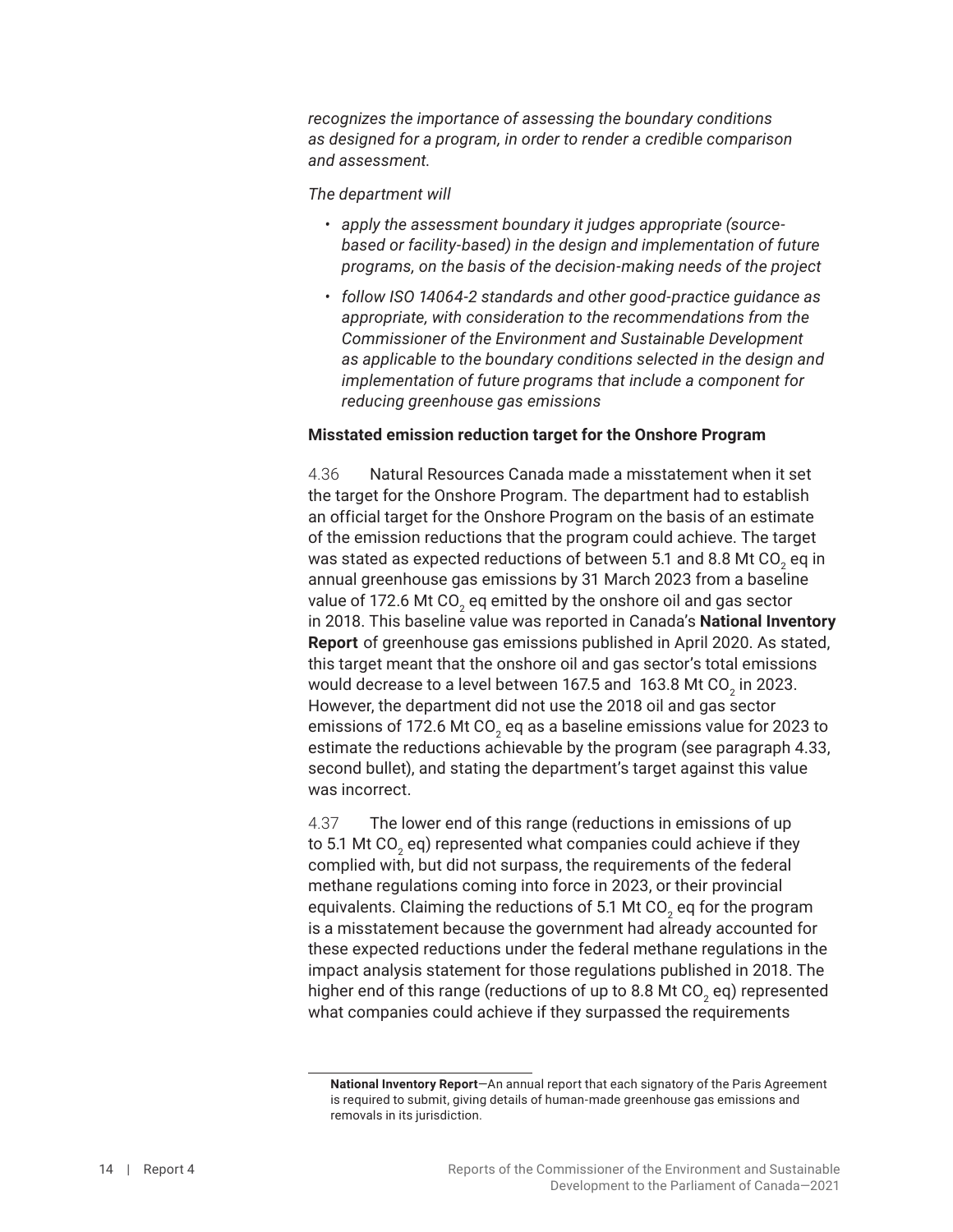of the federal methane regulations coming into force in 2023, or their provincial equivalents.

4.38 As a result, only the difference between the high end and the low end of the range—that is, 8.8 minus 5.1, or a maximum of 3.7 Mt CO $_{_2}$  eq of additional reductions—should be attributed solely to the program, if reductions of that amount are achieved. We found that, after removing the expected emission reductions attributable to compliance with the federal methane regulations, the department's emission reduction target for the Onshore Program was between 0 (worst-case scenario) and 3.7 Mt CO $_{\textrm{\tiny{2}}}$  eq (best-case scenario). The department recognized that achieving the best-case scenario would be very difficult to realize.

4.39 **Recommendation.** When presenting a target for reductions in greenhouse gas emissions that a program is expected to achieve in a future target year, Natural Resources Canada should state the additional annual reductions it expects the program to achieve in that target year against the projected baseline scenario emissions level in the same year.

*The department's response. Partially agreed. Natural Resources Canada followed and complied with the Treasury Board of Canada Secretariat's Guidance for Drafters of Treasury Board Submissions for establishing performance indicators and baselines as required for new programs. As the Onshore Program was new and did not align with existing programming, there was no existing baseline, which therefore resulted in a zero baseline.*

*The medium-term indicator for the Onshore Program is greenhouse gas reductions from projects funded by the Emissions Reduction Fund (ERF). To avoid including reductions that may occur before ERF-funded projects or concurrently with these projects, the department established this indicator to attribute results to projects completed with ERF funding. The methodology to report on the performance indicator will require the department to aggregate all reductions from ERF-funded projects to report a total number of reductions from all ERF-funded projects, with the target of reducing a total of 5.1 to 8.8 megatonnes of carbon dioxide equivalent (Mt CO2 e) from ERF-funded projects.*

*The department acknowledges the oversight in communicating the baseline, and it should have been established at zero. Adjusting the baseline is important, as it will allow for an assessment of the Onshore Program to be conducted once the program has concluded, to validate the accuracy of the department's estimates in establishing reduction targets.*

*The department will*

- adjust the baseline from 172.6 Mt CO<sub>2</sub>e (2018 National Inventory *Report data) to 0 Mt CO2 e (new program)*
- *• adjust the baseline methodology that references the National Inventory Report*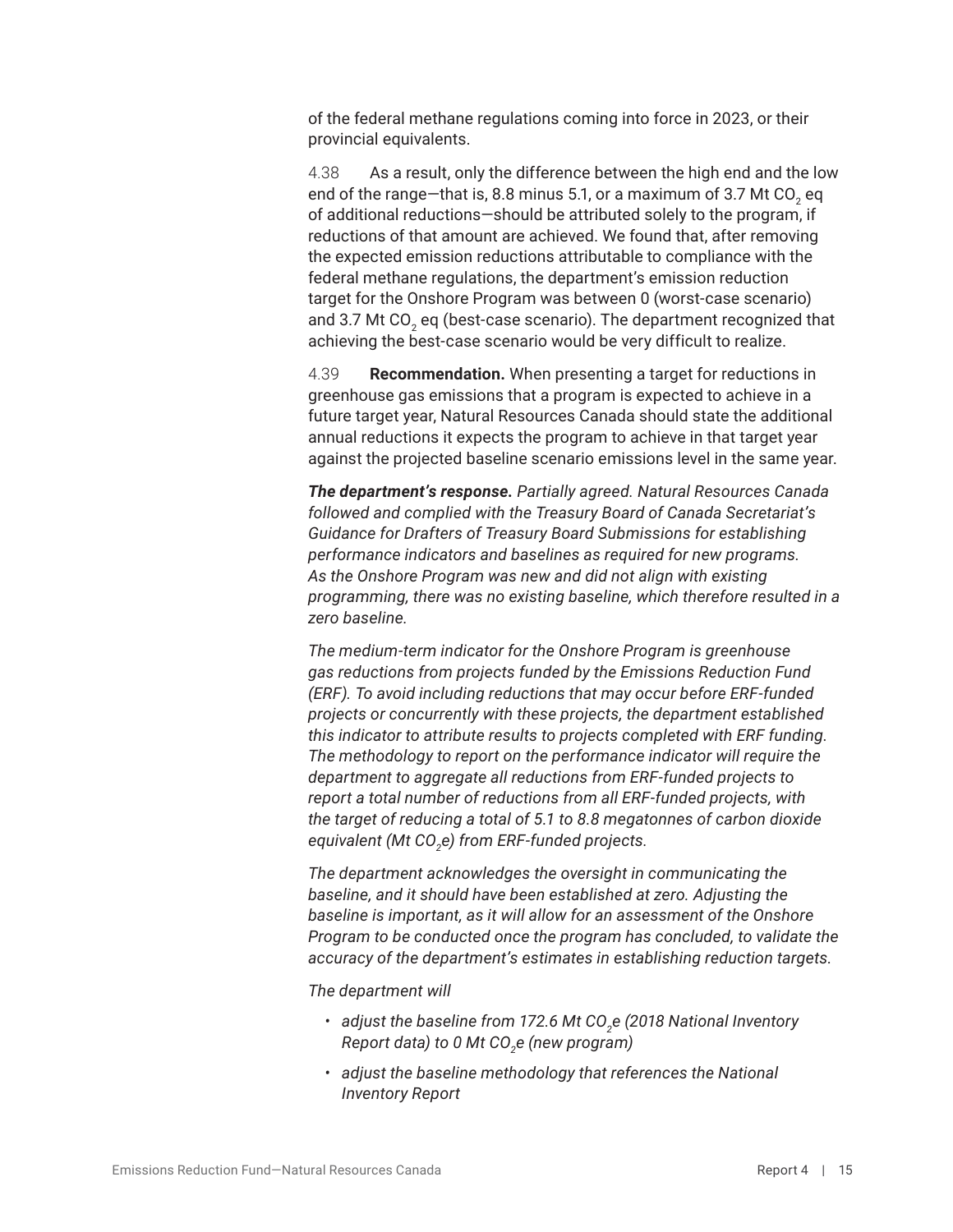<span id="page-21-0"></span>*• consider the recommendations from the Commissioner of the Environment and Sustainable Development, as applicable, to the selection of boundary conditions and baselines of future programs that include a component for reducing greenhouse gas emissions*

4.40 **About the department's response.** In our view, the response does not address our recommendation that the department should state the additional annual reductions it expects the program to achieve in that target year against the projected baseline scenario emissions level in the same year.

#### **Lack of performance indicators for the Onshore Program**

4.41 Natural Resources Canada indicated that one of the rationales for the Onshore Program was to help maintain jobs in the oil and gas sector. However, we found that the department did not include job retention as a feature in the program's design. For example, it did not list job retention as an eligibility condition or an assessment criterion for funding decisions. The department also did not include job retention or creation in the oil and gas sector as a performance indicator for the Onshore Program. However, it planned to request this information from funded companies as part of the contribution agreements' reporting requirements.

4.42 We found that the department conducted a **genderbased analysis plus** (GBA plus) for the Onshore Program. As part of its GBA plus data collection and reporting plan, the department included 3 indicators, but these did not relate to expected GBA plus outcomes or performance indicators specific to the outcomes of the Onshore Program. For example, one indicator proposed by the department aimed to evaluate the portion of funded companies that voluntarily shared workforce diversity data. With this information, the department planned to improve the understanding of diversity among oil and gas sector workers.

4.43 The department also planned to collect data on funded projects that would be compiled by region. The department stated that this would help inform future analysis of whether improvements to the program's environmental outcomes resulted in improvements in GBA plus impacts.

4.44 Furthermore, Natural Resources Canada's 2021–22 Departmental Plan stated that the Emissions Reduction Fund supported the United Nations' Sustainable Development Goal 13 on climate action. However, we found that the plan did not specify whether the department

Source: Adapted from Women and Gender Equality Canada

**Gender-based analysis plus**—An analytical process that provides a rigorous method for the assessment of systemic inequalities, as well as a means to assess how diverse groups of women, men, and gender-diverse people may experience policies, programs, and initiatives. The "plus" acknowledges that gender-based analysis goes beyond biological (sex) and socio-cultural (gender) differences and considers many other identity factors, such as race, ethnicity, religion, age, and mental or physical ability.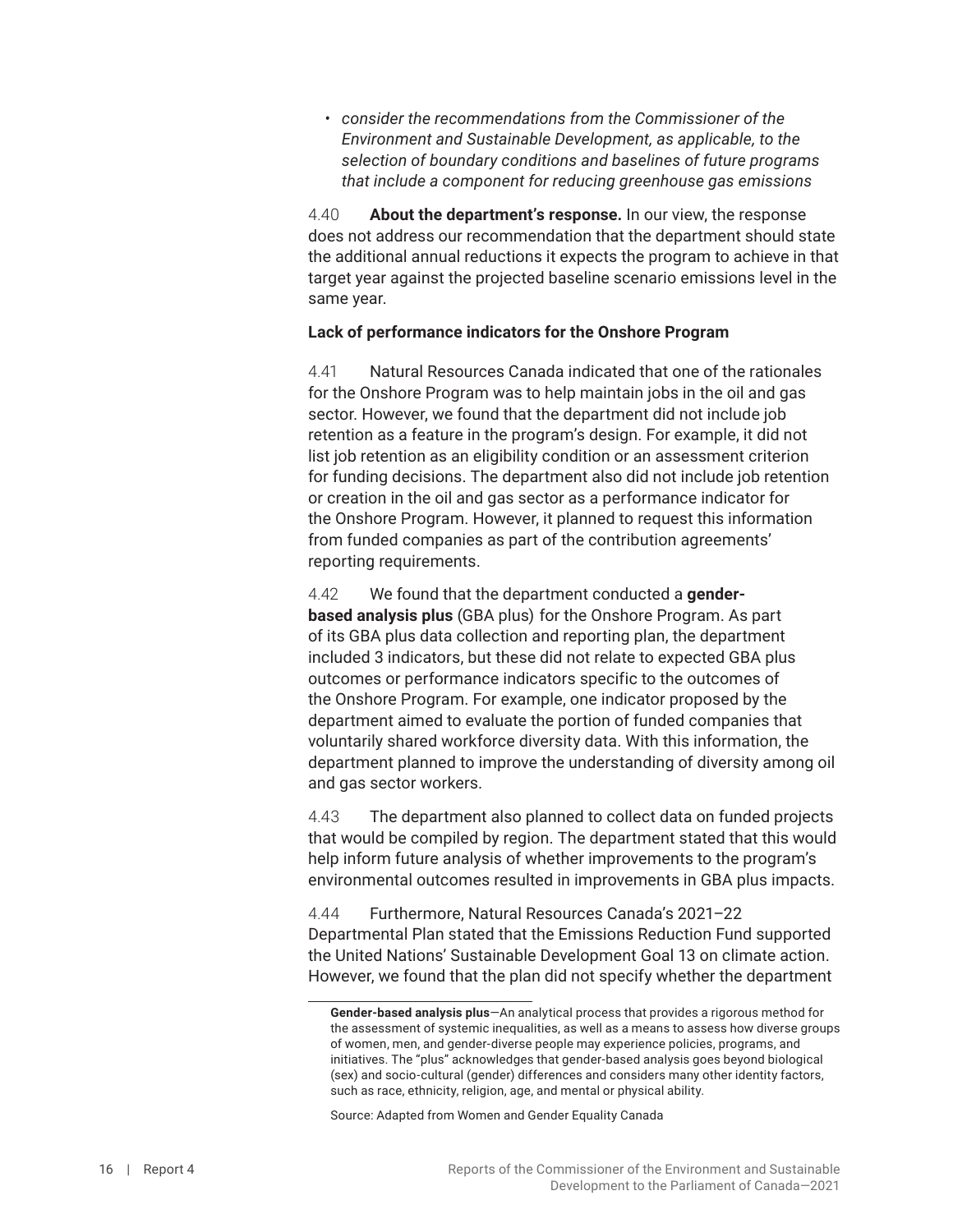intended to monitor and report on the target and indicator related to that goal at the program level. We noted that the department had also missed an opportunity to include any mention of the program in its Departmental Sustainable Development Strategy 2020 to 2023 (updated in the 2021–22 fiscal year).

4.45 The department noted that the Emissions Reduction Fund may contribute to Sustainable Development Goal 9 on industry, innovation, and infrastructure. In response to a question from us, the department specifically noted the alignment with the related target 9.4, which concerns upgrading infrastructure and retrofitting industries to make them sustainable. However, we found no further mention of this in its 2021–22 Departmental Plan or its Departmental Sustainable Development Strategy 2020 to 2023 (updated in 2021– 22). It was therefore unclear how the department would assess the Onshore Program's contribution to target 9.4 of this Sustainable Development Goal.

4.46 **Recommendation.** Natural Resources Canada should explain how a program will provide announced benefits and meet the related objectives using performance or outcome indicators that are specific to the objectives of the program. It should evaluate and monitor progress against the objectives using the relevant performance or outcome indicators. For example, for the third intake period of the Onshore Program, the department should do so for benefits such as helping oil and gas companies maintain jobs, increasing global competitiveness, and contributing to the United Nations' Sustainable Development Goals 13 and 9 as well as to gender-based analysis plus.

*The department's response. Agreed. Natural Resources Canada establishes performance measurement requirements for all programs to support data collection and reporting on the results of the department meeting program objectives over the short, medium, and long term. While utilizing Departmental Results Framework and program inventory information is a best practice for the indicators, objectives, and architecture that are relevant, some programs may require custom performance indicators to measure tangible results of a unique program. For example, the research, development, and deployment stream of the Emissions Reduction Fund (ERF) aligned with the Departmental Results Framework structure, as this stream is an existing business line within the department, and aligned with an existing program inventory with common outcomes, indicators, targets, and baselines. However, the unique design and delivery of the Onshore Program required customized indicators specific only to the onshore deployment activities, as new functions of its standard business lines. These custom indicators allow the department the ability to track and measure the actual results of ERF-funded projects over the short, medium, and long term, on the basis of the objectives and outcomes identified by the government.*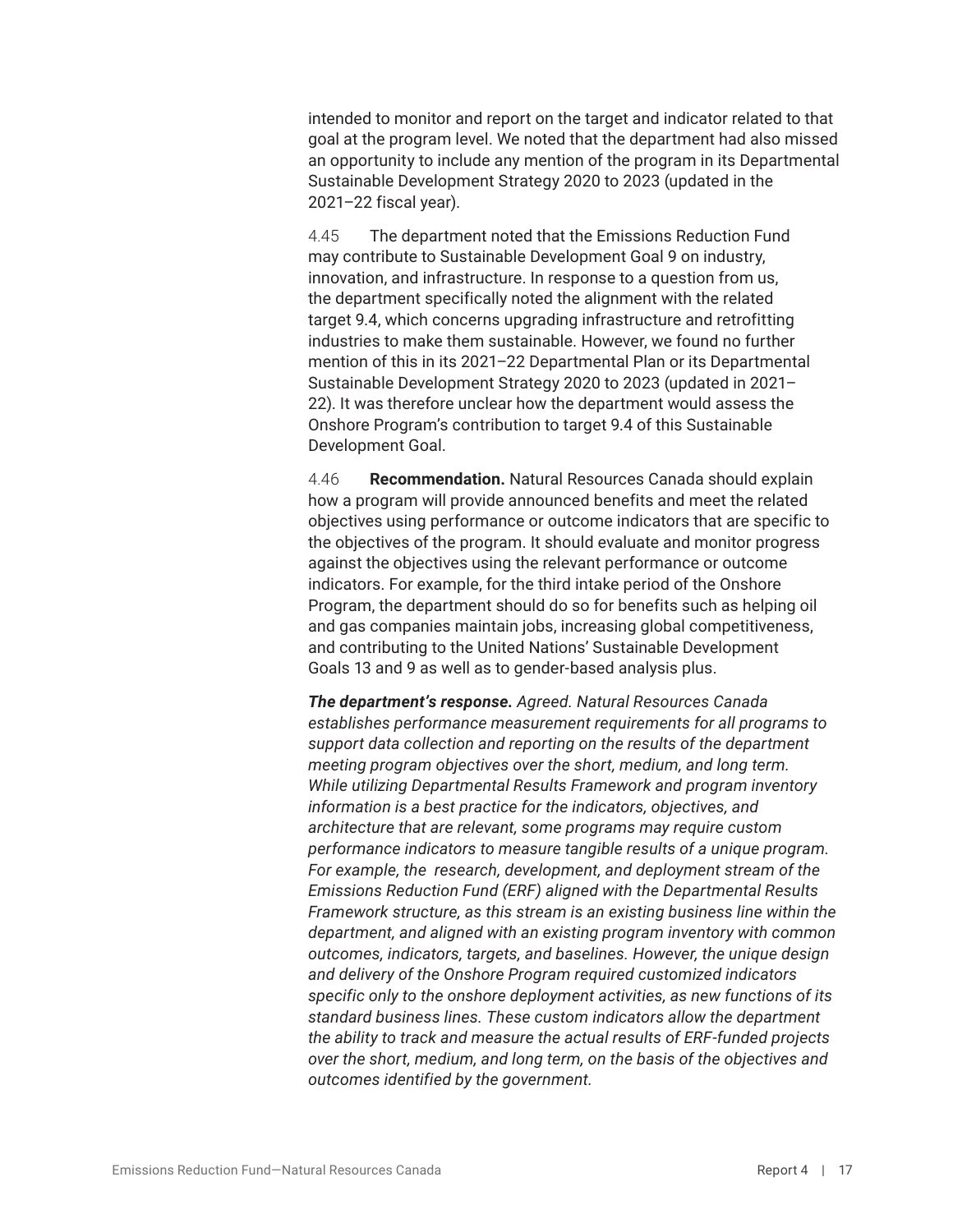*The department will provide annual and periodic reporting on greenhouse gas emission reductions and jobs (direct and indirect) from ERF-funded projects, as new information becomes available.*

## <span id="page-23-0"></span>Funding projects to achieve the Onshore Program's expected emission reductions

#### Context

4.47 Oil and gas companies in the upstream and midstream subsectors were eligible to apply for the Onshore Program. They had to propose projects designed to reduce or eliminate intentional venting of methane and other greenhouse gases. This requirement was to enable the companies to comply with or surpass the requirements of Phase 2 of the federal methane regulations coming into force on 1 January 2023.

4.48 Phase 2 of the federal methane regulations puts limits on general venting from production in an oil and gas facility and on venting from pneumatic equipment. Phase 2 also specifies performance standards that require companies to adopt new technology, update current equipment, or adapt operating practices. Companies can replace venting equipment with equipment that generates emissions at the compliance level or equipment that eliminates venting and thus surpasses compliance requirements.

4.49 Under the Onshore Program, companies that aimed to simply satisfy the Phase 2 requirements were eligible to receive only repayable interest-free loans. Companies proposing projects that surpassed requirements were eligible to receive partly repayable interest-free loans and partly non-repayable grants. In this way, Natural Resources Canada sought to create incentives for reducing greenhouse gas emissions beyond what was expected from simple compliance with the federal regulations taking effect in 2023.

4.50 Each company was allowed to present one multi-project submission in each of the 3 intake periods:

- from 27 October to 30 November 2020
- from 18 January to 6 April 2021
- from 6 August 2021 to 7 January 2022

4.51 We examined the contribution agreements for companies with projects approved for funding in the first intake period. Of the 17 eligible companies, 2 withdrew and 15 were funded. These 15 companies received funding for a total of 40 projects. Contribution agreements from the second and third intake periods were not in place at the time of our audit and therefore were not available for our examination.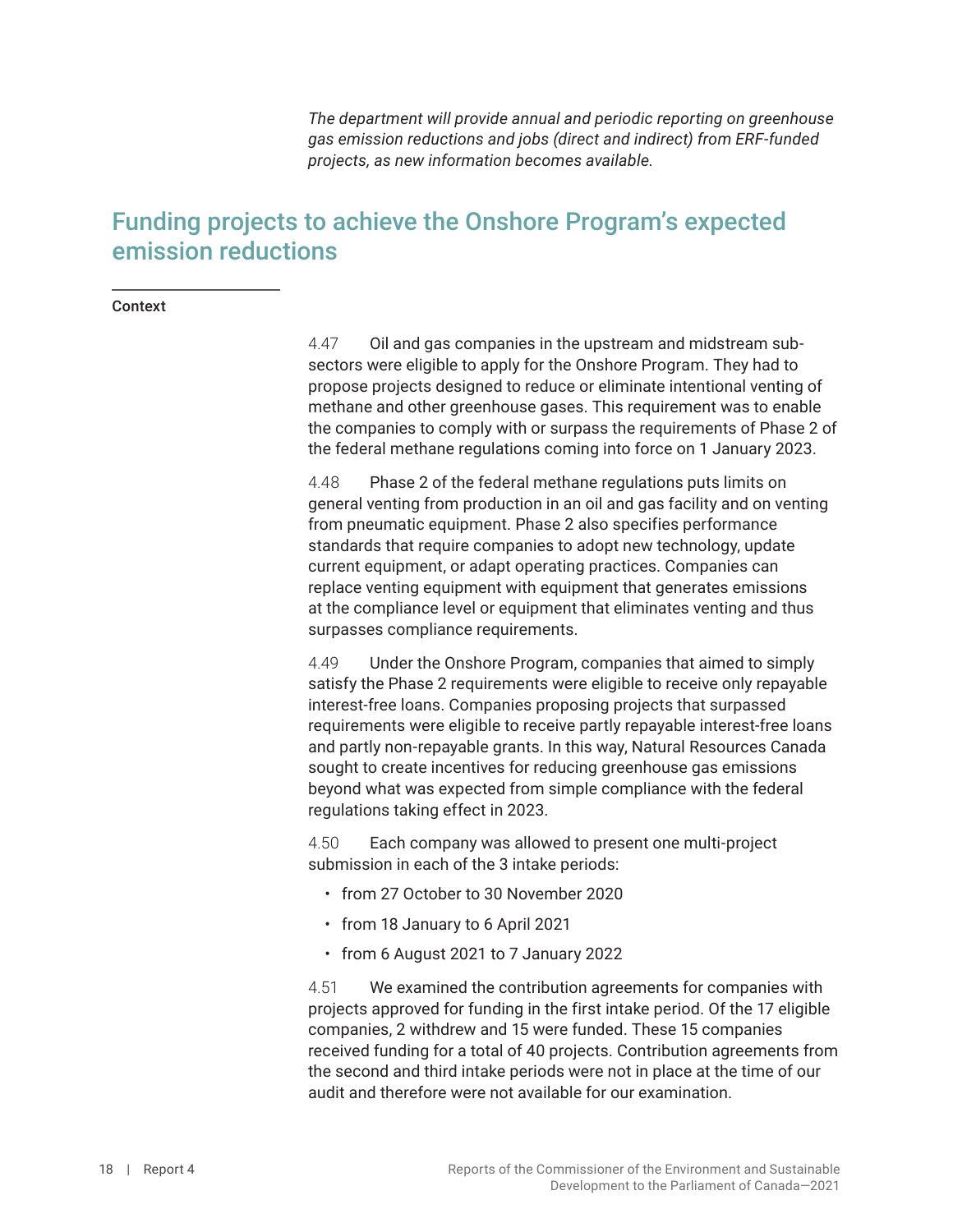### <span id="page-24-0"></span>Natural Resources Canada assessed the financial viability of companies and added risk controls and monitoring for all companies

#### What we found

|                                     | We found that Natural Resources Canada performed due<br>4.52<br>diligence assessments of companies' financial viability and their ability<br>to repay when they applied for funding from the Onshore Program. We<br>also found that the final contribution agreements included controls and<br>risk monitoring procedures to mitigate the risk of default and help ensure<br>that projects would be completed.                                                                            |  |
|-------------------------------------|-------------------------------------------------------------------------------------------------------------------------------------------------------------------------------------------------------------------------------------------------------------------------------------------------------------------------------------------------------------------------------------------------------------------------------------------------------------------------------------------|--|
|                                     | 4.53<br>The analysis supporting this finding discusses the<br>following topics:                                                                                                                                                                                                                                                                                                                                                                                                           |  |
|                                     | • Sound financial assessment of companies                                                                                                                                                                                                                                                                                                                                                                                                                                                 |  |
|                                     | • Risk controls and monitoring procedures added                                                                                                                                                                                                                                                                                                                                                                                                                                           |  |
| Why this finding matters            |                                                                                                                                                                                                                                                                                                                                                                                                                                                                                           |  |
|                                     | 4.54<br>This finding matters because sound risk assessment, risk<br>mitigation, and monitoring help ensure that companies can repay loans,<br>and thereby minimize losses of taxpayers' money.                                                                                                                                                                                                                                                                                            |  |
| <b>Recommendations</b>              |                                                                                                                                                                                                                                                                                                                                                                                                                                                                                           |  |
|                                     | 4.55<br>We made no recommendations in this area of examination.                                                                                                                                                                                                                                                                                                                                                                                                                           |  |
| Analysis to support<br>this finding |                                                                                                                                                                                                                                                                                                                                                                                                                                                                                           |  |
|                                     | Sound financial assessment of companies                                                                                                                                                                                                                                                                                                                                                                                                                                                   |  |
|                                     | 4.56<br>We found that Natural Resources Canada developed a sound<br>financial assessment framework to evaluate submissions to the Onshore<br>Program. This enabled the department to determine whether each<br>company submitting a proposal was financially viable and could repay<br>a loan provided under a contribution agreement. The department hired<br>external accountants to help design the framework and validate the<br>criteria selected for assessing financial viability. |  |
|                                     | 4.57<br>We also found that the department implemented its<br>assessment framework for all submissions consistently and rigorously.<br>Of the 17 eligible companies that submitted a project proposal<br>during the first intake period, 2 withdrew their application. Of the<br>remaining 15 companies, the department assessed 5 as representing<br>a high financial viability risk, 4 as representing a medium risk, and 6 as<br>representing a low risk.                               |  |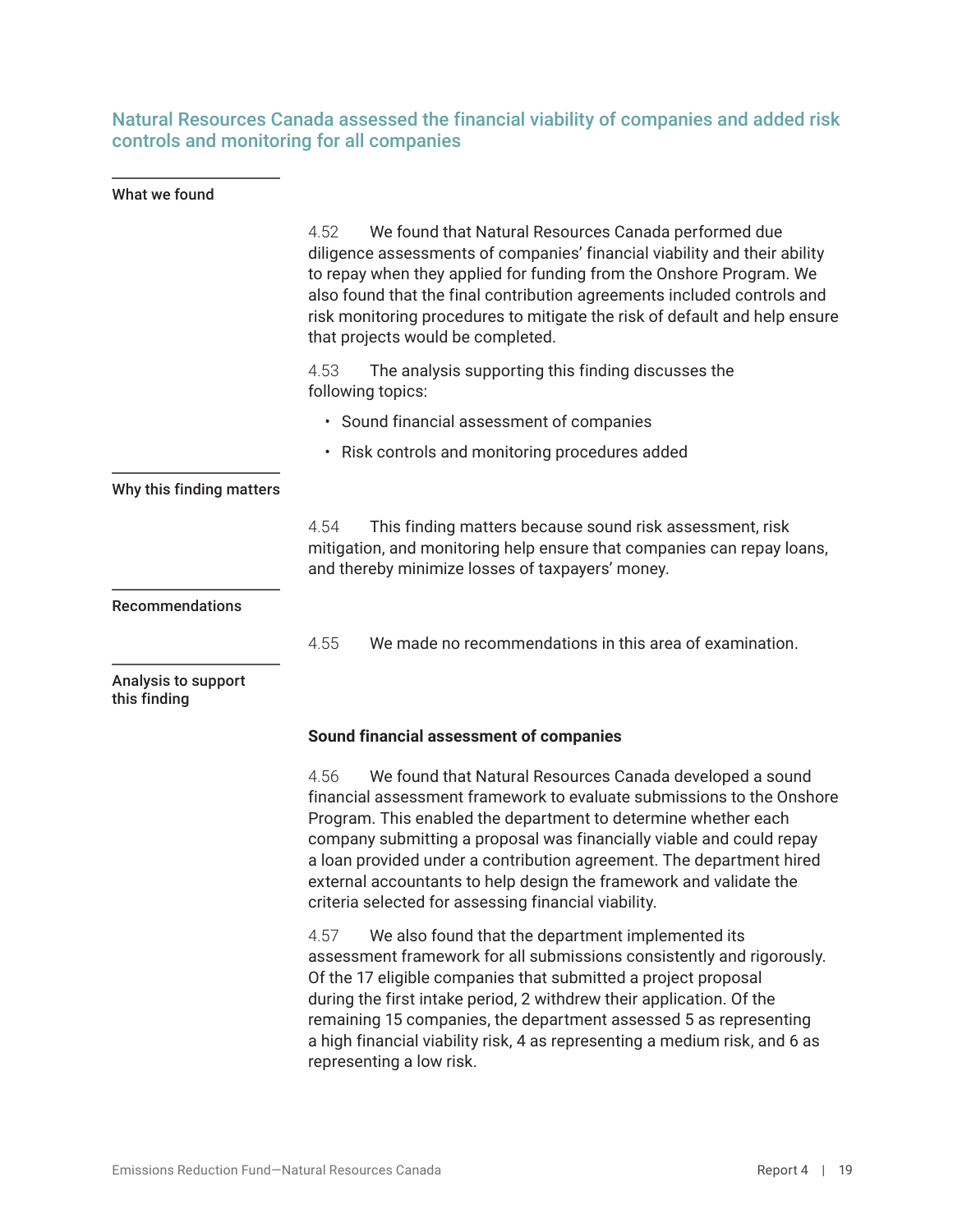#### <span id="page-25-0"></span>**Risk controls and monitoring procedures added**

4.58 We found that Natural Resources Canada did not reject any submission on the grounds that the company represented a high financial viability risk. This was because the department had a risk mitigation strategy consisting of accepting and accounting for possible losses. For example, the department planned for a 25% default rate on repayable contributions under the Onshore Program. If default occurred, the department would proceed in accordance with the requirements in the *Financial Administration Act*. In this way, the department accepted the risk that companies would default on repayments because of insolvency.

4.59 We found that the department followed the Treasury Board Directive on Transfer Payments by adding a risk mitigation control as well as monitoring procedures for projects funded by the Onshore Program. To mitigate the risk of loss in case of default on repayments, all contribution agreements for the Onshore Program included a clause specifying that 10% of the funding would be held back. Half of the holdback was to be released when the department received confirmation that a project was completed. The other half was to be released when the department confirmed the emission reductions achieved during the year after the project was completed. This financial control was also meant to help ensure that project outcomes would be achieved.

4.60 Department officials noted that it had required a 10% holdback in all contribution agreements and did not increase the percentage for higher-risk companies. They stated that imposing more stringent controls on higher-risk companies would not make sense because the companies had already been facing the impact of low oil prices in 2020 and were also facing the impact of the COVID-19 pandemic. Furthermore, officials stated that the Onshore Program was intended to provide financial support to struggling oil and gas companies and to help them comply with the federal methane regulations or their provincial equivalents. In these circumstances, department officials felt that additional controls would be counterproductive.

4.61 We also found that the department included risk monitoring procedures in each contribution agreement. These procedures required the following documentation:

- annual progress reports summarizing project activities during the implementation period
- a final narrative report describing how the project objectives were achieved, to ensure that funding was used as intended
- annual outcome reports after the project was completed, to provide information on the reductions in greenhouse gas emissions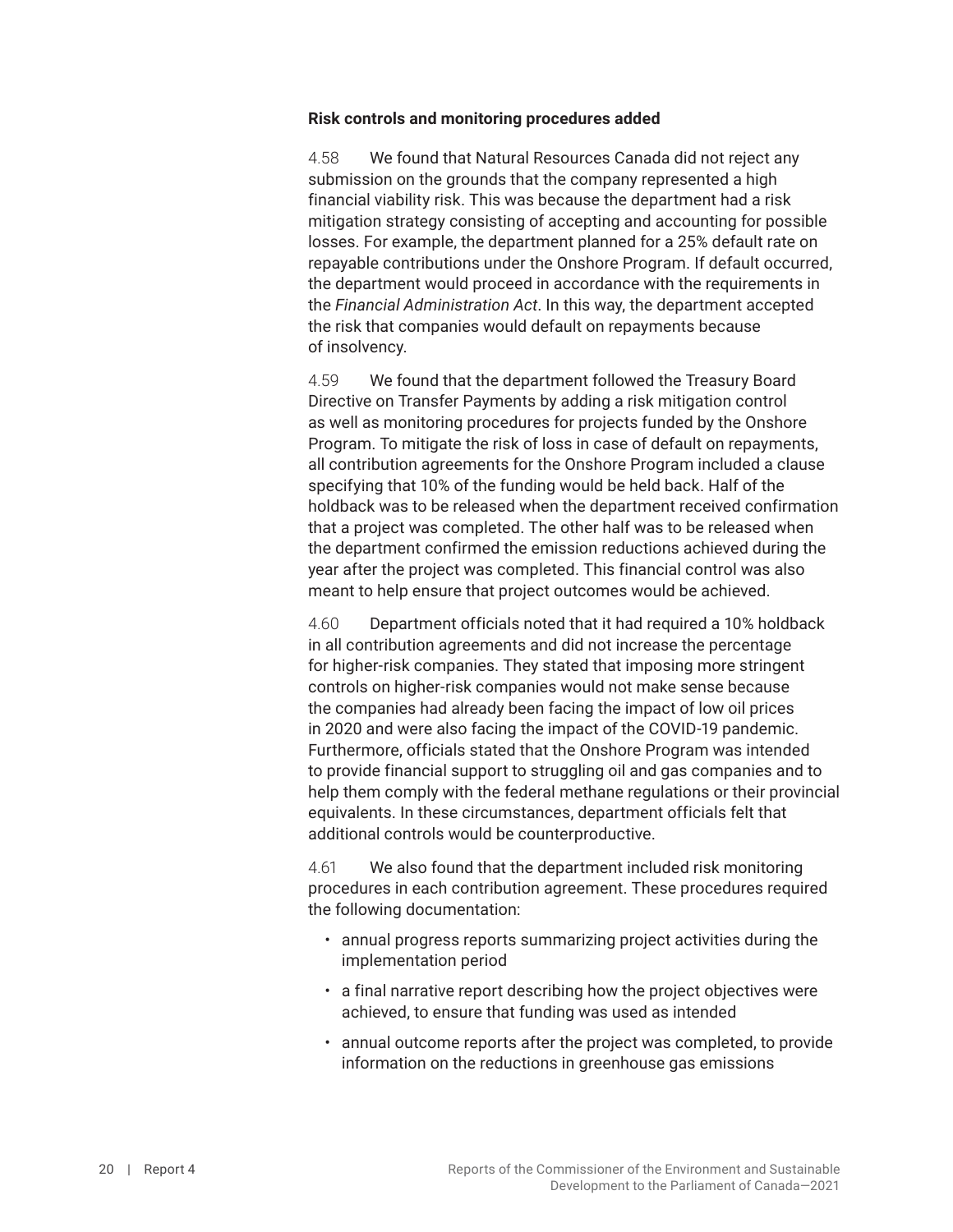<span id="page-26-0"></span>that were achieved through the project and on the project's key performance indicators

• audited financial statements during and after project implementation

4.62 For companies assessed as representing a higher financial risk, additional monitoring procedures were required—for example, monthly calls with company and department officials, or semi-annual instead of annual reporting. This approach was consistent with the Treasury Board Directive on Transfer Payments and the department's assessment framework.

### Expected reductions by Natural Resources Canada for the first group of projects were not reliable

#### What we found

4.63 We found that Natural Resources Canada's expectations for the 40 projects it had funded in the first intake period of the Onshore Program were overestimated. The department expected these projects to reduce greenhouse gas emissions by 3.1 Mt CO $_{\textrm{\tiny{2}}}$  eq in the first year following their implementation. We found that this expected result was an overestimate and not reliable because the department did not require companies to be conservative in their estimates of reductions in greenhouse gas emissions. We noted that for 27 projects, the funding the companies received would result in or accommodate an increase in oil or gas production. Those companies' estimates of emission reductions did not take into account potential increases in production and related emissions. For these 27 projects funded by the Onshore Program, the production increases would have lessened or possibly outweighed any reductions in emissions that the projects achieved.

4.64 The analysis supporting this finding discusses the following topic:

• Overestimate of expected project results

#### Why this finding matters

4.65 This finding matters because overestimating results from the first group of projects gives an inaccurate assessment of progress under the Onshore Program, which puts at risk the achievement of the program's target. More broadly, if programs funding reductions in greenhouse gas emissions overestimate expected results, the funding provided could lead to a smaller amount of reductions than expected or even to an increase in emissions. This could be an inefficient use of taxpayers' money and could lessen Canada's chances of meeting its climate change commitments.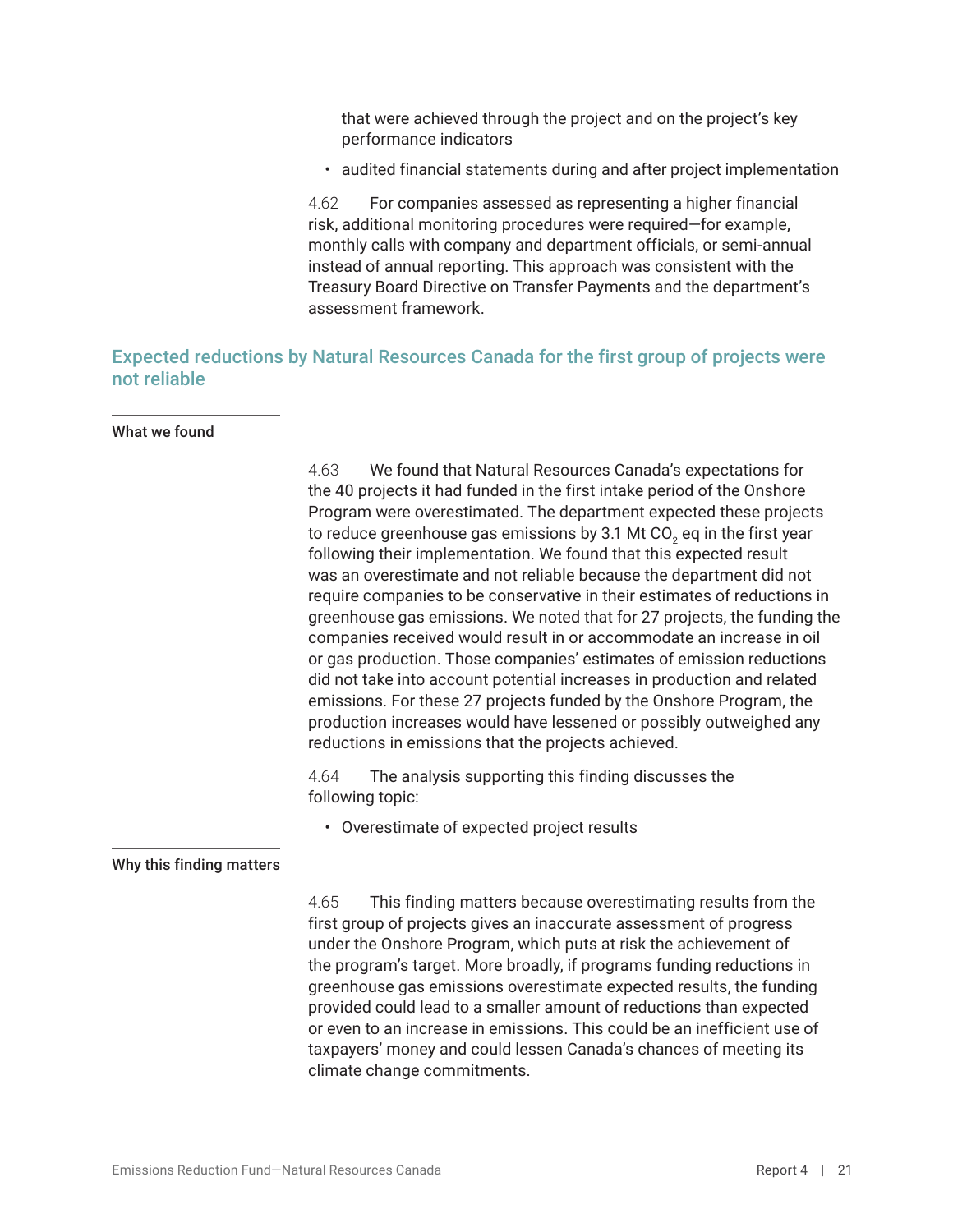#### <span id="page-27-0"></span>Context

|                                     | The Onshore Program's first submission intake period closed<br>4.66<br>on 30 November 2020. In April 2021, Natural Resources Canada<br>announced that it had funded 40 projects from 15 companies, with a<br>total value of \$71.5 million, and that these projects were expected to<br>reduce emissions of greenhouse gases by 3.1 Mt CO <sub>2</sub> eq in the first year<br>following their implementation.                                                                                                                                                                       |  |
|-------------------------------------|--------------------------------------------------------------------------------------------------------------------------------------------------------------------------------------------------------------------------------------------------------------------------------------------------------------------------------------------------------------------------------------------------------------------------------------------------------------------------------------------------------------------------------------------------------------------------------------|--|
|                                     | Mitigation actions such as projects funded by the Onshore<br>4.67<br>Program are subject to the key greenhouse gas accounting<br>principles, important concepts, and general approach for estimating<br>reductions in greenhouse gas emissions (see exhibits 4.2 and 4.3, and<br>paragraph 4.30). When combining individual estimates of the reductions<br>in greenhouse gas emissions expected from different projects, it is<br>essential that these individual estimates of reductions be prepared using<br>comparable data, methods, criteria, and assumptions.                  |  |
| Recommendation                      |                                                                                                                                                                                                                                                                                                                                                                                                                                                                                                                                                                                      |  |
|                                     | Our recommendation in this area of examination appears at<br>4.68<br>paragraph 4.76.                                                                                                                                                                                                                                                                                                                                                                                                                                                                                                 |  |
| Analysis to support<br>this finding |                                                                                                                                                                                                                                                                                                                                                                                                                                                                                                                                                                                      |  |
|                                     | Overestimate of expected project results                                                                                                                                                                                                                                                                                                                                                                                                                                                                                                                                             |  |
|                                     | 4.69<br>We found several shortcomings in Natural Resources Canada's<br>estimate that the first 40 projects funded by the Onshore Program<br>would achieve reductions in annual greenhouse gas emissions<br>totalling 3.1 Mt CO <sub>2</sub> eq after 1 year of implementing the projects.                                                                                                                                                                                                                                                                                            |  |
|                                     | 4.70<br>The program's guidelines did not require companies to prepare<br>emission reduction estimates in accordance with the key principles for<br>greenhouse gas accounting or a common approach based on them.<br>Preparing the estimates in this way would have ensured their consistency<br>(and therefore comparability) and their additionality (that is, the<br>reductions were attributable to the funding and would not have happened<br>without it). The department acknowledged that the Onshore Program<br>guidelines did not require companies to ensure additionality. |  |
|                                     | 4.71<br>The department did not require submissions to follow the<br>principle of completeness. Instead, it required only that companies<br>describe how they estimated pre-project baseline emissions from<br>sources of venting. This meant that the department limited the<br>assessment of each project's impact on greenhouse gas emissions to                                                                                                                                                                                                                                   |  |

direct and immediate effects. It did not require a company to assess emissions that could be affected indirectly by the proposed project, with the aim of determining their significance and their possible impact on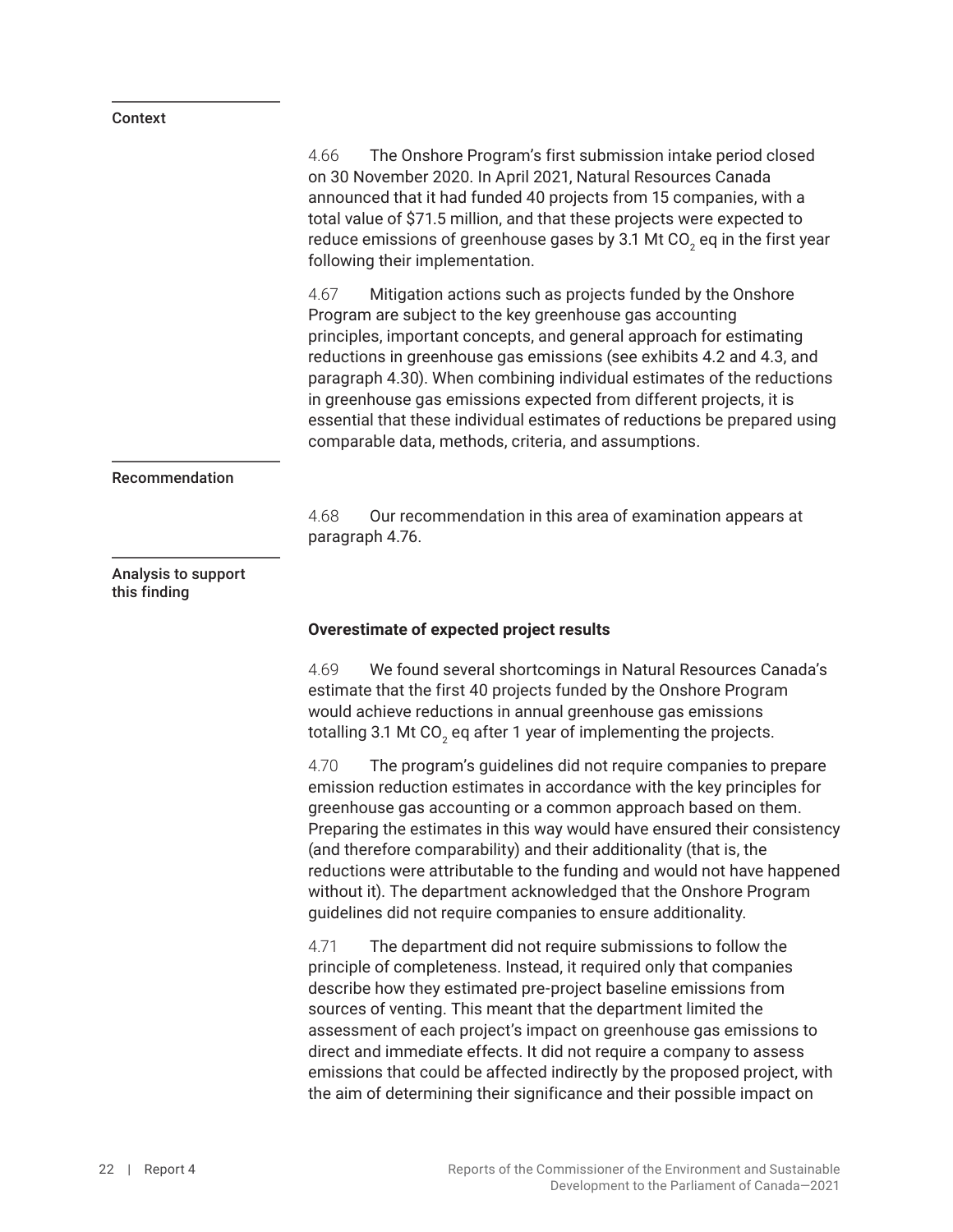emission reductions. In our view, the estimates of expected emission reductions for the 40 projects in the first intake period of the Onshore Program did not appropriately reflect the greenhouse gas effects of the projects.

4.72 We found that for 27 of the 40 projects, the companies had indicated in their submissions that the new infrastructure they would build with the Onshore Program funding to eliminate venting would accommodate current and future production increases. Submissions for 8 projects had direct statements about increasing production, including projects with specifics about the number of new wells and estimates of the increase in production volume, and submissions for 19 projects had indirect statements about the project being designed to accommodate an increase in future oil or gas production. For example, one company stated that upon program funding, it would drill new wells and reopen existing wells, significantly boosting oil and gas production. This meant that the funding would support the companies' capacity to increase production, which would lead to increased emissions. Another company stated that its venting elimination project would allow for potential future expansion. The department used forecasted production increases to account for the amount of vented methane that would be avoided by the projects. However, it did not account for the emissions attributable to increases in production accommodated by the projects, as these were outside the scope of the individual source of venting chosen by the department and beyond the scope of the department's greenhouse gas assessment.

4.73 According to the greenhouse gas accounting principles and standards, production increases should have been factored into the assessment of emissions for these projects. If it was not possible to factor in these emissions, the department should have, at a minimum, disclosed that these projects could result in increased emissions. If the increases in production and related emissions had been considered, they would have lessened or even outweighed the emission reductions expected from these projects. The department's figure of 3.1 Mt CO $_{\textrm{\tiny{2}}}$  eq in expected annual emission reductions from projects in the first intake period was an overestimate because it did not take full account of how each project would affect oil and gas production levels.

4.74 There was another indication that the 3.1 Mt CO $_{\rm 2}$  eq of annual emission reductions from the 40 projects funded was an overestimate: According to the department, the Onshore Program would come close to reaching its best-case-scenario target of 3.7 Mt CO $_{\textrm{\tiny{2}}}$  eq in emission reductions (see paragraph 4.33, last bullet) with the participation of only 15 out of the 610 companies in Canada eligible for the program, implementing a total of 40 projects for a total of only \$71.5 million.

4.75 Finally, across all 40 projects, the department did not require that an identical period be selected for measuring baseline emissions and the same period be selected for estimating project emissions. This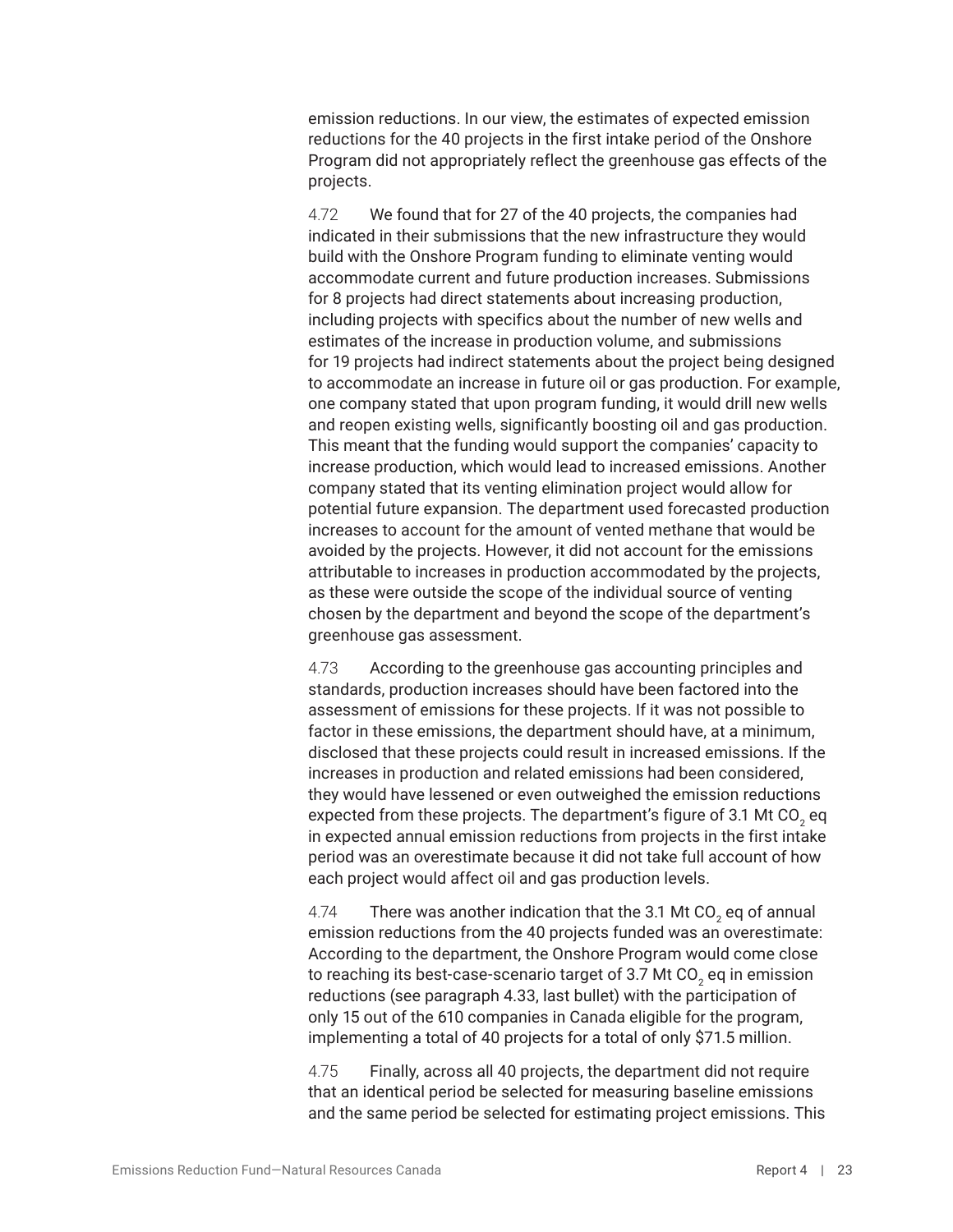resulted in 40 estimates of expected reductions covering different dates and time periods. Given these inconsistencies, it was inappropriate to add up the estimated emission reductions of individual projects. We found that because the department did not follow the standards and principles, the total obtained—emission reductions of 3.1 Mt CO $_{\textrm{\tiny{2}}}$  eq, a year after the implementation of each project—was not reliable.

4.76 **Recommendation.** To help Canada achieve its national targets for the reduction of greenhouse gas emissions, when funding projects intended to reduce greenhouse gas emissions, Natural Resources Canada should ensure that applicants have submitted reliable estimates of expected emission reductions. Accordingly, the department should require applicants to prepare estimates of their projects' expected emission reductions in accordance with the greenhouse gas accounting principles and the requirements of the International Organization for Standardization standard on greenhouse gases (ISO 14064-2) or another standard or protocol based on it. When assessing or validating these estimates, the department should ensure that each successful applicant does the following:

- In its greenhouse gas assessment scope, include all the significant sources and sinks affected directly and indirectly by the project, and disclose and justify any exceptions. This is to ensure that the estimate of emission reductions is complete and accurate.
- Develop up-to-date baseline and project scenarios and emissions (projections) for the period of project implementation. This ensures that the baseline scenario represents the most likely course of events in the absence of a particular project. It also ensures that the project scenario represents the most likely course of events by implementing the project. Finally, this approach ensures that subtracting project scenario emissions from baseline scenario emissions yields a figure that accurately represents reductions attributable to the project.
- Analyze additionality, including the impact of offset credits, to confirm that the estimated emission reductions are additional to what would have happened in the absence of the project.
- Document its approach, assumptions, and methods, including the model or models used, data sources, calculations, and uncertainties, and disclose and justify any deviation from the ISO 14064-2 standard or another chosen standard based on it.

*The department's response. Partially agreed. Natural Resources Canada agrees that there are certain types of programs whereby it would be appropriate for applicants to prepare their own estimates of their projects' expected emission reductions, and that applicants should provide complete and accurate information required for the department to conduct a robust assessment of projected reductions.*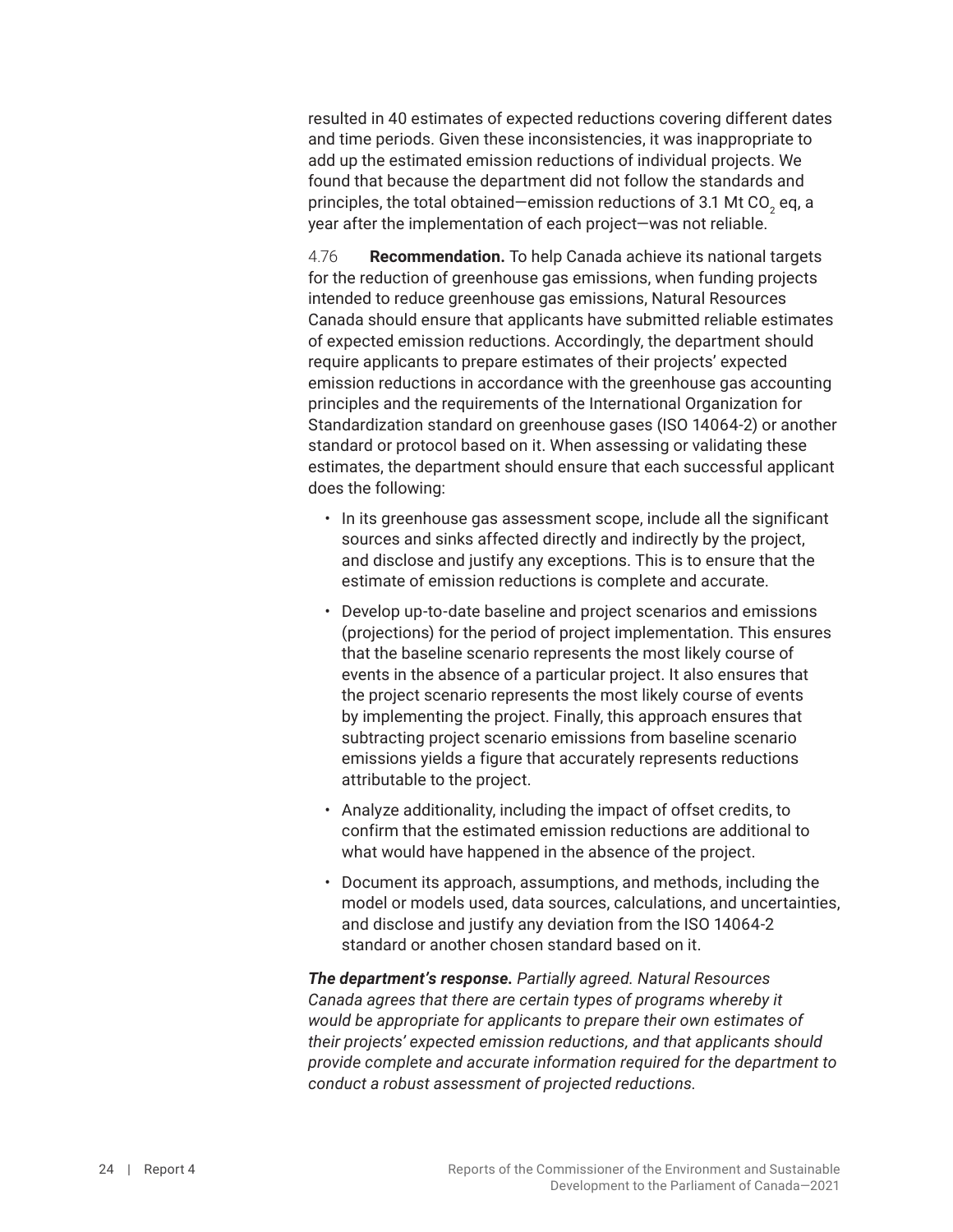*In the case of the Emissions Reduction Fund program, the program decided in advance which source-based activities were eligible to receive funding. It was also a program decision to require applicants to instead provide the program with class 3 cost estimates, an engineered certified baseline assessment, and accurate, detailed vented gas chemistry analysis in order to be eligible for funding. The program then used this information to calculate emission reductions from the proposed projects. This decision was to reduce the burden of the applicants (most of which are small and medium-sized enterprises) and to ensure consistency across companies, reducing the level of uncertainty related to emission reductions resulting from the program.*

*The department agrees that reliable estimates of expected emission reductions are required to ensure their accuracy, and that estimates should be prepared in accordance with the principles of the International Organization for Standardization standard on greenhouse gases (ISO 14064-2) or other acceptable standards (for example, The GHG Protocol for Project Accounting from the World Resources Institute).*

*Given that this was a program with a focus on methane, the department applied an emissions source-based boundary for assessing greenhouse gas emission reductions and considered only sources and sinks directly or indirectly associated with lowering or eliminating intentional methane venting associated with Emissions Reduction Fund projects. The sourcebased approach applied by the department is consistent with Environment and Climate Change Canada's approach for estimating greenhouse gas reductions from sources targeted by the* Regulations Respecting Reduction in the Release of Methane and Certain Volatile Organic Compounds (Upstream Oil and Gas Sector)*. This approach is aligned with the guidelines and principles of the International Organization for Standardization and the World Resources Institute.*

*The department will require relevant and complete information from applicants that align with the program objectives and will consider applying the recommendations of the Commissioner of the Environment and Sustainable Development, where appropriate.*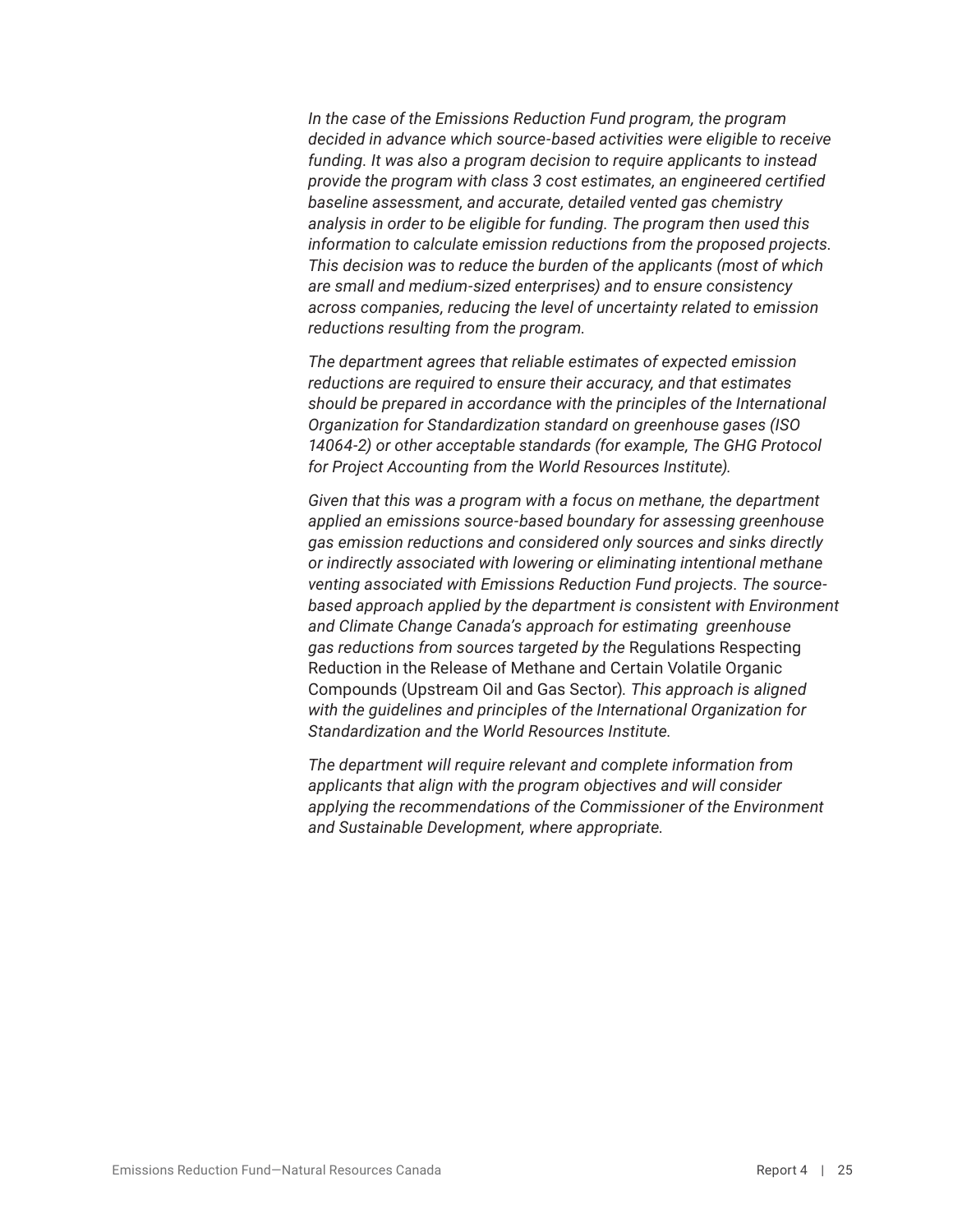<span id="page-31-0"></span>Natural Resources Canada did not ensure that funded projects provided value for money

#### What we found

|                          | We found that in its evaluation of submissions to the Onshore<br>4.77<br>Program of the Emissions Reduction Fund, Natural Resources Canada<br>did not fully assess value for money. Although the department evaluated<br>the relevance of a company's proposed project, it did not fully assess<br>the performance of the project. The department had planned to<br>assess a project's affordability compared with that of other applicant<br>projects, but it did not implement this plan because the program<br>received a lower number of applications than expected during the first<br>intake period and because of the need for a rapid implementation of<br>the COVID-19 economic recovery measures. We also found that the<br>department did not determine the minimum funding amount that a<br>project might require to achieve the Onshore Program's objectives.<br>Instead, according to department officials, the department determined<br>that the maximum funding was required for all 40 projects funded in the<br>program's first intake period. |  |
|--------------------------|------------------------------------------------------------------------------------------------------------------------------------------------------------------------------------------------------------------------------------------------------------------------------------------------------------------------------------------------------------------------------------------------------------------------------------------------------------------------------------------------------------------------------------------------------------------------------------------------------------------------------------------------------------------------------------------------------------------------------------------------------------------------------------------------------------------------------------------------------------------------------------------------------------------------------------------------------------------------------------------------------------------------------------------------------------------|--|
|                          | 4.78<br>The analysis supporting this finding discusses the<br>following topics:                                                                                                                                                                                                                                                                                                                                                                                                                                                                                                                                                                                                                                                                                                                                                                                                                                                                                                                                                                                  |  |
|                          | • Interest-free loans not provided on the basis of value for money                                                                                                                                                                                                                                                                                                                                                                                                                                                                                                                                                                                                                                                                                                                                                                                                                                                                                                                                                                                               |  |
|                          | • Maximum funding for all projects                                                                                                                                                                                                                                                                                                                                                                                                                                                                                                                                                                                                                                                                                                                                                                                                                                                                                                                                                                                                                               |  |
| Why this finding matters |                                                                                                                                                                                                                                                                                                                                                                                                                                                                                                                                                                                                                                                                                                                                                                                                                                                                                                                                                                                                                                                                  |  |
|                          | 4.79<br>This finding matters because a subsidy for oil and gas<br>companies needs to ensure value for money in securing a benefit such<br>as reductions in emissions. If the subsidy does not do this, it is not fully<br>achieving the Government of Canada's priority of reducing greenhouse<br>gas emissions. Also, it could be an inefficient fossil fuel subsidy.<br>Fossil fuel subsidies can lead to increased levels of production and<br>corresponding greenhouse gas emissions, which undermines efforts to<br>address climate change.                                                                                                                                                                                                                                                                                                                                                                                                                                                                                                                 |  |
| <b>Context</b>           |                                                                                                                                                                                                                                                                                                                                                                                                                                                                                                                                                                                                                                                                                                                                                                                                                                                                                                                                                                                                                                                                  |  |
|                          | According to the World Trade Organization, the International<br>4.80<br>Energy Agency, the International Monetary Fund, and the World Bank, if a<br>government extends financial support to the oil and gas sector within its<br>jurisdiction, the support constitutes a fossil fuel subsidy if it                                                                                                                                                                                                                                                                                                                                                                                                                                                                                                                                                                                                                                                                                                                                                               |  |
|                          | • confers a benefit                                                                                                                                                                                                                                                                                                                                                                                                                                                                                                                                                                                                                                                                                                                                                                                                                                                                                                                                                                                                                                              |  |

- reduces the cost of production
- increases profitability above what it otherwise would be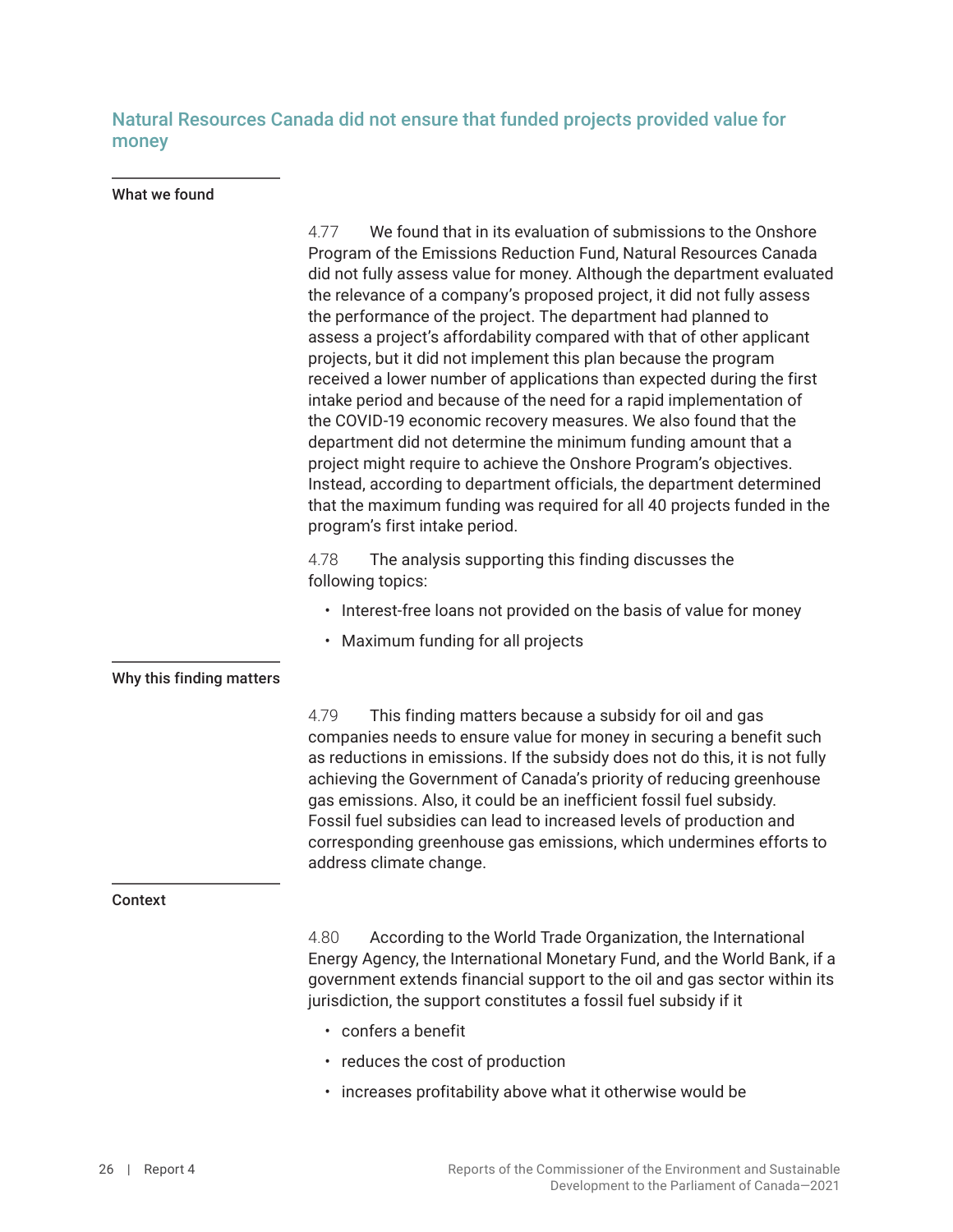4.81 In September 2009, at the Group of 20 (G20) leaders' summit, leaders from the world's 20 major economies committed to "phase out and rationalize over the medium term inefficient fossil fuel subsidies while providing targeted support for the poorest." The G20 leaders did not define an inefficient subsidy. However, in the Canadian context, if a fossil fuel subsidy does not demonstrate value for money in securing benefits by meeting its objectives, in particular reducing greenhouse gas emissions, it could be considered inefficient.

#### <span id="page-32-0"></span>Recommendations

4.82 Our recommendations in this area of examination appear at paragraphs 4.88 and 4.93.

#### Analysis to support this finding

#### **Interest-free loans not provided on the basis of value for money**

4.83 We found that Natural Resources Canada did not fully assess value for money of contribution agreements under the Onshore Program of the Emissions Reduction Fund. Although the department evaluated the relevance of projects in compliance with the Treasury Board Directive on Transfer Payments (see paragraph 4.87), it did not fully assess their performance.

4.84 In terms of performance, although the department assessed whether eligible projects could achieve greenhouse gas emission reductions consistent with the program objective, it did not determine whether these projects would use taxpayer resources well. Also, the department did not fully assess the performance of contribution agreements for any other announced benefits of the Onshore Program specifically, the stated rationales of helping oil and gas companies maintain employment, attract investments, and increase global competitiveness during a period of economic turmoil.

4.85 The department did not define thresholds or criteria for evaluating a project's expected performance in terms of producing outputs affordably. The department stated that it did not define any upper threshold for **cost per tonne** or any other cut-off limit above which it would not agree to fund a project. The department explained that setting such a limit would have been inconsistent with its rationale of assisting oil and gas companies by providing financial support during an economic crisis. The department had a framework for assessing the financial viability of companies. However, there were no criteria in place

**Cost per tonne**—The cost of a project's reductions in annual greenhouse gas emissions, expressed in present dollars per tonne of carbon dioxide equivalent.

Source: Technical Assessment Guide for Emissions Reduction Fund, Onshore Program, Natural Resources Canada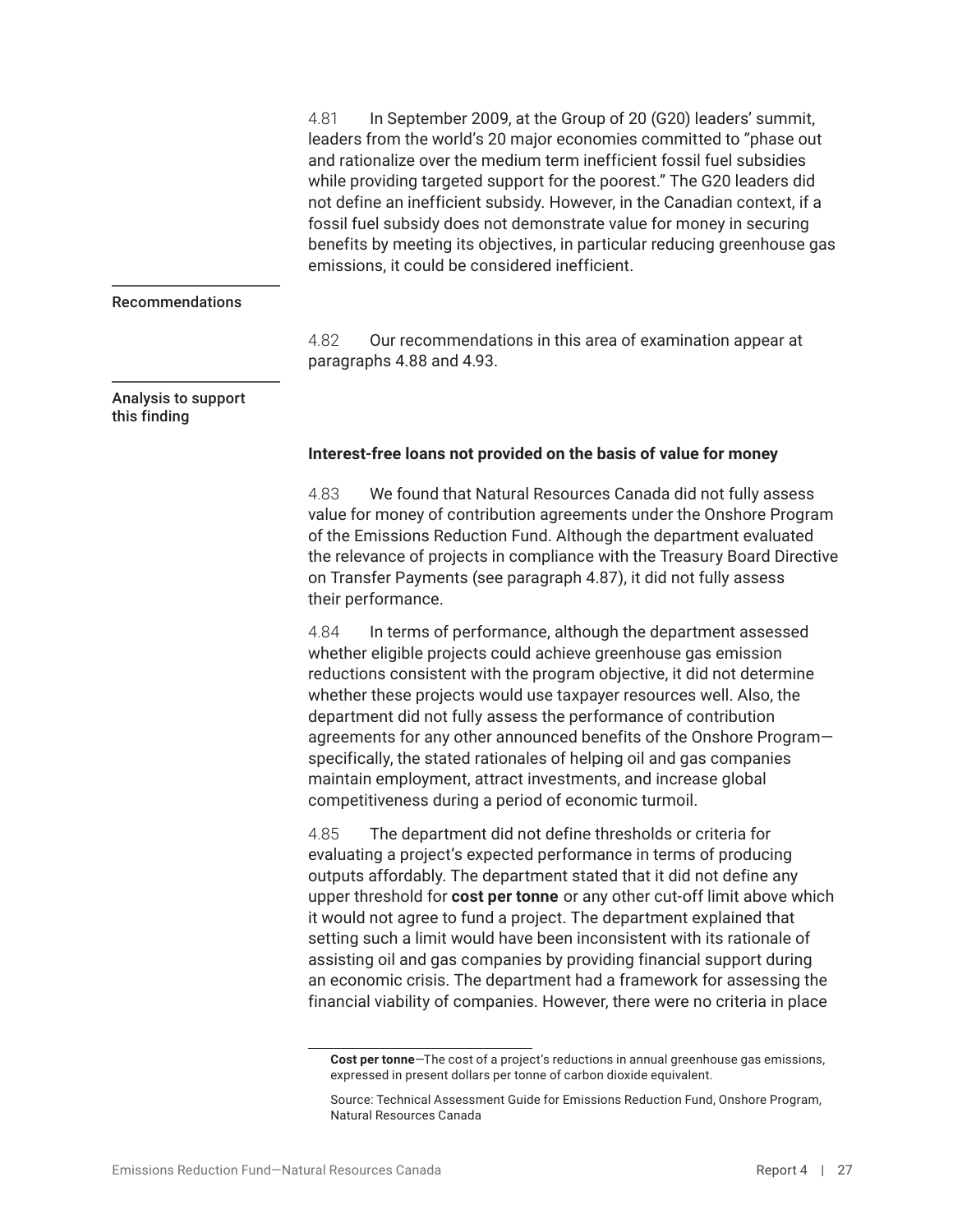to determine how each project could assist companies, nor was there a framework to favour companies with higher financial risk.

4.86 The department had planned to assess a project's affordability compared with that of other applicants' projects on the basis of the number of successful projects, the results of the evaluation of proposals, and the total funding available. However, because the program received a lower number of applications than expected and because of the need for a rapid implementation of the COVID-19 economic recovery measures, the department provided full funding for all 15 contribution agreements issued in the first intake period, involving 40 projects. Consequently, the department did not combine the results of its evaluation of proposals and any other possible metrics to determine project performance and affordability. It is possible that projects fully funded in the first intake period would not have received funding if there had been a higher number of applications to the program. At the end of program implementation, the department expected to fund between 400 and 500 projects under the Onshore Program, implying that the initial assumption that almost 610 companies would receive funding was too ambitious (see paragraph 4.33).

4.87 At the same time, the department had a framework in place for determining the relevance of proposed projects (for example, assessing if projects will lower or fully eliminate emissions associated with intentional venting). The framework helped identify whether projects addressed a government priority and the needs of Canadians, in compliance with the Treasury Board directive. The department applied the framework consistently in its assessment of projects.

4.88 **Recommendation.** In its evaluation of applications for any transfer payment program that aims to reduce greenhouse gas emissions, Natural Resources Canada should define criteria and thresholds for assessing each project's expected performance in terms of value for money in reducing those emissions, even in the context of a low number of applications.

*The department's response. Agreed. Natural Resources Canada agrees that defining criteria and thresholds for assessing value for money in reducing emissions is important for each project, even in a low-uptake context.* 

*The department agrees that under normal economic circumstances (that is, not during a global pandemic), determining minimum funding for individual projects to achieve expected emission reductions is appropriate. To support companies that were struggling, the department strategically chose not to apply a threshold for minimum funding; it chose instead to apply a cost per tonne on a sliding scale to evaluate projects and determine non-repayable funding amounts. This allowed the program*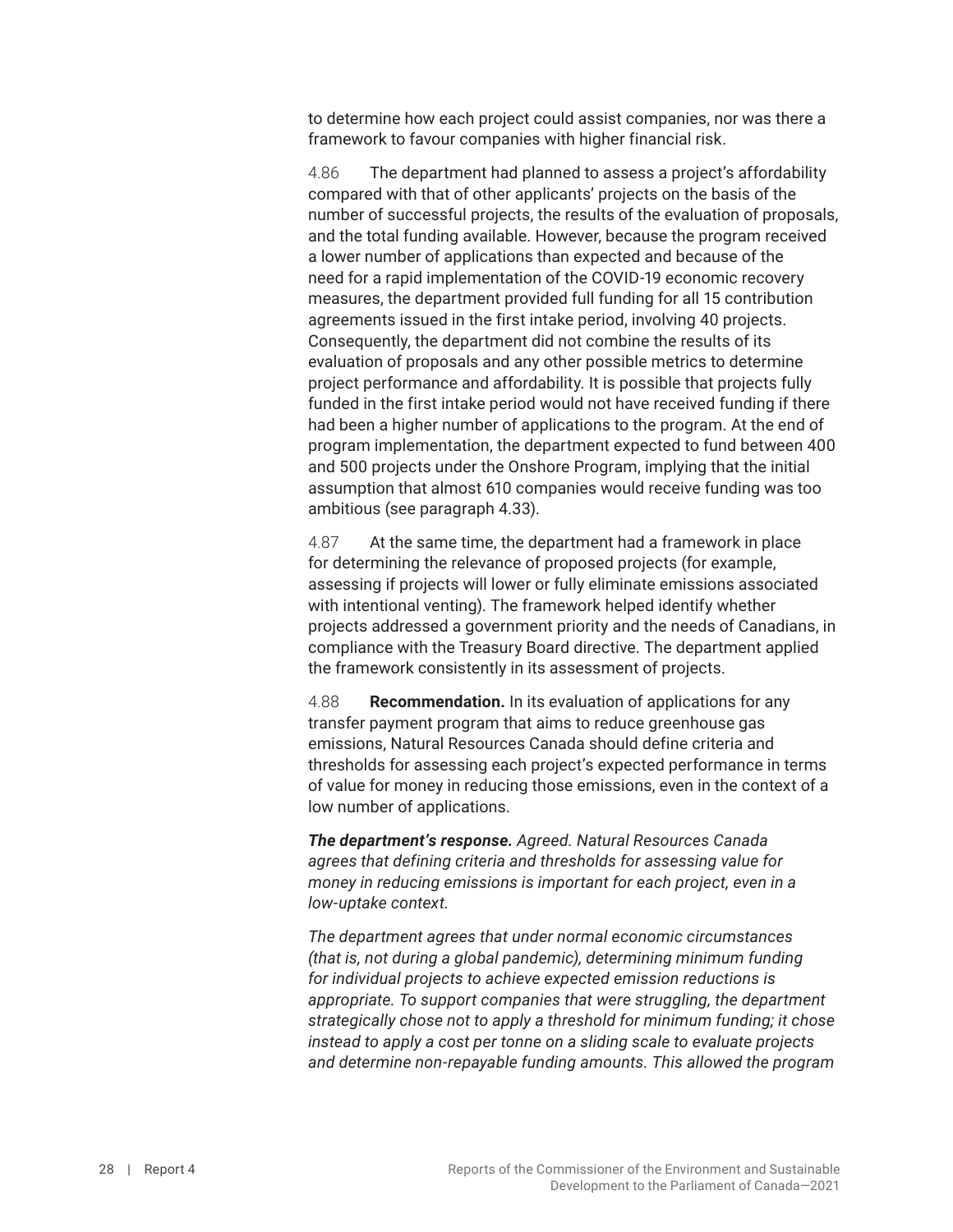<span id="page-34-0"></span>*to achieve both the economic and environmental objectives of the program, and resulting projects have some of the lowest costs per tonne in the industry compared with other decarbonization pathways.*

*The department will consider thresholds for assessing value for money when implementing future greenhouse gas reducing programs.*

#### **Maximum funding for all projects**

4.89 We found that Natural Resources Canada decided to award the maximum funding of eligible costs to all approved projects, for a total of \$71.5 million. It did this because, in the department's view, the lower-than-expected number of applications to the program eliminated the need for a case-by-case approach to determine funding levels. The department did not have a complete framework for assessing the value for money of each project, as required by the Treasury Board Directive on Transfer Payments. As a result, the department had no basis on which to determine the minimum funding level required for a project to achieve its expected reductions in greenhouse gas emissions.

4.90 According to department officials, if a submission met the eligibility criteria, the proposed projects received the full amount of funding requested, in accordance with the program's rationale of assisting oil and gas companies. Officials also noted that the program aimed to improve the competitiveness of the sector during the COVID-19 pandemic, when the industry was already in a period of economic turmoil. We observed that at the end of the period covered by the audit, a total of 38 companies had applied to the program over the 2 intake periods, compared with the goal of at least 122 companies applying.

4.91 On the other hand, the department effectively used cost per tonne to adjust the non-repayable portion of a loan for projects that proposed to fully eliminate venting of methane and other greenhouse gases. Projects with lower costs per tonne were eligible to receive more money in non-repayable grants, up to a maximum of 50% of project costs. Overall, up to 25% of the contribution funding under the Onshore Program could be non-repayable. Companies were expected to repay a large portion of the program's funding contributions, although without interest. Of the \$71.5 million awarded to 15 companies in the first intake period, \$14.1 million was non-repayable funding.

4.92 We found that the department complied with the part of the Treasury Board directive that requires imposing a **stacking limit** and a maximum funding level. The department decided to set the stacking limit

**Stacking limit**—The maximum level of total Canadian government funding authorized by the terms and conditions for a transfer payment program for any one activity, initiative, or project of a recipient.

Source: Directive on Transfer Payments, Treasury Board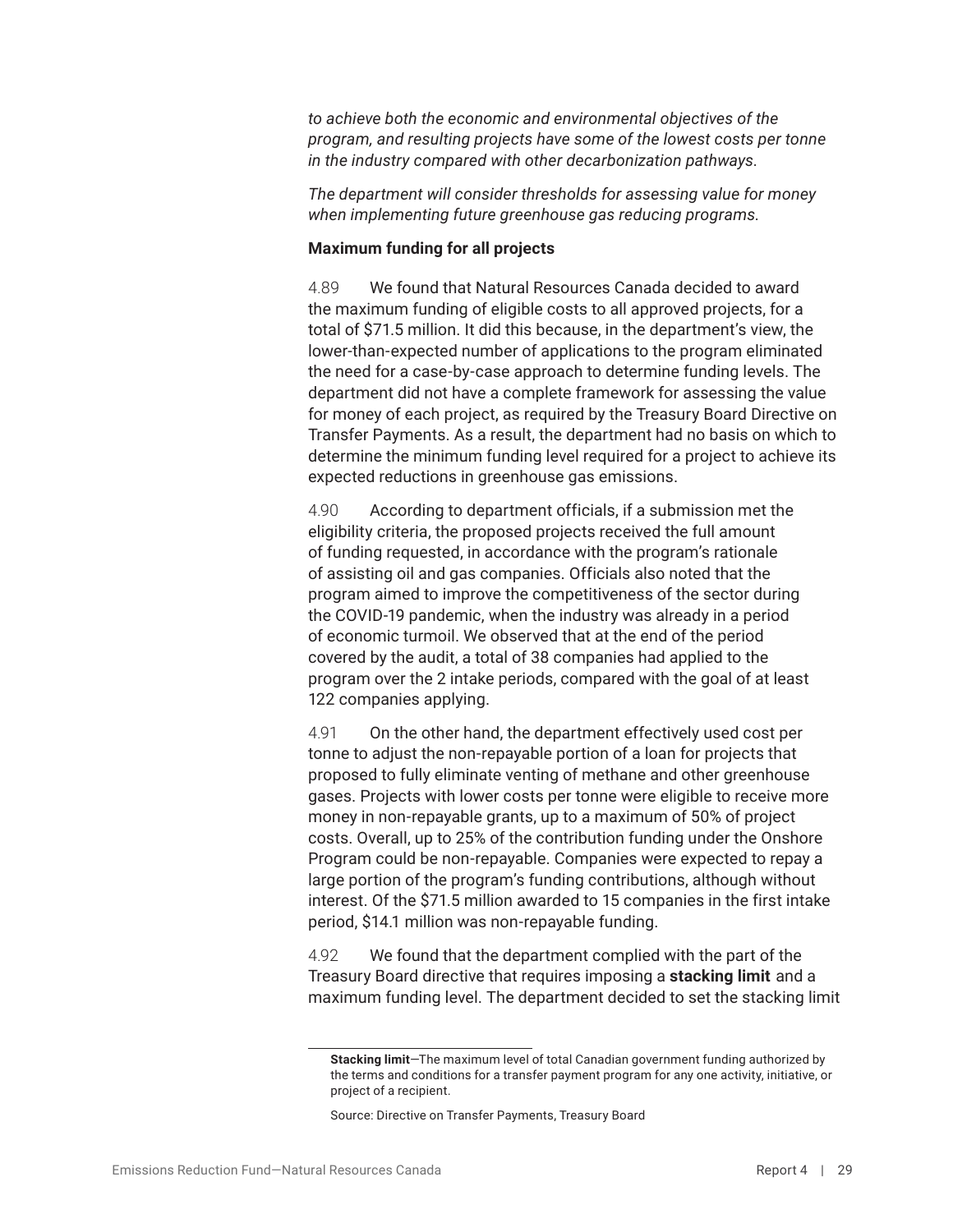<span id="page-35-0"></span>at 90% of total eligible costs. It also decided that the maximum funding level would be 75% of project costs, up to a maximum of \$50 million.

4.93 **Recommendation.** In determining the funding level of applications for projects that aim to reduce greenhouse gas emissions, Natural Resources Canada should assess the minimum funding required for each project to achieve the expected reductions in emissions, rather than providing maximum funding to every eligible project.

*The department's response. Agreed. Natural Resources Canada agrees that funding provided to support emission reduction projects should be grounded in financial need. In the case of the Emissions Reduction Fund, the need was determined upfront, similar to other COVID-19 economic response measures.*

*The department recognizes that under normal economic circumstances, assessing projects individually to determine minimum funding requirements to achieve expected emission reductions is important. Given the Emissions Reduction Fund was launched to support Canada's struggling oil and gas industry and keep workers employed in the context of a global pandemic, applying a threshold or criteria to lower the final funding may have prevented companies from receiving the financial stimulus, which may have resulted in fewer methane emission reductions. The department thus determined the maximum allowable funding to recipient companies was required if both the economic and environmental objectives of this stimulus program were to be achieved.*

*The activities allowable under the program were able to pull forward projects that will result in a 3.1 Mt CO<sup>2</sup> eq reduction of emissions from those sources. Of those reductions, 97% are from projects that eliminate routine venting or flaring and are incremental to what will be achieved through current methane regulations for those sources. These reductions are being achieved at some of the lowest costs in the industry, when compared with other decarbonization pathways.*

*The department will assess the minimum funding required to achieve the expected emission reductions in future greenhouse gas reducing programs.*

# **Conclusion**

4.94 We concluded that Natural Resources Canada did not design and implement the Onshore Program of the Emissions Reduction Fund to achieve greenhouse gas emission reductions in the oil and gas sector in a manner that would ensure value for money for contributions.

4.95 The department did not design the Onshore Program of the Emissions Reduction Fund to ensure that the expected reductions of greenhouse gas emissions in the oil and gas sector after 2023 would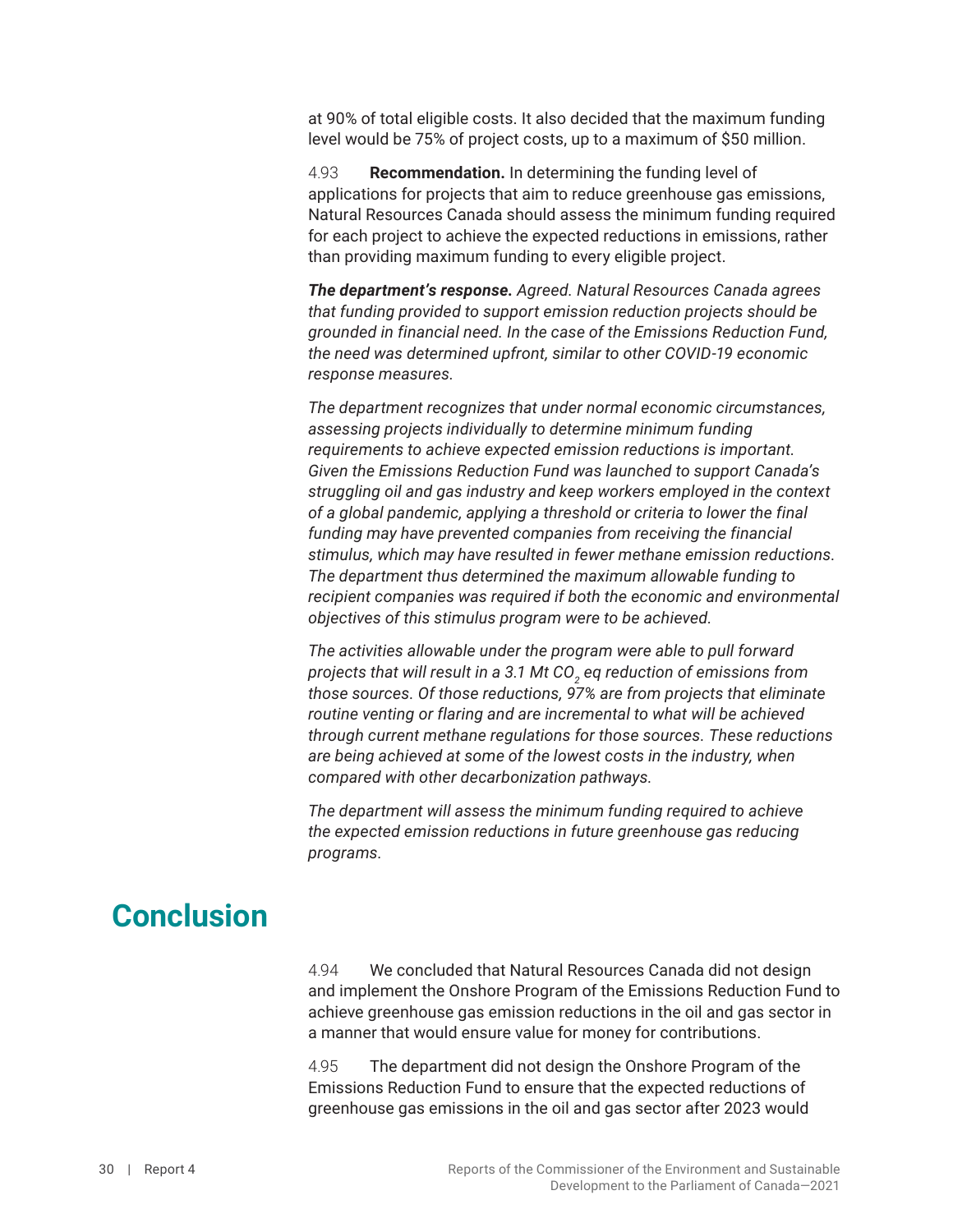be credible and sustainable. The department did not require a funded company to ensure the additionality of the reductions in emissions expected from a project (that is, the reductions were attributable to the funding and would not have happened without it). Furthermore, a company intending to increase oil and gas production as a result of program funding was not required to account for the related increase in emissions. This could lead to a net increase in emissions for some projects.

4.96 Natural Resources Canada conducted due diligence financial assessments of each applicant's project submission. However, it did not fully conduct due diligence technical assessments of the projects proposed, including the assessment of how each contribution would ensure value for money in reducing emissions or in achieving advertised economic benefits such as maintaining employment. This was because the department prioritized financial assistance to oil and gas companies by providing maximum funding during the pandemic. Although the department ensured the relevance of projects, it did not assess their performance to determine the minimum funding amount that a project might require to achieve the program's objectives.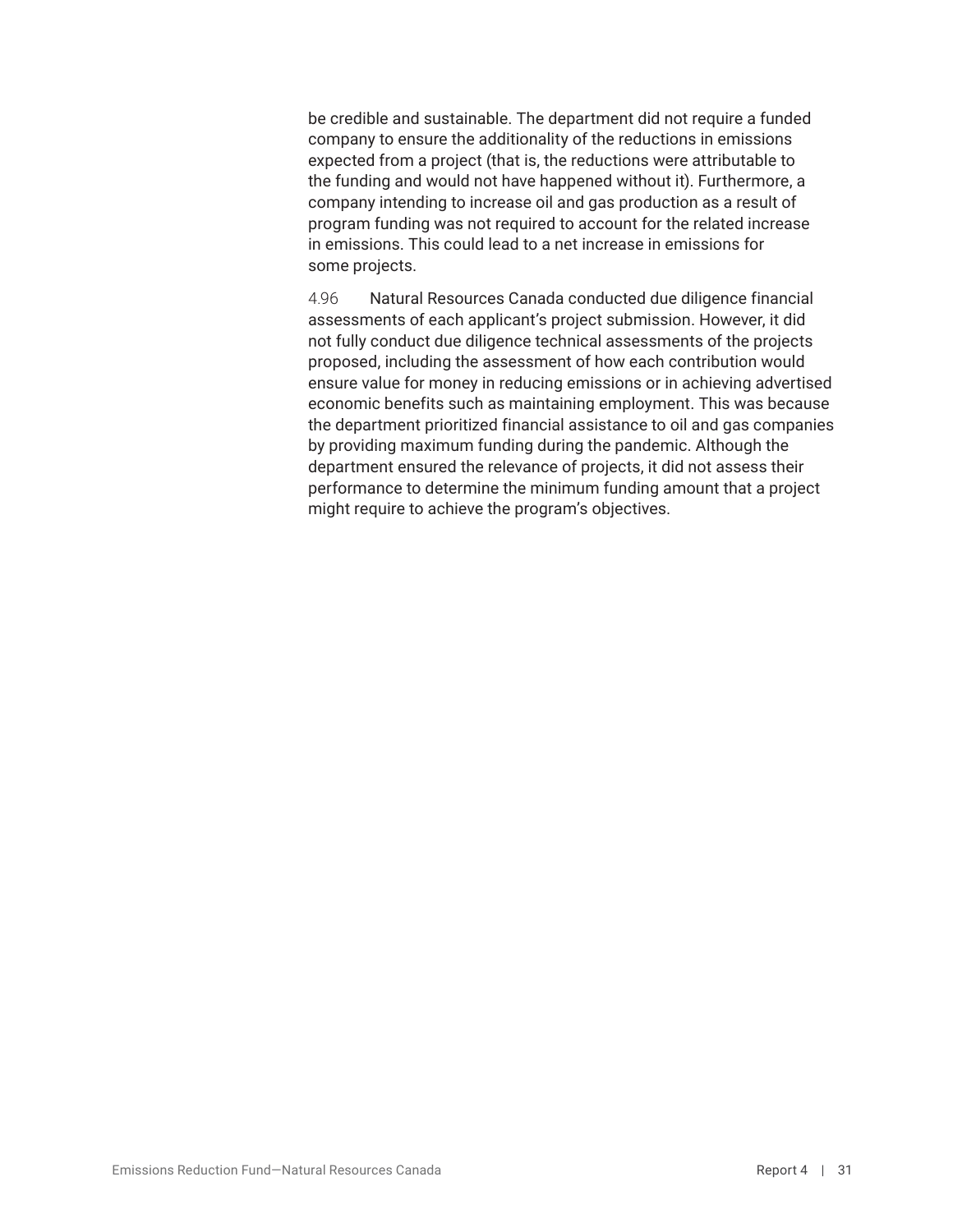# <span id="page-37-0"></span>**About the Audit**

This independent assurance report was prepared by the Office of the Auditor General of Canada on the Onshore Program of Natural Resources Canada's Emissions Reduction Fund. Our responsibility was to provide objective information, advice, and assurance to assist Parliament in its scrutiny of the government's management of resources and programs, and to conclude on whether the Emissions Reduction Fund complied in all significant respects with the applicable criteria.

All work in this audit was performed to a reasonable level of assurance in accordance with the Canadian Standard on Assurance Engagements (CSAE) 3001—Direct Engagements, set out by the Chartered Professional Accountants of Canada (CPA Canada) in the CPA Canada Handbook— Assurance.

The Office of the Auditor General of Canada applies the Canadian Standard on Quality Control 1 and, accordingly, maintains a comprehensive system of quality control, including documented policies and procedures regarding compliance with ethical requirements, professional standards, and applicable legal and regulatory requirements.

In conducting the audit work, we complied with the independence and other ethical requirements of the relevant rules of professional conduct applicable to the practice of public accounting in Canada, which are founded on fundamental principles of integrity, objectivity, professional competence and due care, confidentiality, and professional behaviour.

In accordance with our regular audit process, we obtained the following from entity management:

- confirmation of management's responsibility for the subject under audit
- acknowledgement of the suitability of the criteria used in the audit
- confirmation that all known information that has been requested, or that could affect the findings or audit conclusion, has been provided
- confirmation that the audit report is factually accurate

#### Audit objective

The objective of this audit was to determine whether Natural Resources Canada designed and implemented the Onshore Program of the Emissions Reduction Fund to achieve greenhouse gas emission reductions in the oil and gas sector in a manner that ensured value for money for contributions.

#### Scope and approach

This audit focused on the achievement of the first objective of the Onshore Program: supporting the oil and gas sector's companies to make the necessary investments to reduce greenhouse gas emissions. We also examined the aspects of financial risk management and ensuring value for money for transfer payments.

The scope of our audit included the Clean Fuels Branch of the Low Carbon Energy Sector and the Strategic Petroleum Policy and Investment Office within Natural Resources Canada.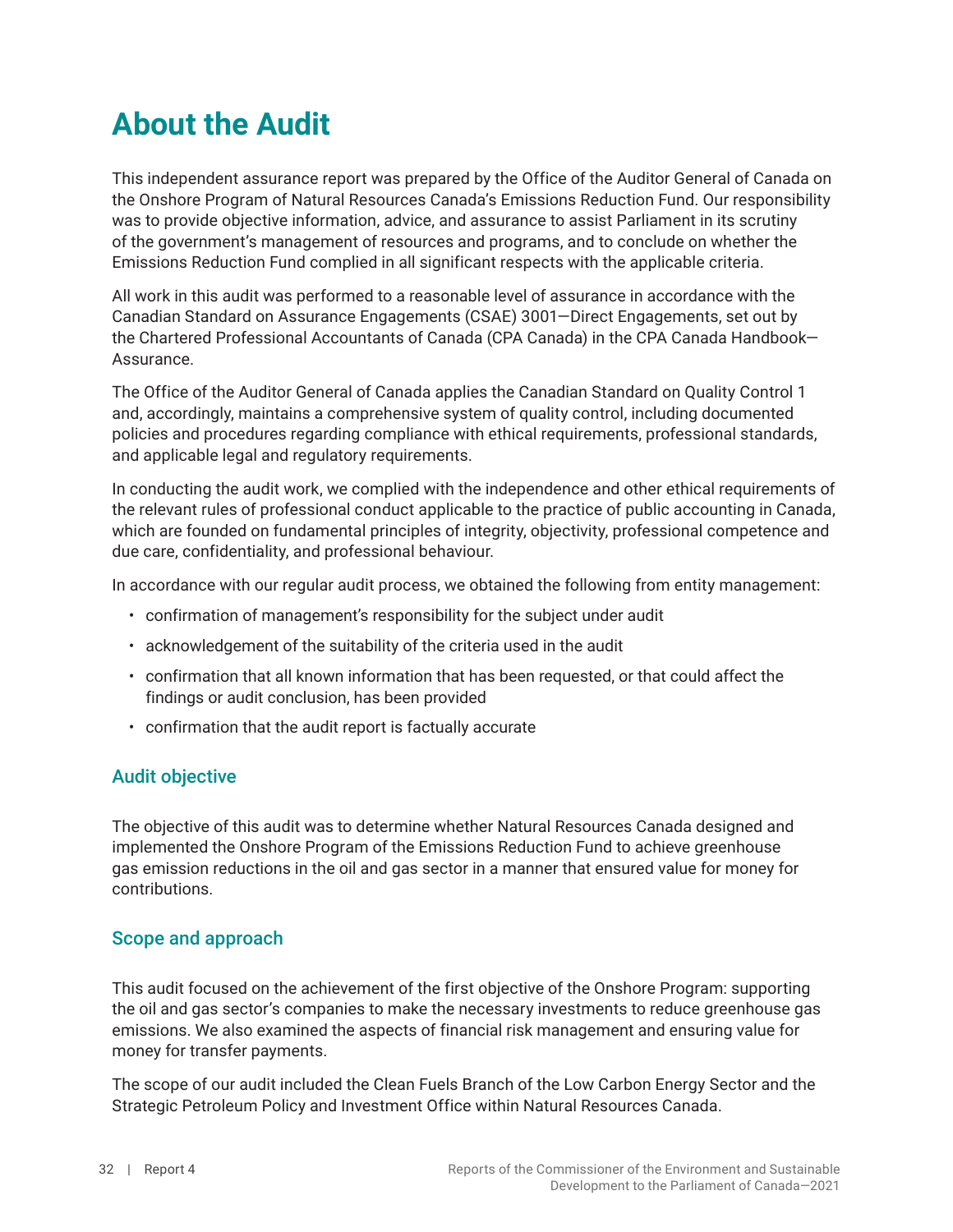For the audit, we examined the design and implementation of the Onshore Program of Natural Resources Canada's Emissions Reduction Fund. We examined documentation provided by departmental staff, as well as information obtained during interviews of staff members.

We examined the Onshore Program's applicant submissions and related assessments, successful and unsuccessful, and the associated final contribution agreements for the first intake period of the program.

We did not review the applications for the second and third intake periods because the contribution agreements were signed after our audit period.

We interviewed staff, as third parties, from Environment and Climate Change Canada, who were consulted during the development of the Onshore Program.

#### **Criteria**

| <b>Criteria</b>                                                                                                                                                                                                                                                                                                                                                                                                                           | <b>Sources</b>                                                                                                                                                                                                                                                                                                                                                                                                                                                                                                                                                                                                                                                                                                                                                                                                                                                                                                                                                                                                                                                                                                                                                                                |  |
|-------------------------------------------------------------------------------------------------------------------------------------------------------------------------------------------------------------------------------------------------------------------------------------------------------------------------------------------------------------------------------------------------------------------------------------------|-----------------------------------------------------------------------------------------------------------------------------------------------------------------------------------------------------------------------------------------------------------------------------------------------------------------------------------------------------------------------------------------------------------------------------------------------------------------------------------------------------------------------------------------------------------------------------------------------------------------------------------------------------------------------------------------------------------------------------------------------------------------------------------------------------------------------------------------------------------------------------------------------------------------------------------------------------------------------------------------------------------------------------------------------------------------------------------------------------------------------------------------------------------------------------------------------|--|
| We used the following criteria to determine whether Natural Resources Canada designed and<br>implemented the Onshore Program of the Emissions Reduction Fund to achieve greenhouse gas emission<br>reductions in the oil and gas sector in a manner that ensured value for money for contributions:                                                                                                                                       |                                                                                                                                                                                                                                                                                                                                                                                                                                                                                                                                                                                                                                                                                                                                                                                                                                                                                                                                                                                                                                                                                                                                                                                               |  |
| <b>Criterion 1: Greenhouse gas emission reductions</b><br>Natural Resources Canada has designed the<br>Onshore Program to ensure that the anticipated<br>greenhouse gas emission reductions in the oil and<br>gas sector after 2023 are credible and sustainable.<br>Credible and sustainable reductions are based on<br>information that is<br>• relevant<br>• complete<br>• consistent<br>• transparent<br>• accurate<br>• conservative | • "Prime Minister announces new support to<br>protect Canadian jobs," News Release, Office of<br>the Prime Minister of Canada, 17 April 2020<br>• Emissions Reduction Fund-Greenhouse Gas<br><b>Emission Reductions in Canada's Onshore</b><br>Oil and Gas Sector, Applicant's Guide, Natural<br>Resources Canada<br>• Emissions Reduction Fund-Onshore Program,<br>Natural Resources Canada, 14 January 2021<br>(date on website)<br>• Canada's Nationally Determined Contribution<br>under the Paris Agreement, submitted to the<br>United Nations Framework Convention on<br>Climate Change, 2021<br>· Transforming our World: The 2030 Agenda for<br>Sustainable Development, United Nations, 2015<br>• 2006 IPCC Guidelines for National Greenhouse<br>Gas Inventories, Intergovernmental Panel on<br>Climate Change, 2006<br>· Guiding Principles for Modalities, Procedures<br>and Guidelines of the Enhanced Transparency<br>Framework under the Paris Agreement; United<br>Nations Framework Convention on Climate<br><b>Change; 2019</b><br>• The GHG Protocol for Project Accounting, World<br>Resources Institute and World Business Council<br>for Sustainable Development, 2005 |  |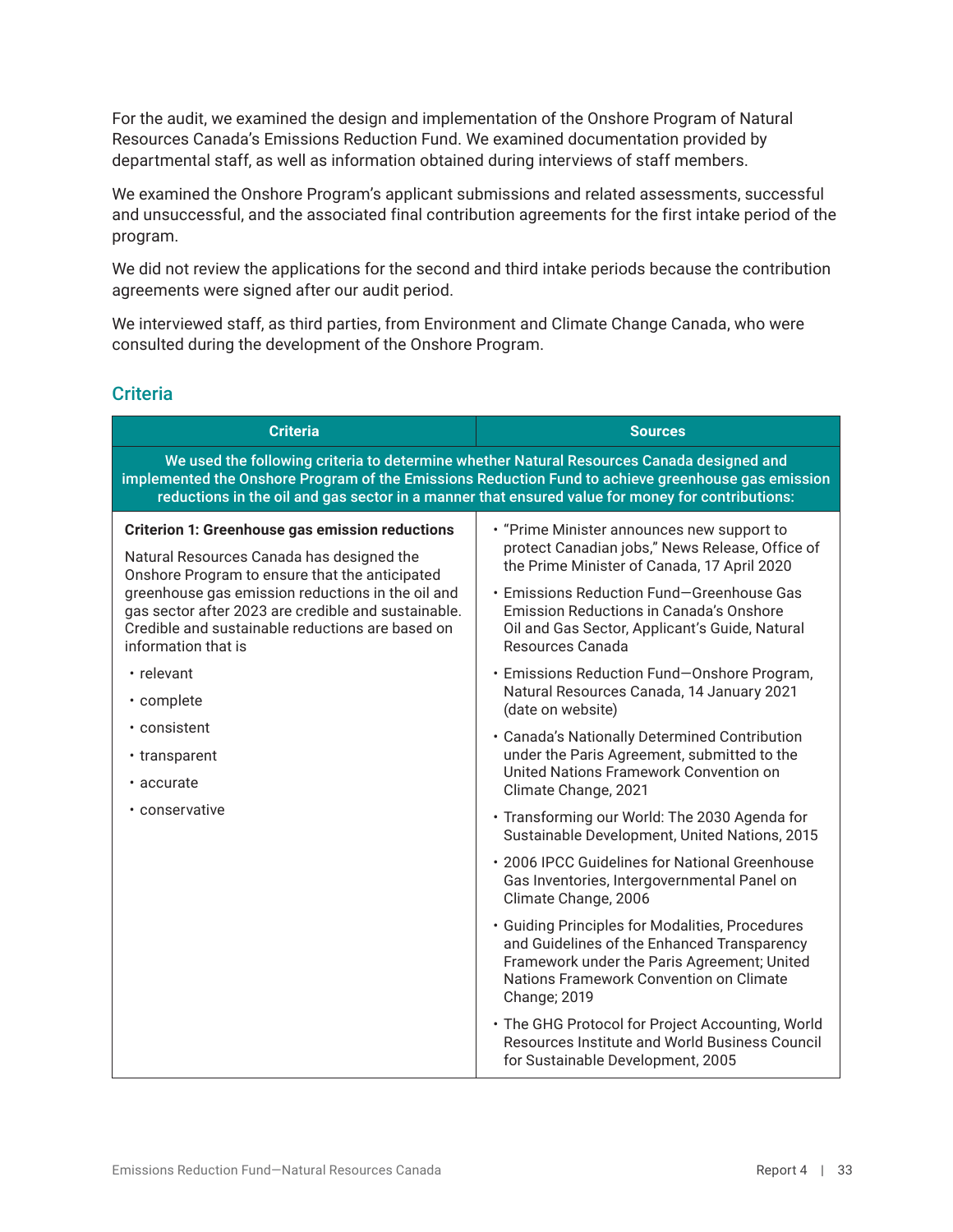| <b>Criteria</b>                                                                                                                                                                                                                                                                                     | <b>Sources</b>                                                                                                                                                                                                                         |  |
|-----------------------------------------------------------------------------------------------------------------------------------------------------------------------------------------------------------------------------------------------------------------------------------------------------|----------------------------------------------------------------------------------------------------------------------------------------------------------------------------------------------------------------------------------------|--|
| We used the following criteria to determine whether Natural Resources Canada designed and<br>implemented the Onshore Program of the Emissions Reduction Fund to achieve greenhouse gas emission<br>reductions in the oil and gas sector in a manner that ensured value for money for contributions: |                                                                                                                                                                                                                                        |  |
|                                                                                                                                                                                                                                                                                                     | • Greenhouse Gas Protocol: Policy and Action<br>Standard, World Resources Institute, 2014<br>• ISO 14064-2:2019 Greenhouse Gases–Part 2,<br>International Organization for Standardization,<br>2019                                    |  |
| <b>Criterion 2: Value for money for contributions</b><br>Natural Resources Canada has conducted due<br>diligence technical and financial assessments of<br>each applicant's project submission, including<br>the assessment of how each contribution would<br>represent value for money.            | • Policy on Transfer Payments, Treasury Board<br>• Directive on Transfer Payments, Treasury Board<br>• Guideline on Performance Measurement<br>Strategy under the Policy on Transfer Payments,<br>Treasury Board of Canada Secretariat |  |

### Period covered by the audit

The audit covered the period from 1 January 2020 to 30 June 2021. This is the period to which the audit conclusion applies.

### Date of the report

We obtained sufficient and appropriate audit evidence on which to base our conclusion on 20 August 2021, in Ottawa, Canada.

#### Audit team

Principal: Jim McKenzie Director: Sylvie Marchand

Amélie Beaupré-Moreau Isabella Boushey Noureddine Hambli Jessica McCloskey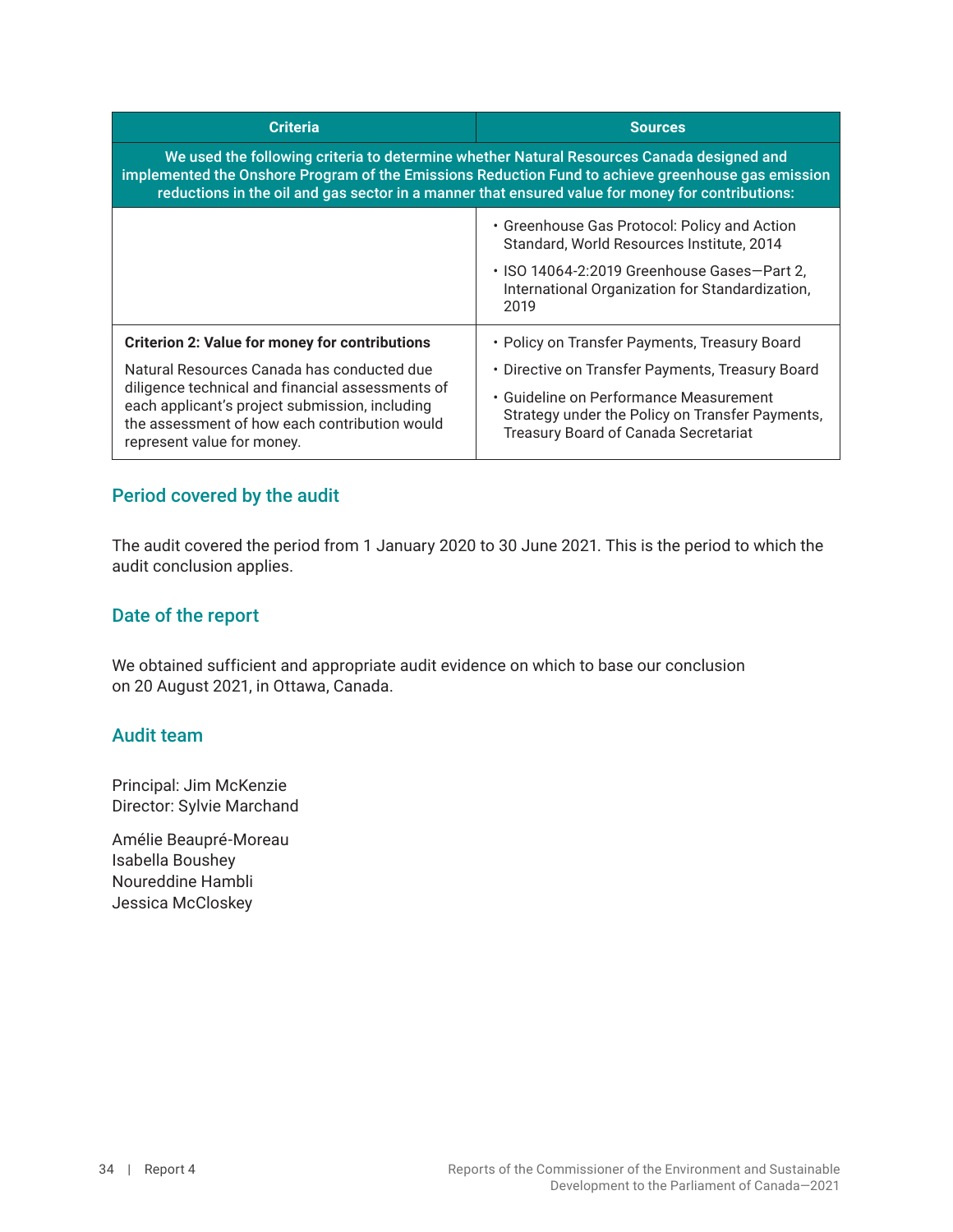# <span id="page-40-0"></span>**List of Recommendations**

The following table lists the recommendations and responses found in this report. The paragraph number preceding the recommendation indicates the location of the recommendation in the report, and the numbers in parentheses indicate the location of the related discussion.

#### **Recommendation Response**

#### Estimating the emission reductions achievable under the Onshore Program

**4.35** To help Canada achieve its national targets for the reduction of greenhouse gas emissions, when developing any policy, program, or measure that aims to reduce emissions, Natural Resources Canada should ensure that its estimates of expected reductions are reliable. Accordingly, the department should prepare estimates of the program's expected emission reductions in accordance with the greenhouse gas accounting principles and the requirements of the International Organization for Standardization standard on greenhouse gases (ISO 14064-2) or another standard or protocol based on ISO 14064. The department should do the following:

- In its assessment of how a program will affect greenhouse gases, include all the significant sources and sinks affected directly and indirectly by the program and disclose and justify any exceptions. This is to ensure that the estimate of emission reductions is complete and accurate.
- Develop up-to-date baseline and mitigation action scenarios and emissions for the period of implementation. This includes ensuring that the baseline and mitigation action scenarios represent the most likely course of events both without and with the particular program concerned. This approach ensures that mitigation action scenario emissions minus baseline scenario emissions represent reductions attributable to the program.
- Analyze additionality, including the impact of offset credits, to confirm that the estimated emission reductions are additional to what would have happened in the absence of the program.

**The department's response.** Agreed. Natural Resources Canada recognizes the importance of following international best practices, including the World Resources Institute's greenhouse gas accounting and reporting principles and the International Organization for Standardization ISO 14064-2 Specification With Guidance at the Project Level for Quantification, Monitoring and Reporting of Greenhouse Gas Emission Reductions or Removal Enhancements, not only to shape the quality of the program design, but also to be able to allow comparisons of results to similarly designed programs.

Establishing the appropriate boundary conditions is critical to the design of a program and all other design elements. However, while some programs are best designed with source-based boundary conditions, such as the Emissions Reduction Fund and the *Regulations Respecting Reduction in the Release of Methane and Certain Volatile Organic Compounds (Upstream Oil and Gas Sector)*, others are appropriate for facility-based or project-based conditions. The department also recognizes the importance of assessing the boundary conditions as designed for a program, in order to render a credible comparison and assessment.

The department will

- apply the assessment boundary it judges appropriate (source-based or facility-based) in the design and implementation of future programs, on the basis of the decision-making needs of the project
- follow ISO 14064-2 standards and other good-practice guidance as appropriate, with consideration to the recommendations from the Commissioner of the Environment and Sustainable Development as applicable to the boundary conditions selected in the design and implementation of future programs that include a component for reducing greenhouse gas emissions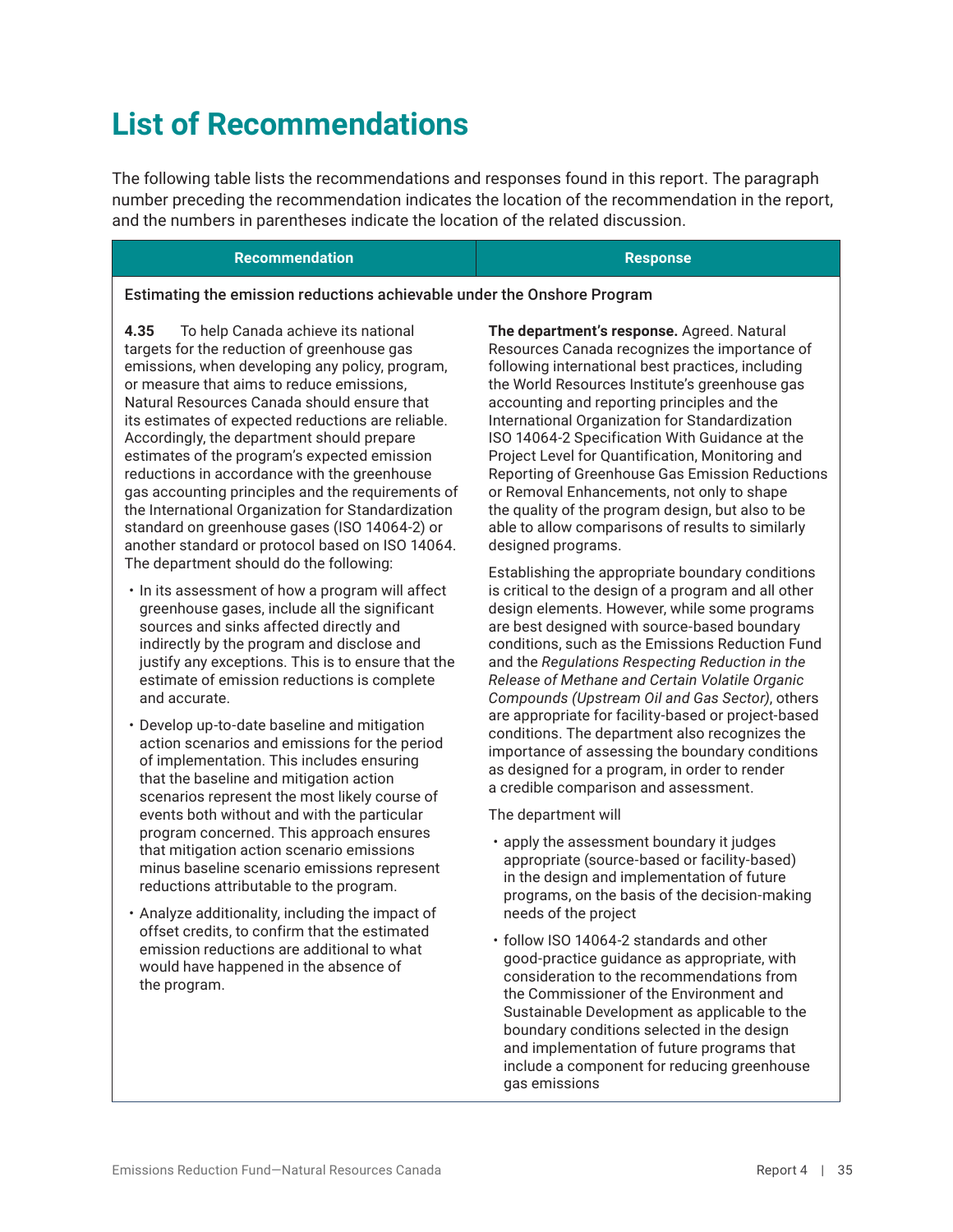#### **Recommendation Response**

• Document its approach, assumptions, and methods, including the model or models used, data sources, calculations, and uncertainties, and disclose and justify any deviation from the ISO 14064-2 standard or another chosen standard based on it.

#### **(4.32–4.34)**

**4.39** When presenting a target for reductions in greenhouse gas emissions that a program is expected to achieve in a future target year, Natural Resources Canada should state the additional annual reductions it expects the program to achieve in that target year against the projected baseline scenario emissions level in the same year.

**(4.36–4.38)**

**The department's response.** Partially agreed. Natural Resources Canada followed and complied with the Treasury Board of Canada Secretariat's Guidance for Drafters of Treasury Board Submissions for establishing performance indicators and baselines as required for new programs. As the Onshore Program was new and did not align with existing programming, there was no existing baseline, which therefore resulted in a zero baseline.

The medium-term indicator for the Onshore Program is greenhouse gas reductions from projects funded by the Emissions Reduction Fund (ERF). To avoid including reductions that may occur before ERF-funded projects or concurrently with these projects, the department established this indicator to attribute results to projects completed with ERF funding. The methodology to report on the performance indicator will require the department to aggregate all reductions from ERF-funded projects to report a total number of reductions from all ERF-funded projects, with the target of reducing a total of 5.1 to 8.8 megatonnes of carbon dioxide equivalent (Mt CO<sub>2</sub>e) from ERFfunded projects.

The department acknowledges the oversight in communicating the baseline, and it should have been established at zero. Adjusting the baseline is important, as it will allow for an assessment of the Onshore Program to be conducted once the program has concluded, to validate the accuracy of the department's estimates in establishing reduction targets.

The department will

- adjust the baseline from 172.6 Mt CO<sub>2</sub>e (2018) National Inventory Report data) to 0 Mt CO2e (new program)
- adjust the baseline methodology that references the National Inventory Report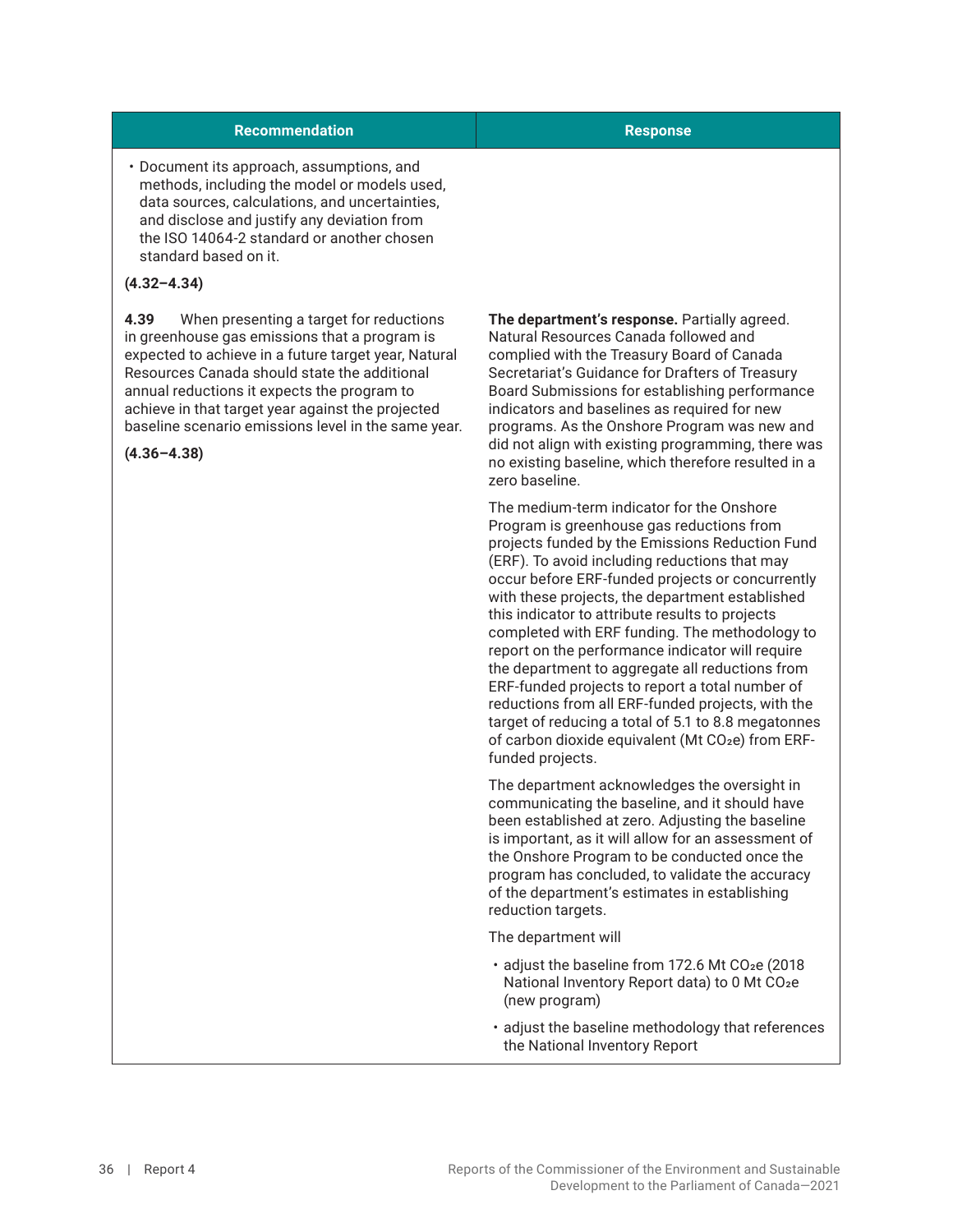| <b>Recommendation</b>                                                                                                                                                                                                                                                                                                                                                                                                                                                                                                                                                                                                                                                                     | <b>Response</b>                                                                                                                                                                                                                                                                                                                                                                                                                                                                                                                                                                                                                                                                            |
|-------------------------------------------------------------------------------------------------------------------------------------------------------------------------------------------------------------------------------------------------------------------------------------------------------------------------------------------------------------------------------------------------------------------------------------------------------------------------------------------------------------------------------------------------------------------------------------------------------------------------------------------------------------------------------------------|--------------------------------------------------------------------------------------------------------------------------------------------------------------------------------------------------------------------------------------------------------------------------------------------------------------------------------------------------------------------------------------------------------------------------------------------------------------------------------------------------------------------------------------------------------------------------------------------------------------------------------------------------------------------------------------------|
|                                                                                                                                                                                                                                                                                                                                                                                                                                                                                                                                                                                                                                                                                           | . consider the recommendations from the<br>Commissioner of the Environment and<br>Sustainable Development, as applicable, to the<br>selection of boundary conditions and baselines<br>of future programs that include a component for<br>reducing greenhouse gas emissions                                                                                                                                                                                                                                                                                                                                                                                                                 |
| 4.46<br>Natural Resources Canada should explain<br>how a program will provide announced benefits<br>and meet the related objectives using performance<br>or outcome indicators that are specific to the<br>objectives of the program. It should evaluate and<br>monitor progress against the objectives using the<br>relevant performance or outcome indicators. For<br>example, for the third intake period of the Onshore<br>Program, the department should do so for benefits<br>such as helping oil and gas companies maintain<br>jobs, increasing global competitiveness, and<br>contributing to the United Nations' Sustainable<br>Development Goals 13 and 9 as well as to gender- | The department's response. Agreed. Natural<br>Resources Canada establishes performance<br>measurement requirements for all programs<br>to support data collection and reporting on the<br>results of the department meeting program<br>objectives over the short, medium, and long<br>term. While utilizing Departmental Results<br>Framework and program inventory information is<br>a best practice for the indicators, objectives, and<br>architecture that are relevant, some programs<br>may require custom performance indicators to<br>measure tangible results of a unique program.<br>For example, the research, development, and<br>deployment stream of the Emissions Reduction |
| $(4.41 - 4.45)$                                                                                                                                                                                                                                                                                                                                                                                                                                                                                                                                                                                                                                                                           | Fund (ERF) aligned with the Departmental Results<br>Framework structure, as this stream is an existing<br>business line within the department, and aligned<br>with an existing program inventory with common                                                                                                                                                                                                                                                                                                                                                                                                                                                                               |

The department will provide annual and periodic reporting on greenhouse gas emission reductions and jobs (direct and indirect) from ERF-funded projects, as new information becomes available.

outcomes identified by the government.

outcomes, indicators, targets, and baselines. However, the unique design and delivery of the Onshore Program required customized indicators specific only to the onshore deployment activities, as new functions of its standard business lines. These custom indicators allow the department the ability to track and measure the actual results of ERF-funded projects over the short, medium, and long term, on the basis of the objectives and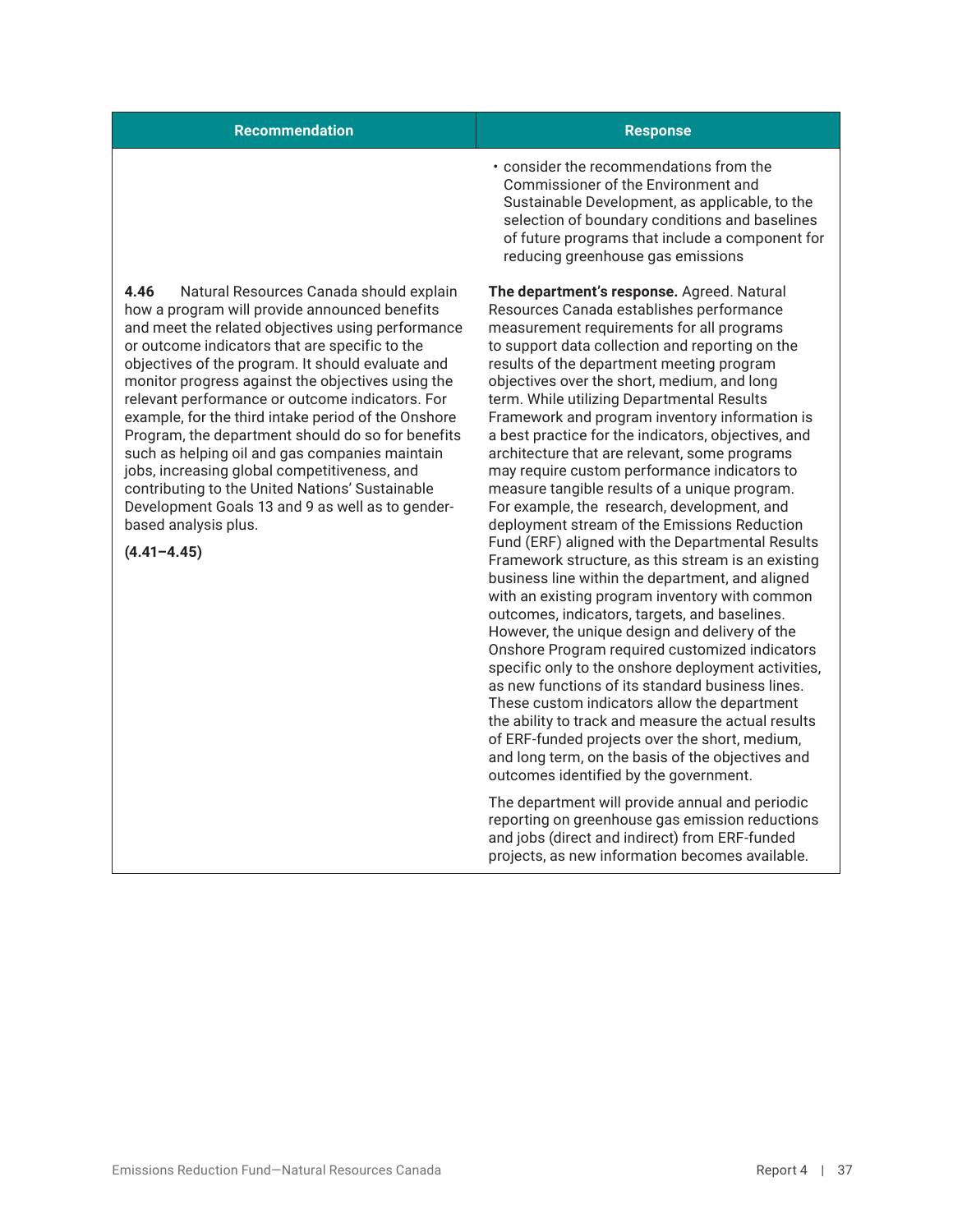#### **Recommendation Response**

#### **Funding projects to achieve the Onshore Program's expected emission reductions**

**4.76** To help Canada achieve its national targets for the reduction of greenhouse gas emissions, when funding projects intended to reduce greenhouse gas emissions, Natural Resources Canada should ensure that applicants have submitted reliable estimates of expected emission reductions. Accordingly, the department should require applicants to prepare estimates of their projects' expected emission reductions in accordance with the greenhouse gas accounting principles and the requirements of the International Organization for Standardization standard on greenhouse gases (ISO 14064-2) or another standard or protocol based on it. When assessing or validating these estimates, the department should ensure that each successful applicant does the following:

- In its greenhouse gas assessment scope, include all the significant sources and sinks affected directly and indirectly by the project, and disclose and justify any exceptions. This is to ensure that the estimate of emission reductions is complete and accurate.
- Develop up-to-date baseline and project scenarios and emissions (projections) for the period of project implementation. This ensures that the baseline scenario represents the most likely course of events in the absence of a particular project. It also ensures that the project scenario represents the most likely course of events by implementing the project. Finally, this approach ensures that subtracting project scenario emissions from baseline scenario emissions yields a figure that accurately represents reductions attributable to the project.
- Analyze additionality, including the impact of offset credits, to confirm that the estimated emission reductions are additional to what would have happened in the absence of the project.
- Document its approach, assumptions, and methods, including the model or models used, data sources, calculations, and uncertainties, and disclose and justify any deviation from the ISO 14064-2 standard or another chosen standard based on it.

**The department's response.** Partially agreed. Natural Resources Canada agrees that there are certain types of programs whereby it would be appropriate for applicants to prepare their own estimates of their projects' expected emission reductions, and that applicants should provide complete and accurate information required for the department to conduct a robust assessment of projected reductions.

In the case of the Emissions Reduction Fund program, the program decided in advance which source-based activities were eligible to receive funding. It was also a program decision to require applicants to instead provide the program with class 3 cost estimates, an engineered certified baseline assessment, and accurate, detailed vented gas chemistry analysis in order to be eligible for funding. The program then used this information to calculate emission reductions from the proposed projects. This decision was to reduce the burden of the applicants (most of which are small and medium-sized enterprises) and to ensure consistency across companies, reducing the level of uncertainty related to emission reductions resulting from the program.

The department agrees that reliable estimates of expected emission reductions are required to ensure their accuracy, and that estimates should be prepared in accordance with the principles of the International Organization for Standardization standard on greenhouse gases (ISO 14064-2) or other acceptable standards (for example, The GHG Protocol for Project Accounting from the World Resources Institute).

Given that this was a program with a focus on methane, the department applied an emissions source-based boundary for assessing greenhouse gas emission reductions and considered only sources and sinks directly or indirectly associated with lowering or eliminating intentional methane venting associated with Emissions Reduction Fund projects. The source-based approach applied by the department is consistent with Environment and Climate Change Canada's approach for estimating greenhouse gas reductions from sources targeted by the *Regulations Respecting Reduction in the Release of Methane and Certain Volatile Organic Compounds (Upstream Oil and Gas Sector)*. This

**(4.69–4.75)**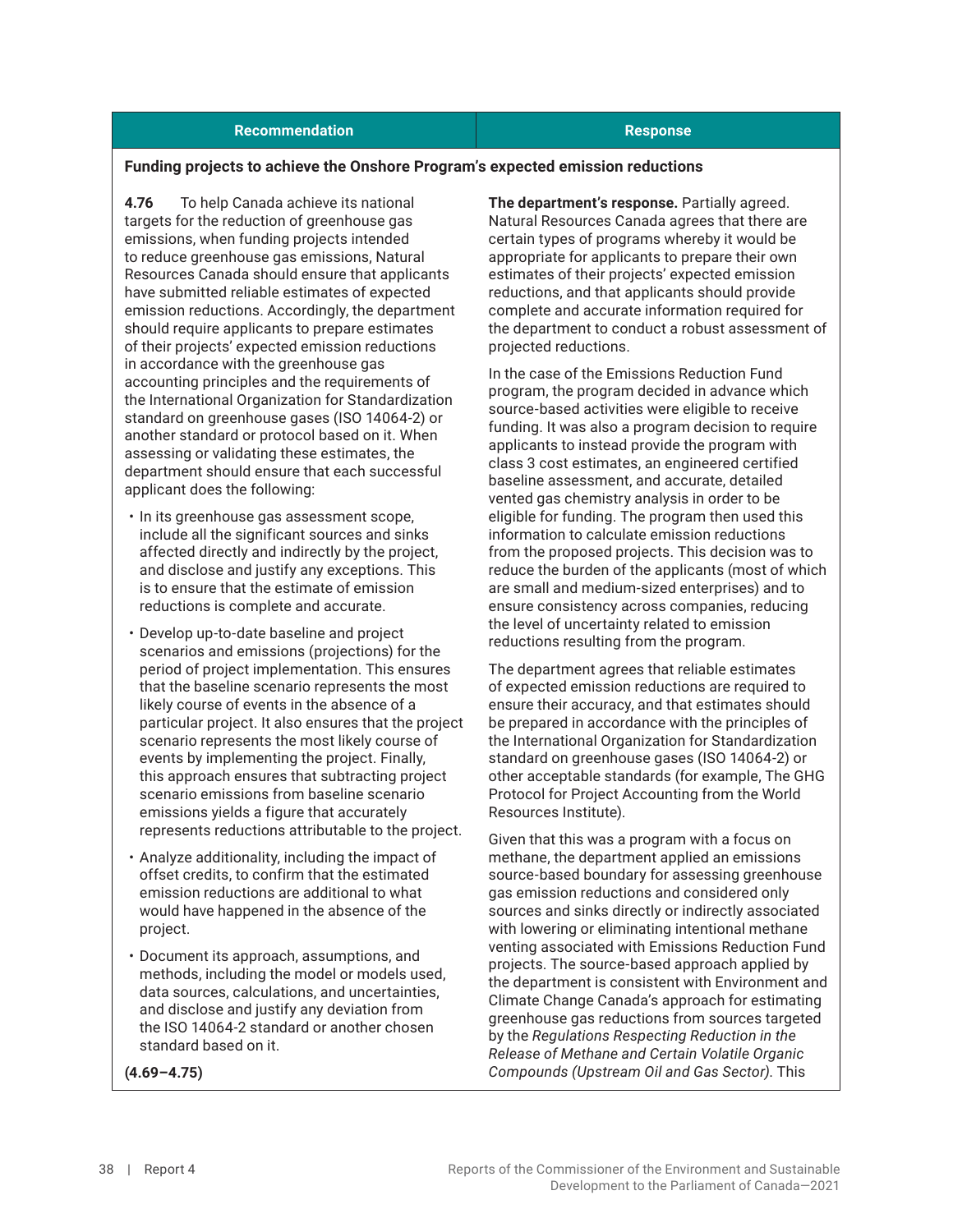| <b>Recommendation</b>                                                                                                                                                                                                                                                                         | <b>Response</b>                                                                                                                                                                                                                                                                                                                                                                                                                                                                                                                                                                                                                                                                                                                                           |
|-----------------------------------------------------------------------------------------------------------------------------------------------------------------------------------------------------------------------------------------------------------------------------------------------|-----------------------------------------------------------------------------------------------------------------------------------------------------------------------------------------------------------------------------------------------------------------------------------------------------------------------------------------------------------------------------------------------------------------------------------------------------------------------------------------------------------------------------------------------------------------------------------------------------------------------------------------------------------------------------------------------------------------------------------------------------------|
|                                                                                                                                                                                                                                                                                               | approach is aligned with the guidelines and<br>principles of the International Organization for<br>Standardization and the World Resources Institute.                                                                                                                                                                                                                                                                                                                                                                                                                                                                                                                                                                                                     |
|                                                                                                                                                                                                                                                                                               | The department will require relevant and complete<br>information from applicants that align with the<br>program objectives and will consider applying<br>the recommendations of the Commissioner of<br>the Environment and Sustainable Development,<br>where appropriate.                                                                                                                                                                                                                                                                                                                                                                                                                                                                                 |
| 4.88<br>In its evaluation of applications for any<br>transfer payment program that aims to reduce<br>greenhouse gas emissions, Natural Resources<br>Canada should define criteria and thresholds for<br>assessing each project's expected performance                                         | The department's response. Agreed. Natural<br>Resources Canada agrees that defining criteria<br>and thresholds for assessing value for money in<br>reducing emissions is important for each project,<br>even in a low-uptake context.                                                                                                                                                                                                                                                                                                                                                                                                                                                                                                                     |
| in terms of value for money in reducing those<br>emissions, even in the context of a low number of<br>applications.<br>$(4.83 - 4.87)$                                                                                                                                                        | The department agrees that under normal<br>economic circumstances (that is, not during a<br>global pandemic), determining minimum funding<br>for individual projects to achieve expected<br>emission reductions is appropriate. To support<br>companies that were struggling, the department<br>strategically chose not to apply a threshold for<br>minimum funding; it chose instead to apply a cost<br>per tonne on a sliding scale to evaluate projects<br>and determine non-repayable funding amounts.<br>This allowed the program to achieve both the<br>economic and environmental objectives of the<br>program, and resulting projects have some of the<br>lowest costs per tonne in the industry compared<br>with other decarbonization pathways. |
|                                                                                                                                                                                                                                                                                               | The department will consider thresholds for<br>assessing value for money when implementing<br>future greenhouse gas reducing programs.                                                                                                                                                                                                                                                                                                                                                                                                                                                                                                                                                                                                                    |
| 4.93<br>In determining the funding level of<br>applications for projects that aim to reduce<br>greenhouse gas emissions, Natural Resources<br>Canada should assess the minimum funding<br>required for each project to achieve the expected<br>reductions in emissions, rather than providing | The department's response. Agreed. Natural<br>Resources Canada agrees that funding provided<br>to support emission reduction projects should<br>be grounded in financial need. In the case of<br>the Emissions Reduction Fund, the need was<br>determined upfront, similar to other COVID-19                                                                                                                                                                                                                                                                                                                                                                                                                                                              |

economic response measures.

**(4.89–4.92)**

maximum funding to every eligible project.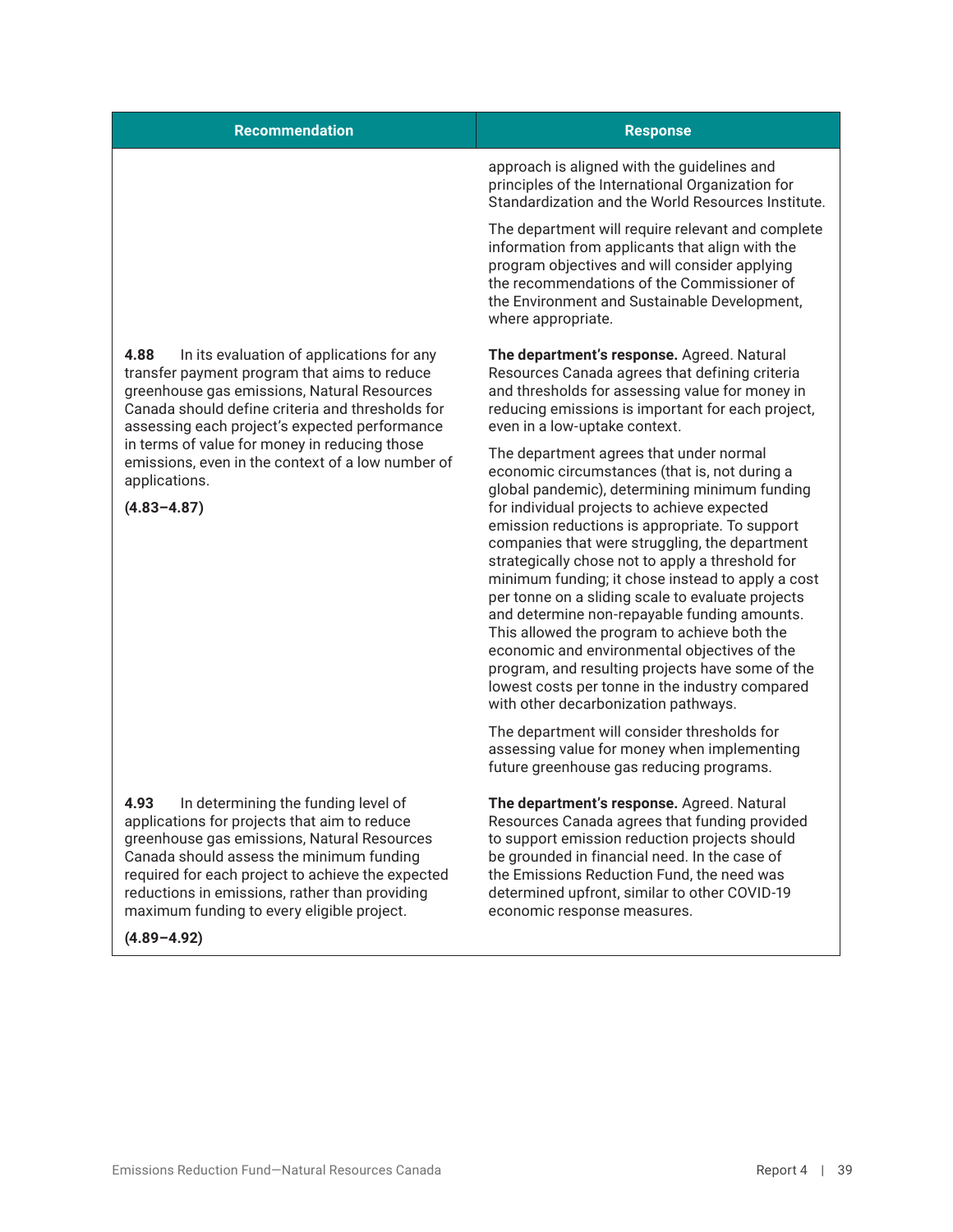| <b>Recommendation</b> | <b>Response</b>                                                                                                                                                                                                                                                                                                                                                                                                                                                                                                                                                                                                                                                                                                                                                                                                       |
|-----------------------|-----------------------------------------------------------------------------------------------------------------------------------------------------------------------------------------------------------------------------------------------------------------------------------------------------------------------------------------------------------------------------------------------------------------------------------------------------------------------------------------------------------------------------------------------------------------------------------------------------------------------------------------------------------------------------------------------------------------------------------------------------------------------------------------------------------------------|
|                       | The department recognizes that under normal<br>economic circumstances, assessing projects<br>individually to determine minimum funding<br>requirements to achieve expected emission<br>reductions is important. Given the Emissions<br>Reduction Fund was launched to support Canada's<br>struggling oil and gas industry and keep workers<br>employed in the context of a global pandemic,<br>applying a threshold or criteria to lower the final<br>funding may have prevented companies from<br>receiving the financial stimulus, which may have<br>resulted in fewer methane emission reductions.<br>The department thus determined the maximum<br>allowable funding to recipient companies was<br>required if both the economic and environmental<br>objectives of this stimulus program were to<br>be achieved. |
|                       | The activities allowable under the program were<br>able to pull forward projects that will result in a<br>3.1 Mt CO <sub>2</sub> eq reduction of emissions from those<br>sources. Of those reductions, 97% are from<br>projects that eliminate routine venting or flaring<br>and are incremental to what will be achieved<br>through current methane regulations for those<br>sources. These reductions are being achieved at<br>some of the lowest costs in the industry, when<br>compared with other decarbonization pathways.                                                                                                                                                                                                                                                                                      |
|                       | The department will assess the minimum<br>funding required to achieve the expected<br>emission reductions in future greenhouse gas<br>reducing programs.                                                                                                                                                                                                                                                                                                                                                                                                                                                                                                                                                                                                                                                              |